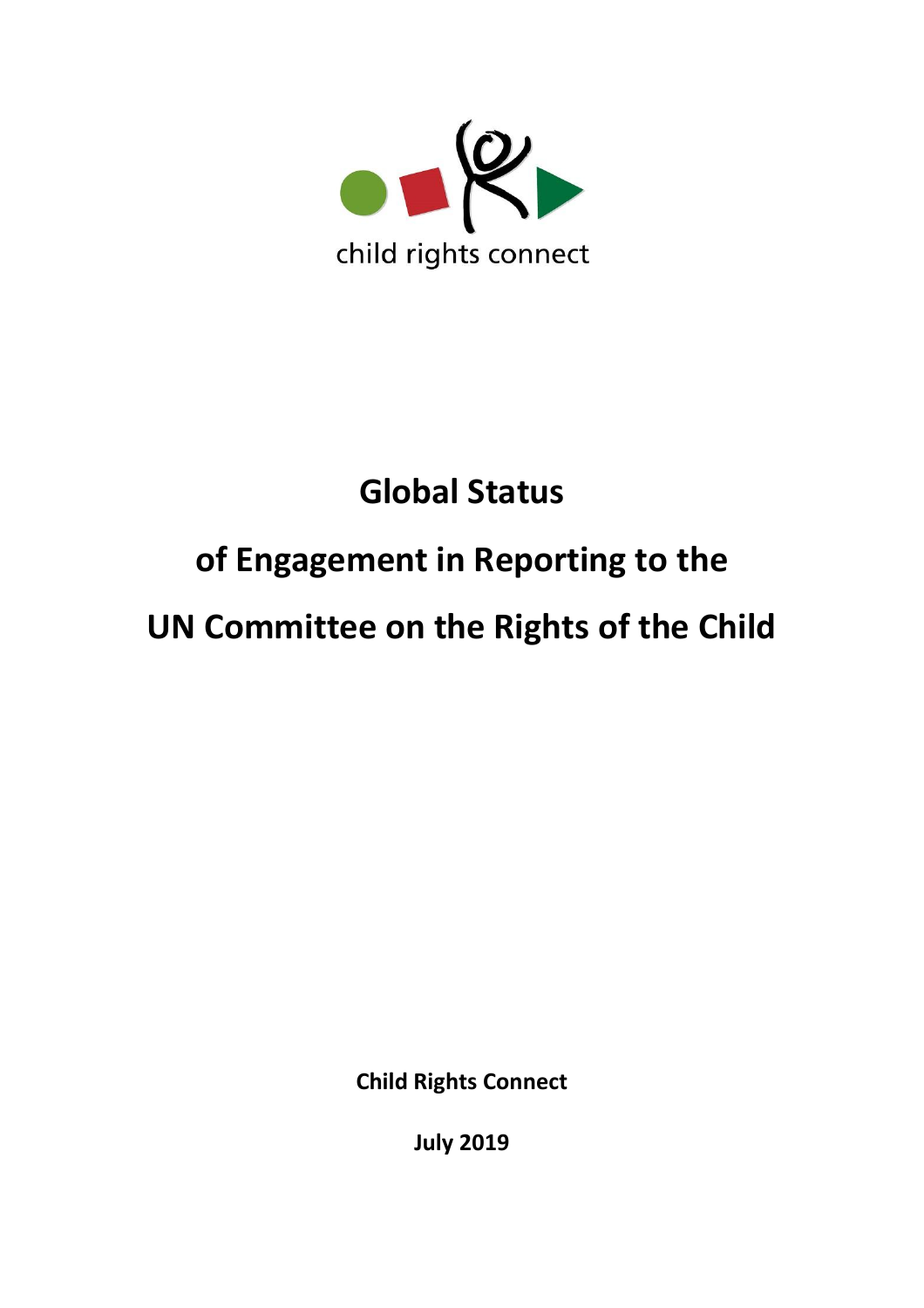# **Acknowledgments**

This study was completed by Mrs. Laura Theytaz, who has been instrumental in providing her insights and expertise both as a consultant and as the former Director of the NGO Group for the Convention on the Rights of the Child.

We thank the current and former members of the UN Committee on the Rights of the Child and its Secretariat for their feedback.

We would also like to thank our network members, especially Plan International, Save The Children and CRIC Moldova, as well as our partner UNICEF and Mrs. Lisa Myers for providing their inputs that greatly assisted the research.

This study constitutes a considerable piece of Child Rights Connect's institutional memory, whose history is linked to child rights developments and the work of the UN Committee on the Rights of the Child.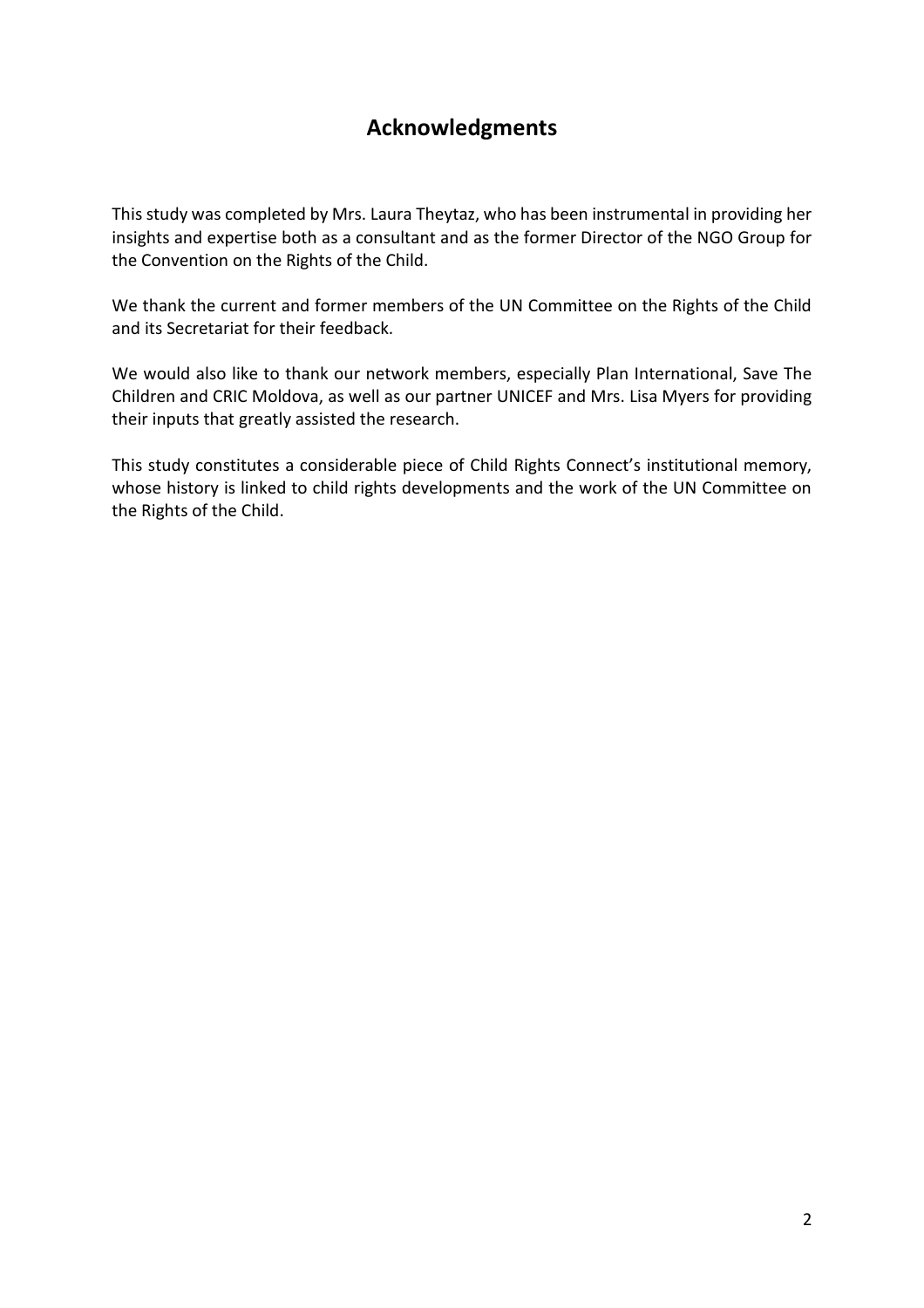# **Contents**

|     | Overview of Key Changes in the Working Methods of the Committee on the Rights of the |
|-----|--------------------------------------------------------------------------------------|
| Ι.  |                                                                                      |
| П.  |                                                                                      |
| Ш.  |                                                                                      |
|     |                                                                                      |
| I.  |                                                                                      |
| ΙΙ. |                                                                                      |
| Ш.  |                                                                                      |
| IV. |                                                                                      |
|     | Progress and challenges in relation to process and impact of CRC Engagement 39       |
| ı.  |                                                                                      |
| П.  |                                                                                      |
|     |                                                                                      |
|     |                                                                                      |
|     |                                                                                      |
| ı.  |                                                                                      |
| П.  | Non exhaustive list of follow-up and complementary research projects58               |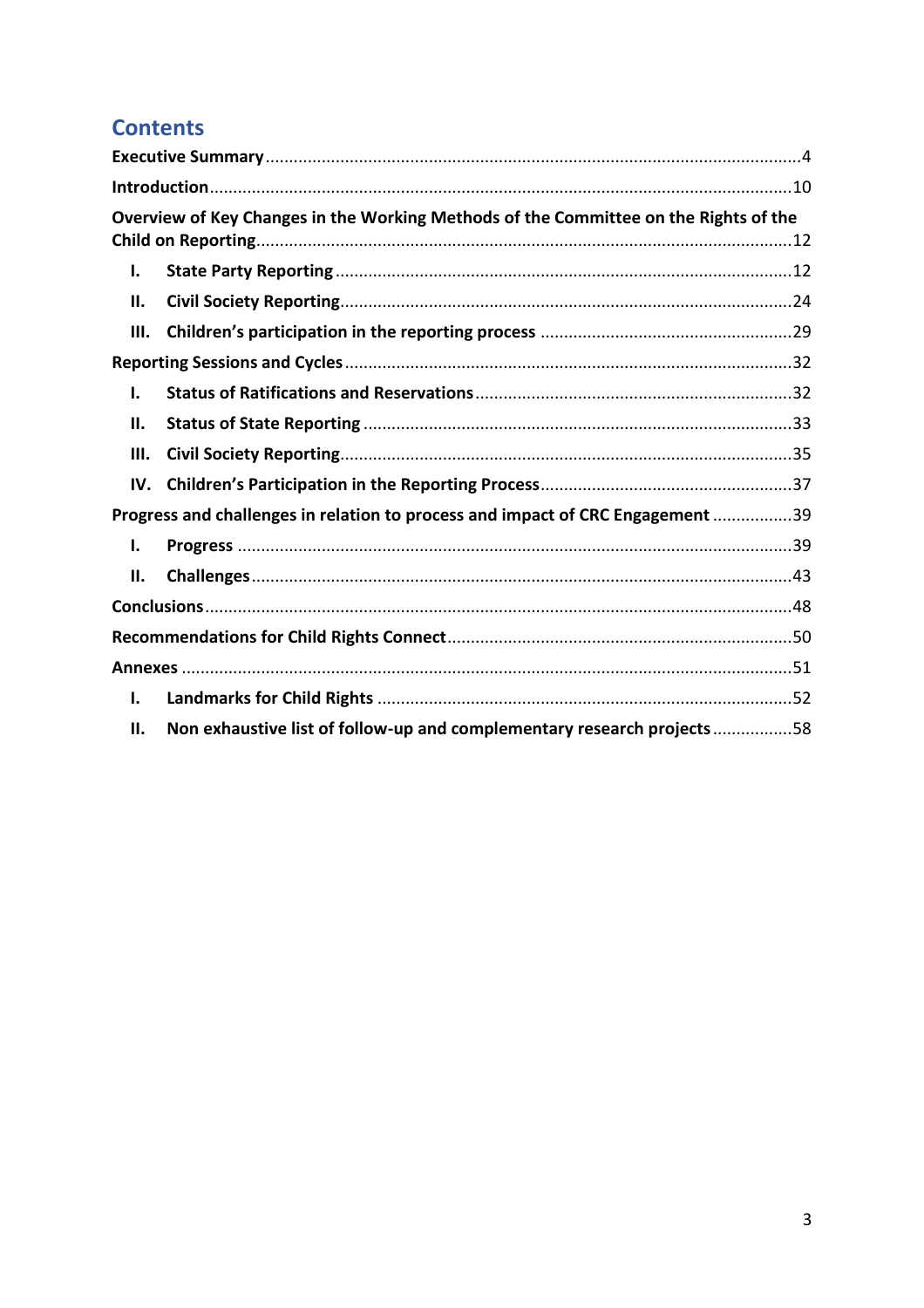# <span id="page-3-0"></span>**Executive Summary**

Since the establishment of the Committee, Child Rights Connect (formerly the NGO Group for the Convention on the Rights of the Child) has been the strategic partner of the Committee and the Office of the High Commissioner for Human Rights (OHCHR) for the engagement of civil society in the reporting cycle. Its role is to strengthen the capacity of children's rights defenders, including children, to use the CRC reporting cycle as an advocacy tool and in connection with other relevant UN human rights entry points. It also has a unique position that allows it to collect experiences and feedback from national level, draw lessons and recommendations, and channel them back to the Committee in order to improve the space for civil society engagement. Its approach is to maximize the potential of the Child Rights Connect network to empower children's rights defenders in a sustainable way and with multiplying and long-term effect in order to influence and use the UN human rights system for change at national level.

The main goal of the review is to help Child Rights Connect to become more effective in discharging its mission; in particular, its core function of reinforcing children's rights advocacy on the national and regional level by empowering children's rights defenders worldwide to engage with the Committee, the other Treaty Bodies and the broader human rights system through information, knowledge and collaboration.

The main objective of this review is to provide a solid basis for the members of Child Rights Connect to jointly develop a new CRC reporting strategy, which will be a key component of the implementation of the Child Rights Connect Strategy 2020-2024. The CRC reporting strategy should establish effective coordination between the Secretariat of Child Rights Connect and its members, build and strengthen national coalitions through the creation of Child Rights Connect National and Regional Hubs, develop and implement regional and country focused actions, build members' technical knowledge and empowerment capacity and use the CRC reporting in connection to the broader work of the Committee and other UN human rights mechanisms.

# **Key Findings in relation to Engagement with the Convention on the Rights of the Child**

# **Strong worldwide network of NGOs**

Child Rights Connect is a global network working for the realization of children's rights which advocates for and supports the full implementation of the CRC by convening and engaging with civil society and other relevant actors, fostering cooperation and empowering children's rights defenders, including children, to meaningfully participate in global advocacy for children's rights at different levels. In many countries, national coalitions were initially established through the initiative of members of the NGO Group and some members of Child Rights Connect are active members of national coalitions and in some cases are providing technical and/or financial support national coalitions. The network continues to expand its reach and build links at national, regional and international levels and members are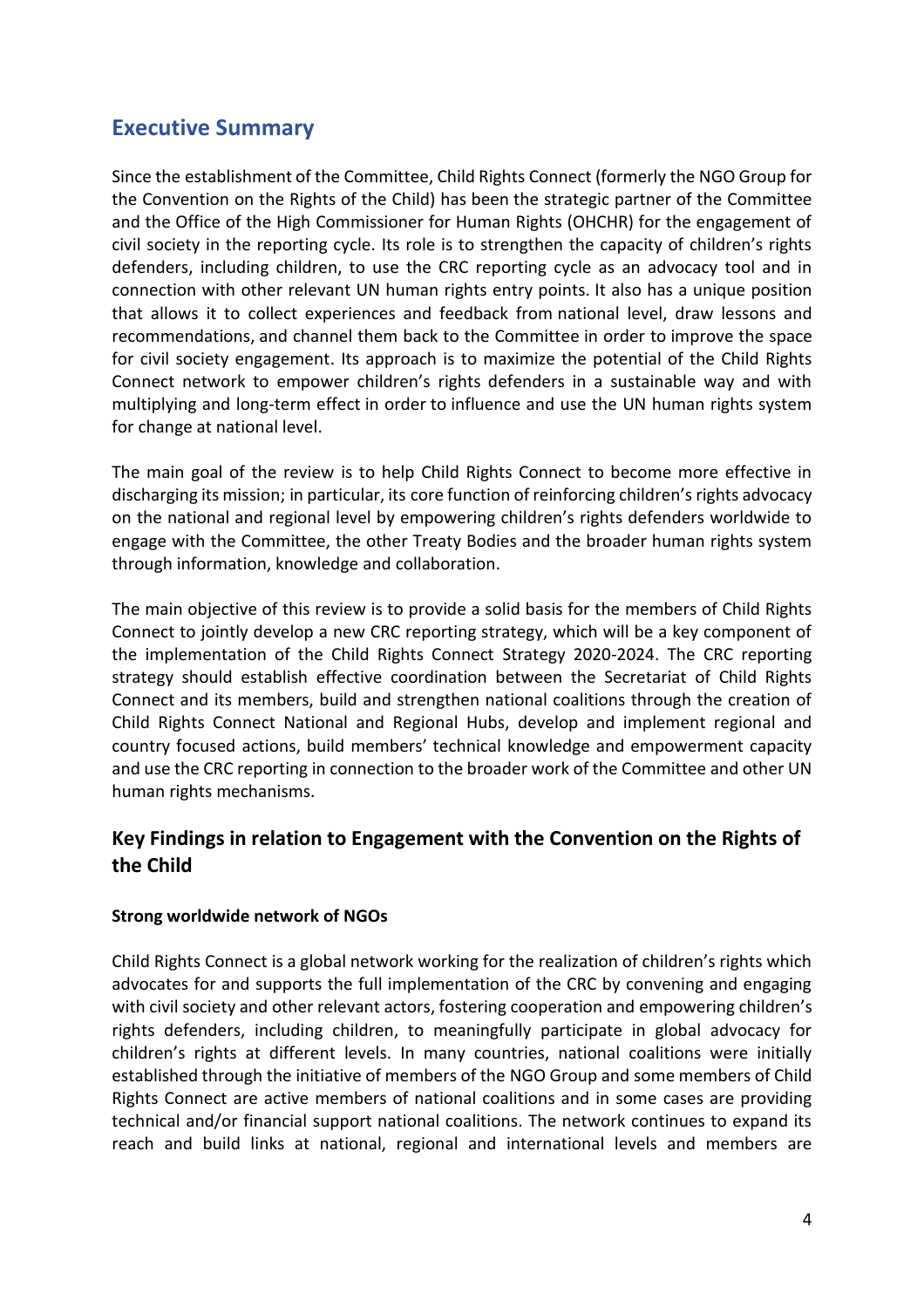encouraged to act as regional or national hubs and support regional and national sharing, learning and coordination of actions as appropriate.

# **The establishment of strong national coalitions of NGOs**

Although many national coalitions were formed in response to the need for an alternative report to the Committee, today, national coalitions are the main actors engaging in CRC reporting by conducting comprehensive monitoring of the implementation of the Convention and its Optional Protocols as well as advocacy activities at national level and by submitting information to the Committee through alternative or supplementary reports.

# **Increase in child participation**

Although children have been participating in reporting to the Committee since 1994, the adoption of guidelines in 2011 for NGOs and children on involving children in the reporting process provided much needed direction and led to a substantial increase in children being involved in reporting, particularly in ensuring that their views were included in NGO reports being submitted to the Committee. Child participation has not been limited to written reports as children have used video reports, remote meetings, webcasts and other creative methods in order to make their views known to the Committee. Children's reports have been based on a number of different methodologies including interviews, questionnaires and group discussions.

# **Regular State and civil society reporting**

92% of States are reporting to the Committee on time or within four years of their due date. Civil society reports have been submitted on over 95% of all countries.

# **Evidence of positive impact of civil society engagement**

Impact assessments have shown that recommendations made by civil society were generally included in the Committee's concluding observations. A series of case studies on follow-up activities conducted by NGOs provide examples on the cyclical approach to engaging in the reporting process of the Committee and the use the Committee's recommendations in national level advocacy work.

# **Provision of awareness raising, technical assistance and capacity**

The Secretariat of Child Rights Connect supports NGOs, national children's rights coalitions, and children to participate in the reporting cycle through awareness raising, technical advice, as well as capacity building, including on CRC reporting and follow-up in order to link the recommendations of the Committee to national advocacy plans. Members of Child Rights Connect are also carrying out capacity building on children's rights.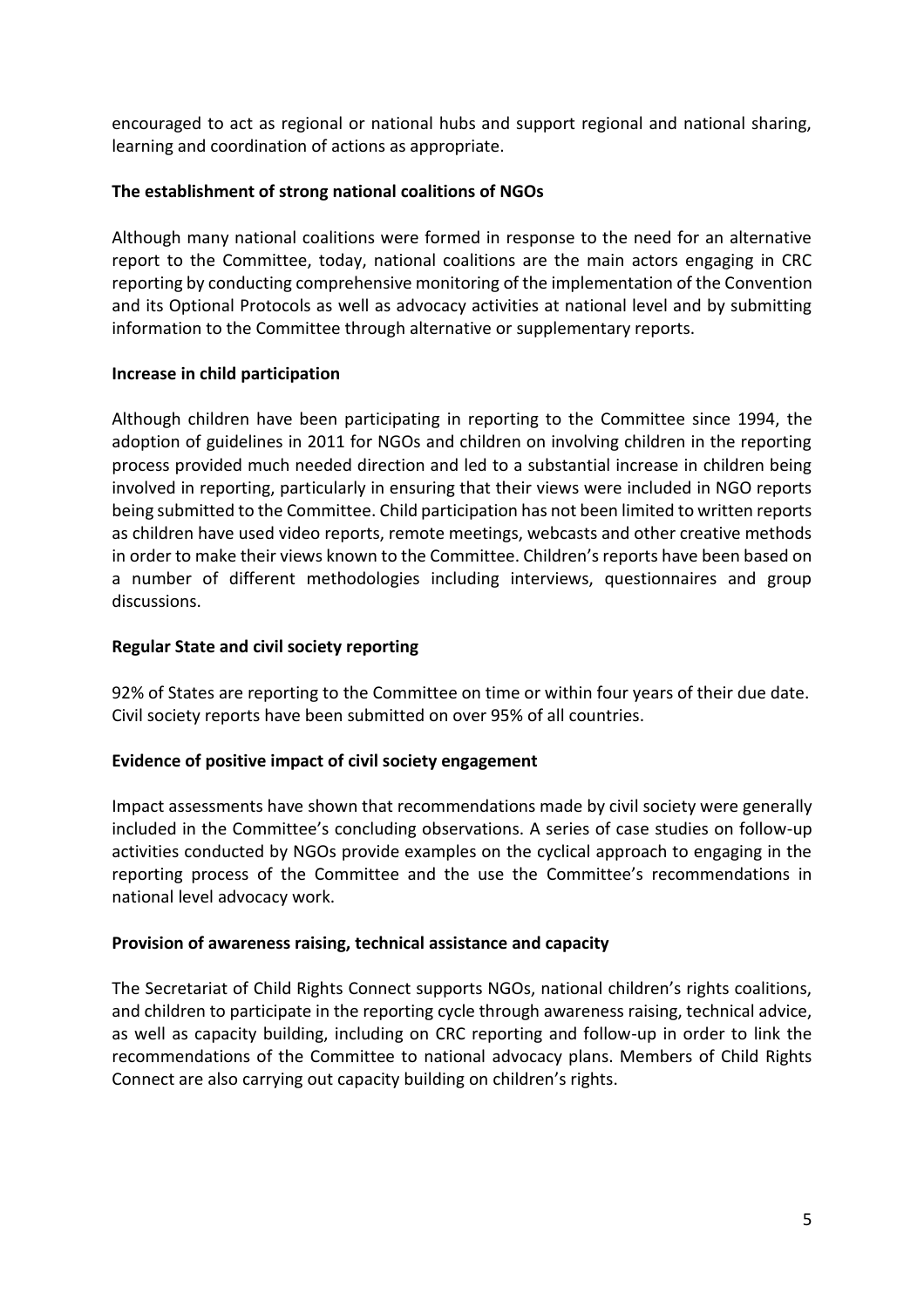# **Challenges in relation to Engagement with the Convention on the Rights of the Child**

# **Lack of updated and comprehensive information on the existence and functioning of national coalitions around the world**

The last mapping of children's rights coalitions was carried out in 2002. There is also a need to map Child Rights Connect's national outreach capacity in order to determine where support could be provided to national coalitions.

# **Lack of stability and sustainability of national coalitions**

Many national coalitions are faced with institutional and operational challenges, such as finding ways to maintain dynamic networks over an extended period of time. This is particularly true for coalitions formed around a specific issue. There remains a lack of participation, inputs or representation of marginalized groups such as girls, children with disabilities, younger children, children in remote areas, children in poor families, minority or indigenous children, refugee and asylum seeking children and children in detention amongst others, in national coalitions.

# **Lack or limited engagement in countries where civil society is weak and civil society space is restricted**

Few reports arrive from national NGOs or national children's rights coalitions in countries where civil society is weak. In terms of civil society reporting in smaller countries, reports are more often submitted by only one national NGO rather than a coalition or group of NGOs. Often these NGOs do not report more than once. Regionally, there are fewer national civil society reports from African and Asian-Pacific countries than from other regions. The submission of reports from national NGOs in a State where the space for civil society is closed or restricted is even more limited. In this case, the Committee has come to depend on reports from regional or international NGOs, who are often reporting with a focus on a fewer number of rights and, in certain instances, with a political bias.

# **Competition and lack of coordination at national level**

Traditionally, the NGO Group relied on members of the Group to initiate the formation of coalitions at national level and requested that the sections, offices and partners of members of the NGO Group collaborate at national level in order to prepare one comprehensive report for the Committee. However, coalitions sometimes struggle with different members' interests and agendas, a lack of trust and common objectives and a lack of strategy and credibility. In some countries, there is more than one national children's rights coalition with members of Child Rights Connect supporting competing coalitions. The lack of coordination at national level often leads to repetition of issues being presented and makes it more difficult to identify the key issues of concern in a country.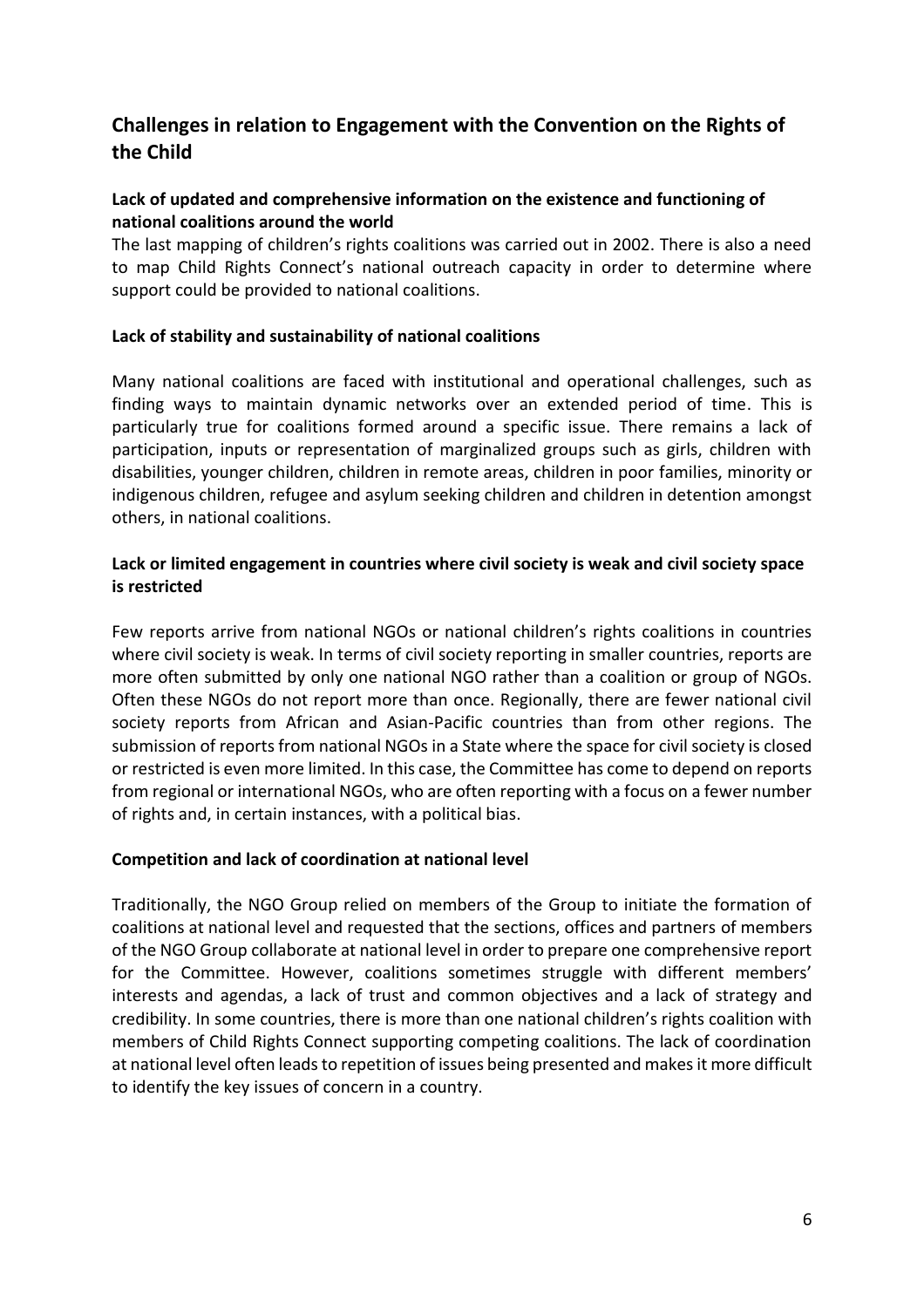# **Increase in number and variety of reports and type of submitter**

Years of experience has shown that a group of NGOs working together to write one comprehensive report allows for more effective monitoring at national level due to the specialized knowledge of members and the variety of points of view that may be represented. Yet even when coalitions exist and function well, additional reports are submitted by national NGOs who bypass the coalition in order to ensure that their organization or their views are recognized by the Committee. The lack of cooperation and agreement around national priorities has also led to an increase in the number of reports being submitted by national NGOs. In addition, over time, there has been an increase in the number of international NGOs who submit information, mostly of a thematic nature, directly to the Committee. The increase in the number of reports has meant that rather than the national level setting out the priority concerns, the Committee must make this determination.

# **Lack or limited participation of children, especially child led initiatives, and lack of quality engagement of children**

National coalitions recognized early on the importance of enabling children to be full participants in advocating for their rights, but few had any experience in this area. Some national coalitions have however worked closely with children and tried to integrate their views into their reports. Although there has been an increase in child participation in the reporting process, it continues to remain limited and is rarely child led.

#### **Lack of ongoing engagement, particularly on follow-up**

Although reporting is presented as a continuous cycle, there is still limited engagement at national level on the follow-up to the concluding observations. Although coalitions often come together to prepare a report, the absence of an advocacy strategy often causes coalitions to dissolve between reports. The terms of reference of coalitions do not always include a follow-up component which is budgeted from the start and individual organizations are often too specialized to see the whole picture and make connections. In addition, the national context is not necessarily easily linked to the international level. There are limited advocacy tools for national level follow-up, limited efforts to document and share knowledge and lessons learned, and a lack of comprehensive monitoring mechanisms to measure the effectiveness of advocacy work.

# **Lack of internal capacity and institutional knowledge within Child Rights Connect**

There is a need to maintain a team of committed staff to carry out long-term capacity building both amongst members of Child Rights Connect and at national level. There is a need for sufficient and well trained staff in order to develop tools, carry out capacity building activities, identify, document and share good practices and share expertise through trainings and webinars.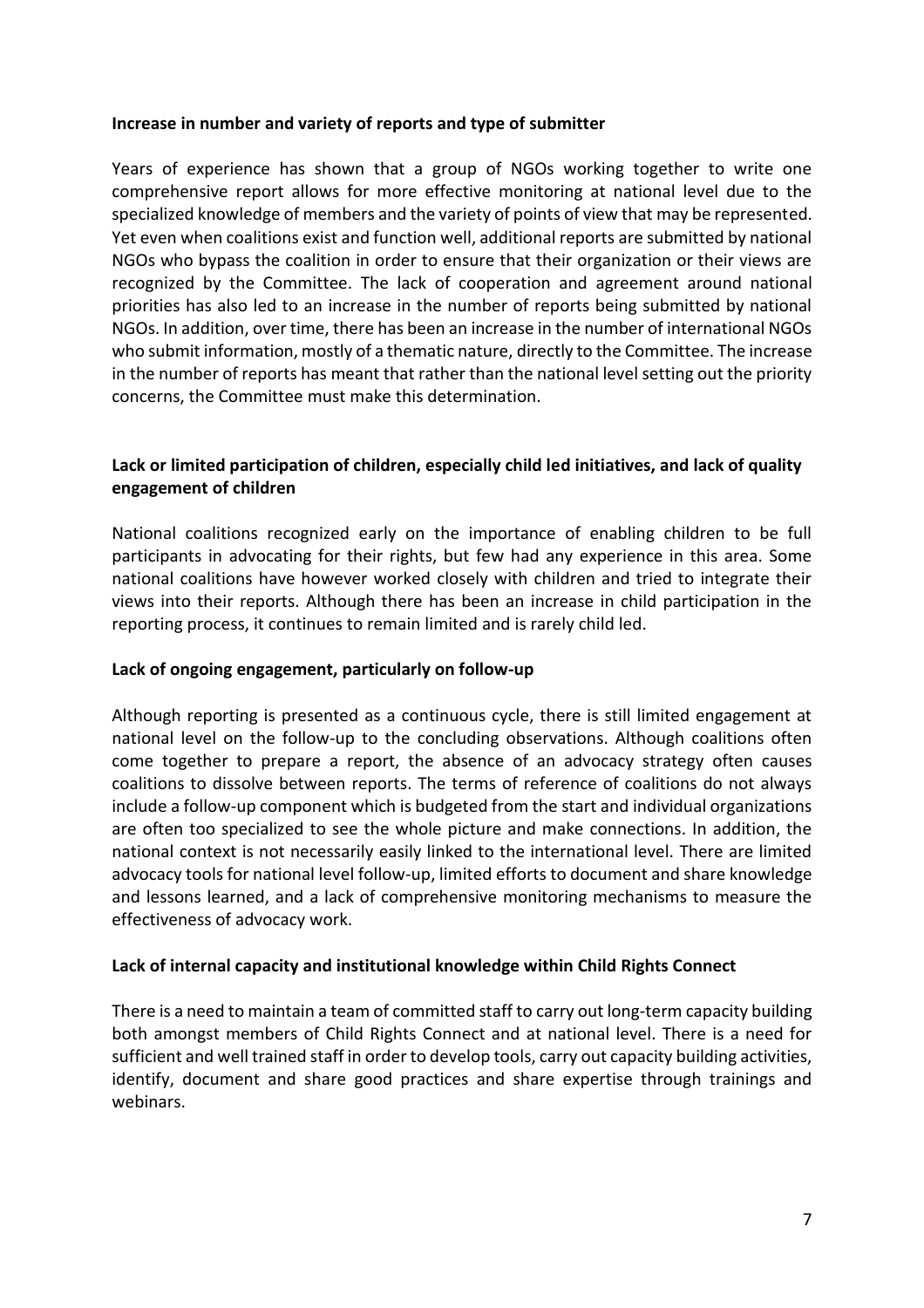# **Conclusions**

Child Rights Connect's historical role is to strengthen the capacity of civil society organizations, including children, to use the CRC reporting cycle as an advocacy tool in order to achieve positive change at national level. This has been done through awareness raising, technical advice, capacity building and financial support. By working in close collaboration with its members and maximizing the potential of the network, Child Rights Connect can empower children's rights defenders in a sustainable way and with multiplying and long-term effects.

In order to achieve effective CRC reporting, the following needs to occur at national level:

- National coalitions are strong and inclusive and speak with one voice with members reinforcing each other's work
- National coalitions engage in the full reporting cycle based on a long-term advocacy plan
- National coalitions use the CRC reporting cycle with the awareness of and engagement in the Committee's other areas of work such as individual communications, general comments, days of general discussion, Committee elections, and child participation
- National coalitions use CRC reporting in connection with other UN human rights mechanisms including other treaty bodies, Universal Periodic Review, Human Rights Council, Special Rapporteurs and the Sustainable Development Goals (SDG) and with regional mechanisms
- National coalitions and other actors empower children through CRC reporting and the Committee's standards to become human rights defenders
- Children of different ages, backgrounds and regions define their own way of engaging in CRC reporting and other UN mechanisms and empower their peers
- National coalitions partner with key stakeholders (such as bar associations, judges' associations, academia, media, the business sector) to reinforce competencies and capacities
- National coalitions partner with key stakeholders, such as national mechanisms for reporting and follow-up, human rights NGOs, national human rights institutions, Ombudspersons, UNICEF, OHCHR, and other relevant UN agencies
- National coalitions use the SDG framework to advance the realization of children's rights
- National coalitions institutionalize learnings and good practices from CRC reporting experiences and share it with other coalitions

The development of a CRC Reporting Strategy would allow Child Rights Connect to build on what already exists and assist children's rights defenders to move towards this ideal. The strategy should establish effective coordination between the Secretariat and its members, build and strengthen national coalitions through the creation of Child Rights Connect National and Regional Hubs, develop and implement regional and country focused actions, build members' technical knowledge and empowerment capacity, and use the CRC reporting in connection to the broader work of the Committee and other UN human rights mechanisms.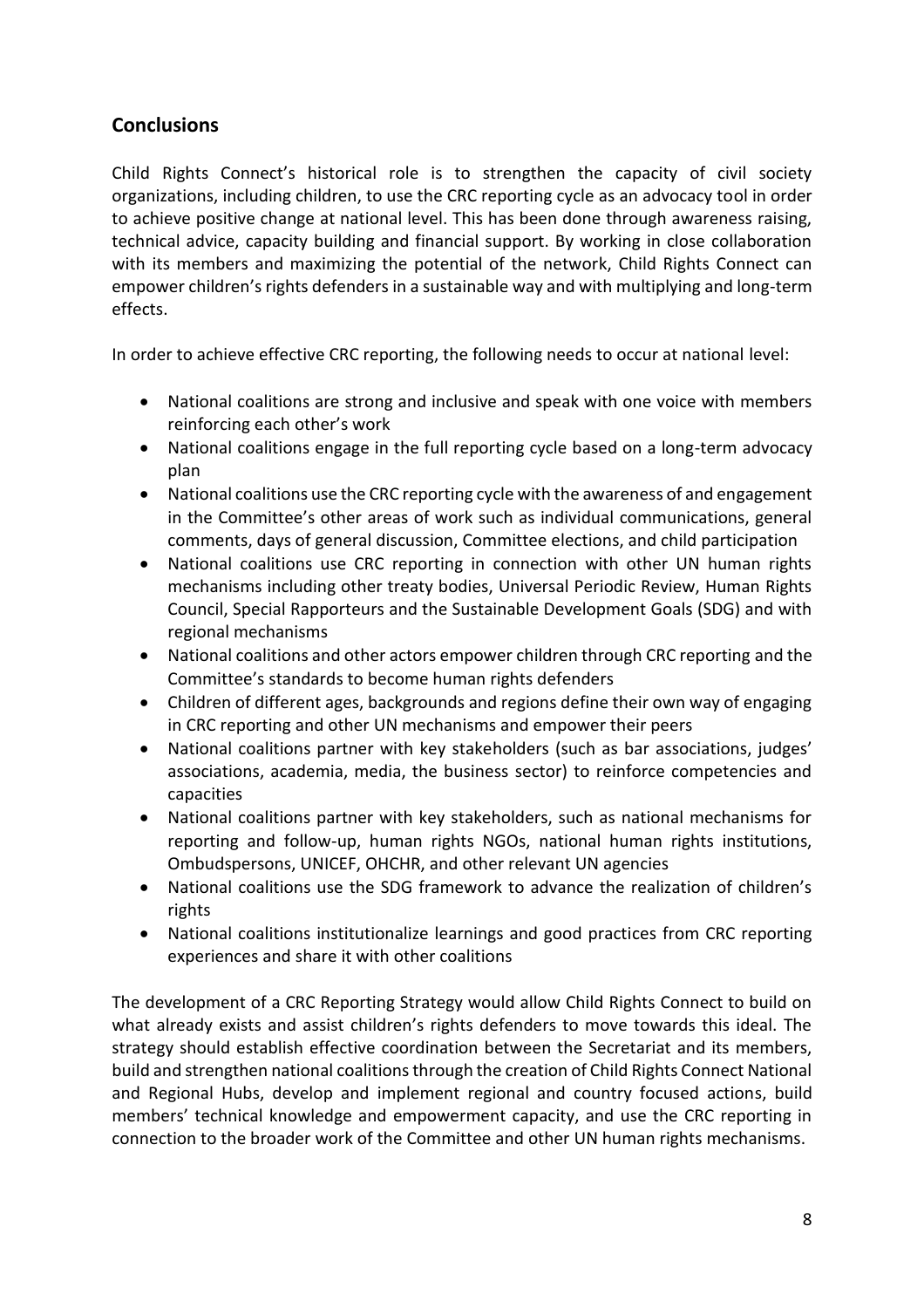# **Recommendations for Child Rights Connect**

Establish effective coordination between the Child Rights Connect Secretariat and members and improve coordination by:

- Mapping Child Rights Connect's national outreach capacity
- Mapping the work of children's rights defenders at national level
- Mapping existing resources on a regional level and identifying needs and challenges in order to develop capacity building programs

Build/Strengthen national coalitions by creating Child Rights Connect national and regional hubs in order to:

- Support the building of national coalitions in countries without any
- Strengthen coalitions which suffer from institutional and operational instability
- Pilot children's participation or advance children's participation from consultative to child-led

Develop and implement regional/country focused actions by:

- Developing online tools
- Carrying out in-country capacity building activities through cooperation with other partners
- Identifying, documenting and sharing good practices, as well as challenges, including on a regional basis
- Conducting impact studies

Build Child Rights Connect members' technical knowledge and empowerment capacity by:

- Identifying topics which need further development
- Sharing expertise through trainings and webinars organized jointly with the Child Right Connect Secretariat and members/national hubs/regional hubs
- Exchanging existing resources within and amongst regions
- Conducting trainings of trainers
- Carrying out thematic workshops in collaboration with Child Rights Connect working groups

Use CRC reporting in connection with the broader work of the Committee and other UN mechanisms to:

- Promote strategic engagement at the national level of other UN mechanisms
- Develop resources, tools, advice and capacity building to identify opportunities and priorities for linking the different mechanisms to CRC reporting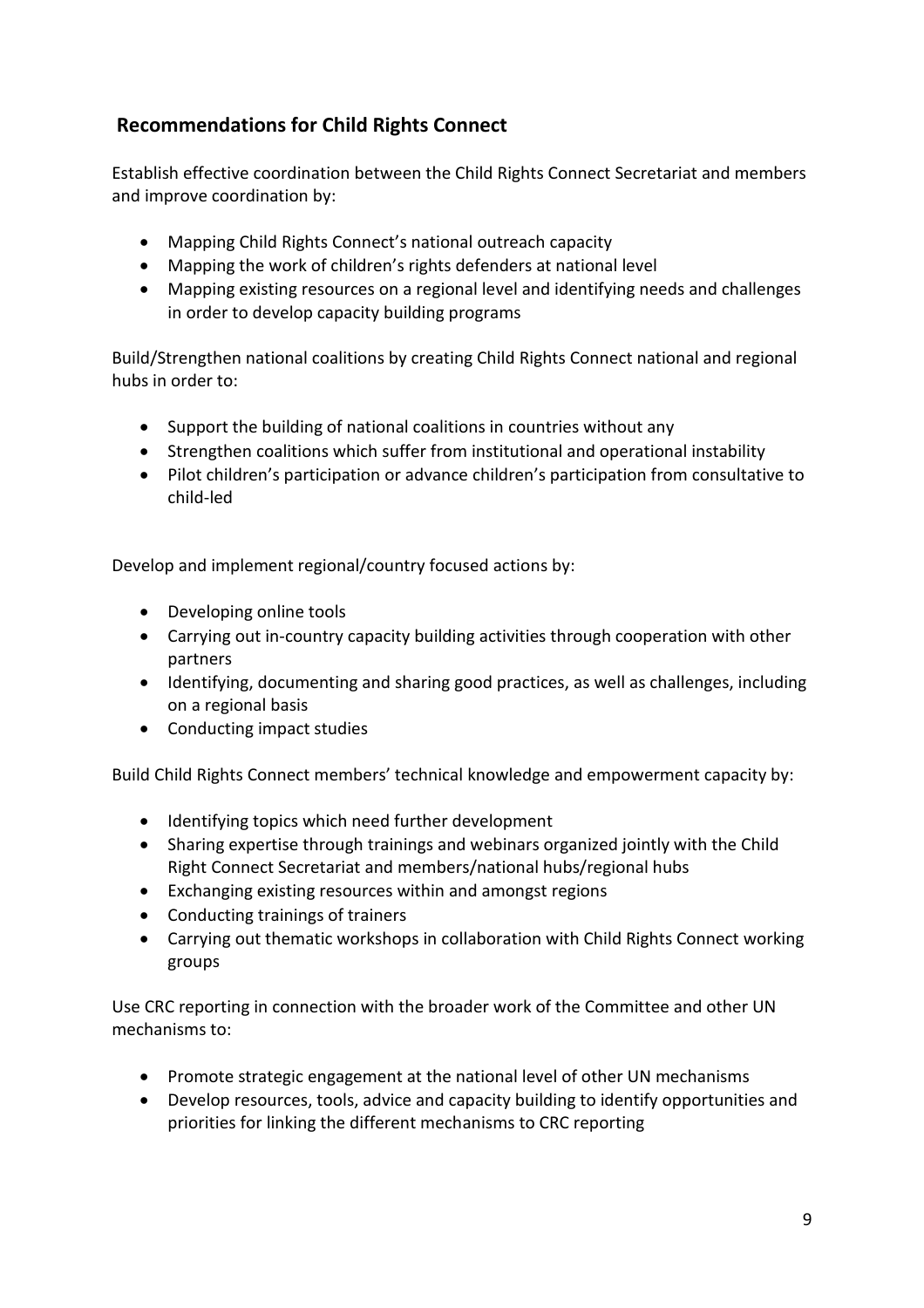# <span id="page-9-0"></span>**Introduction**

The Committee on the Rights of the Child (Committee) is the United Nations (UN) treaty body with the highest number of ratifications and reporting states. It also has the highest level of civil society participation in the UN treaty body system. Even countries which rarely report at international level – either because they have not ratified the treaties or because they do not send their periodic reports to the treaty bodies – are involved in reporting to the Committee. The Convention on the Rights of the Child (CRC) is therefore an important entry point for the human rights accountability of States.

Since the establishment of the Committee, Child Rights Connect (formerly the NGO Group for the Convention on the Rights of the Child) $1$  has been the strategic partner of the Committee and the Office of the High Commissioner for Human Rights (OHCHR) for the engagement of civil society in the reporting cycle. Its role is to strengthen the capacity of children's rights defenders, including children, to use the CRC reporting cycle as an advocacy tool and in connection with other relevant UN human rights entry points. It also has a unique position that allows it to collect experiences and feedback from national level, draw lessons and recommendations, and channel them back to the Committee in order to improve the space for civil society engagement. Its approach is to maximize the potential of the Child Rights Connect network to empower children's rights defenders in a sustainable way and with multiplying and long-term effect in order to influence and use the UN human rights system for change at national level.

2019 marks thirty years since the adoption of the CRC. Child Rights Connect wishes to seize this unique momentum to take stock of progress and shortfalls of engagement with the CRC and use it as a basis for an internal discussion on how to become more impactful and effective, together as a network, particularly in the implementation of its 2020-2024 strategic plan in relation to CRC Reporting.

The main goal of the review is to help Child Rights Connect to become more effective in discharging its mission; in particular, its core function of reinforcing children's rights advocacy on the national and regional level by empowering children's rights defenders worldwide to engage with the Committee, the other Treaty Bodies and the broader human rights system through information, knowledge and collaboration.

The main objective of this review is to provide a solid basis for the members of Child Rights Connect to jointly develop a new CRC reporting strategy, which will be a key component of the implementation of the Child Rights Connect Strategy 2020-2024. The CRC reporting

<sup>1</sup> Child Rights Connect was originally formed in 1983 as the informal Ad Hoc NOG Group for the Drafting of the Convention on the Rights of the Child. From 1983 to 1988, members of the NGO Group were actively involved in the drafting of the CRC. After the CRC was adopted in 1989, the group became the NGO Group for the Convention on the Rights of the Child, a network of international NGOs working together to facilitate the monitoring and implementation of the CRC. In 2013, the name of the organization was changed to Child Rights Connect in order to better reflect the organization's work of bringing together actors from national, regional and international levels to advance child rights through engagement with the UN human rights system. Throughout this document, both the NGO Group (1989-2013) and Child Rights Connect (2013 to present) are used.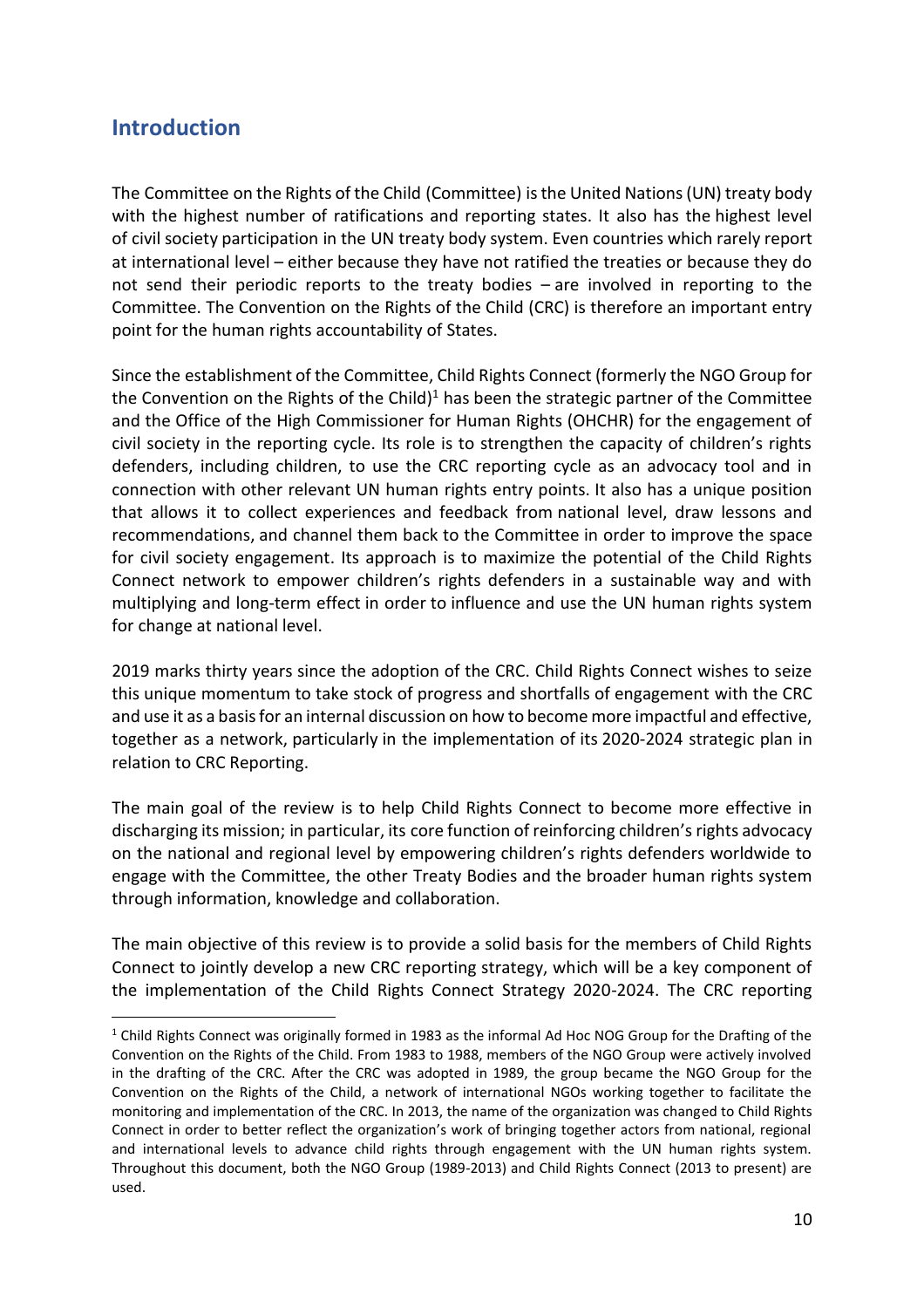strategy should establish effective coordination between the Secretariat of Child Rights Connect and its members, build and strengthen national coalitions through the creation of Child Rights Connect National and Regional Hubs, develop and implement regional and country focused actions, build members' technical knowledge and empowerment capacity and use the CRC reporting in connection to the broader work of the Committee and other UN human rights mechanisms. In order to achieve this, this review will systematize and add to the knowledge that already exist in the network.

Taking into consideration all the steps and entry points of the reporting cycle, from alternative reports to follow-up and advocacy activities, this review will provide an overview of the status of the CRC reporting engagement along with a mapping of the main developments in terms of progress and gaps, both in relation to the process and impact of the CRC reporting. This will be used as a starting point to explore solutions to identified challenges and obstacles from the point of view of the network. An additional objective of this review is to provide a basis for further in-depth analysis of topics relevant for the network. The results of this and any subsequent reviews will also be used externally to inform work with our partners, such as the Committee, or raise awareness of the wider public.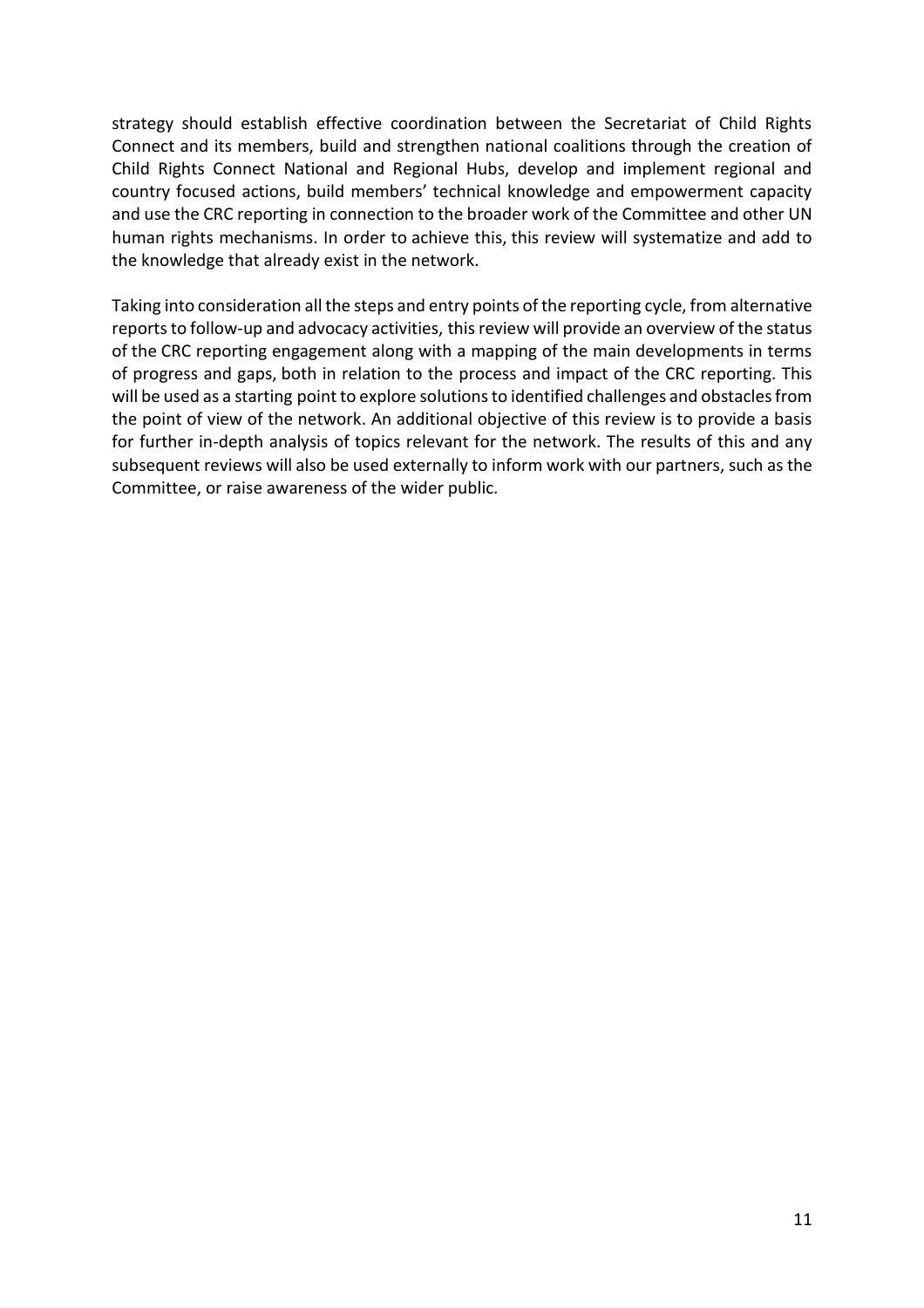# <span id="page-11-0"></span>**Overview of Key Changes in the Working Methods of the Committee on the Rights of the Child on Reporting**

# <span id="page-11-1"></span>**I. State Party Reporting**

The Convention on the Rights of the Child (CRC) establishes in Article 43(1) a Committee on the Rights of the Child (Committee) "for the purposes of examining the progress made by States Parties in achieving the realization of the obligations undertaken in the… Convention". Article 44(1) sets out that "States Parties undertake to submit to the Committee, through the Secretary-General of the United Nations, reports on the measures they have adopted which give effect to the rights recognized therein and the progress made in the enjoyment of those rights: a) Within two years of the entry into force of the Convention for the State Party concerned; b) Thereafter every five years." Article 44(2) states that reports submitted to the Committee shall "indicate factors or difficulties, if any, affecting the degree of fulfilment of the obligations under the…Convention" and shall contain "sufficient information to provide the Committee with a comprehensive understanding of the implementation of the Convention in the country concerned." 2

# **Initial Reports under the CRC**

At its 1st session (1991), the Committee adopted guidelines regarding the form and content of initial reports.<sup>3</sup> The guidelines grouped the articles of the Convention into eight different sections; general measures of implementation, definition of the child, general principles, civil rights and freedoms, family environment and alternative care, basic health and welfare; education, leisure and cultural activities; and special protection measures. States parties were requested to provide information about the factors and difficulties encountered and progress achieved, as well as implementation priorities and specific goals for the future, and were encouraged to provide relevant statistical information and indicators.

In these initial guidelines the Committee noted that the report preparation process was an opportunity to conduct a comprehensive review of the measures taken to harmonize national law and policy with the CRC and to monitor progress made in the enjoyment of the rights set out in the CRC. The process should also encourage and facilitate civil society participation and public scrutiny of government policies. The Committee noted that the reporting process served as "an essential vehicle for the establishment of a meaningful dialogue" between the State party and the Committee.

# **Periodic Reports under the CRC**

During its 13<sup>th</sup> session (1996), the Committee adopted guidelines regarding the form and contents of periodic reports. The guidelines requested that periodic reports provide information on measures adopted by the State and changes which have occurred in

<sup>&</sup>lt;sup>2</sup> [Convention on the Rights of the Child,](https://www.ohchr.org/EN/ProfessionalInterest/Pages/CRC.aspx) adopted by the General Assembly on 20 November 1989, entered into force on 2 September 1990

<sup>&</sup>lt;sup>3</sup> General Guidelines on the Form and Content of Initial Reports Submitted by States Parties under Article 44, [Paragraph 1\(a\), of the Convention,](https://tbinternet.ohchr.org/_layouts/15/treatybodyexternal/Download.aspx?symbolno=CRC/C/5&Lang=en) CRC/C/5, 30 October 1991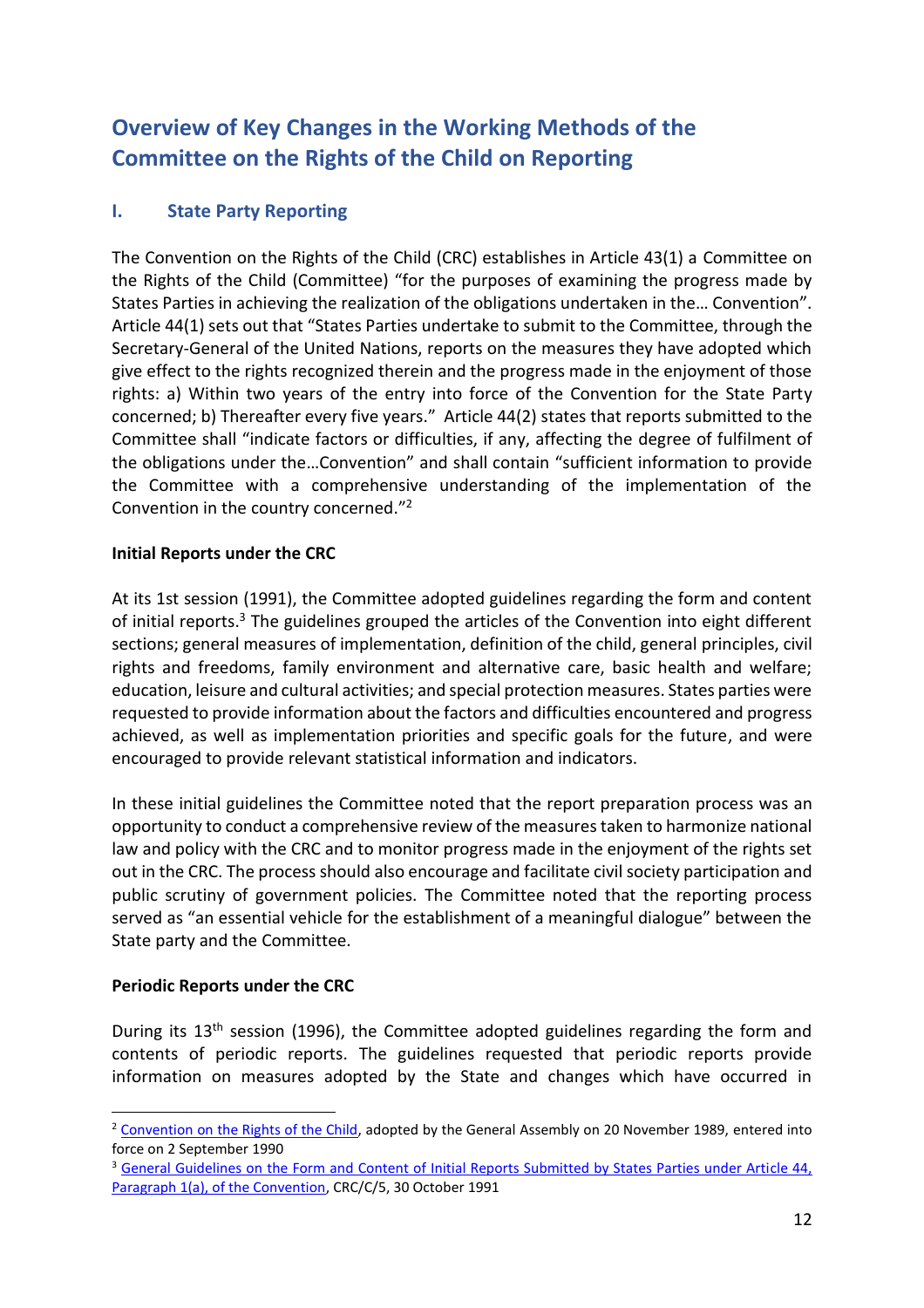legislation and practice at the national, regional and local levels and, where appropriate, at the federal and provincial levels; the progress achieved in the enjoyment of children's rights; the factors and difficulties encountered in the full implementation of the CRC and steps taken to overcome them; and plans envisaged to improve further the realization of the rights of the child. The reports should include information on the areas of concern identified by the Committee and the measures adopted as a follow-up to the suggestions and recommendations made during the examination of the previous report. In accordance with Article 44(3) of the CRC, the guidelines stressed that periodic reports did not need to reflect basic information previously provided in the initial reports. Reports should however clearly reference information previously transmitted and indicate the changes that may have occurred during the reporting period.

The guidelines maintained the cluster system, but requested from States detailed substantive information on every article of the CRC. <sup>4</sup> The Committee requested that States focus on a limited range of issues in their periodic reports, in particular those issues identified in the concluding observations adopted by the Committee in relation to the previous report. <sup>5</sup> The Committee stressed that the main objectives of the periodic report were to assess the positive and negative trends and changes regarding the status of children during the period covered by the report; the consideration given by the State party to the concluding observations adopted by the Committee in relation to the previous report and the follow-up to the suggestions and recommendations addressed by the Committee to the State party; and to define future action and measures required to improve the situation of children.<sup>6</sup>

The guidelines were extremely detailed and States that attempted to respond to all the information requested were submitting reports well over 200 pages. At the  $30<sup>th</sup>$  session (2002), the Secretariat pointed out that the length of certain State party reports was creating budgetary problems in terms of translation and reproduction of documents. In addition, a number of Committee members felt that the reports contained too much detailed information which was not always relevant to the work of the Committee. Others argued, however, that the detailed reports allowed members to evaluate the situation of children in a country.<sup>7</sup> The Committee decided to review the guidelines for periodic reporting in order to encourage States not to submit over lengthy reports. They requested that States submit reports that were "concise, analytical and focus on key implementation issues" not exceeding 120 pages and that the reports focus on the factors and difficulties, measures taken to implement the Committee's concluding observations and fundamental developments in the State party.<sup>8</sup>

During the 40<sup>th</sup> session (2005), the revised guidelines for periodic reporting were adopted. The revised guidelines requested that for each cluster (rather than each article) the State party provide information regarding concrete measures taken to follow-up on the previous concluding observations; information on comprehensive national programs; allocation of

<sup>4</sup> [General Guidelines Regarding the Form and Contents of Periodic Reports,](https://tbinternet.ohchr.org/_layouts/15/treatybodyexternal/Download.aspx?symbolno=CRC%2fC%2f58&Lang=en) CRC/C/58, 20 November 1996

<sup>5</sup> [Report on the sixteenth session,](https://tbinternet.ohchr.org/_layouts/15/treatybodyexternal/Download.aspx?symbolno=CRC%2fC%2f69&Lang=en) CRC/C/69, 26 November 1997

<sup>&</sup>lt;sup>6</sup> [Report on the seventeenth session,](https://tbinternet.ohchr.org/_layouts/15/treatybodyexternal/Download.aspx?symbolno=CRC%2fC%2f73&Lang=en) CRC/C/73, 17 February 1998

<sup>&</sup>lt;sup>7</sup> Internal Report, NGO Group for the Convention on the Rights of the Child, Report of the 30<sup>th</sup> session, 5 July 2002

<sup>&</sup>lt;sup>8</sup> [Report on the thirtieth session,](https://tbinternet.ohchr.org/_layouts/15/treatybodyexternal/Download.aspx?symbolno=CRC%2fC%2f118&Lang=en) CRC/C/118, 3 September 2002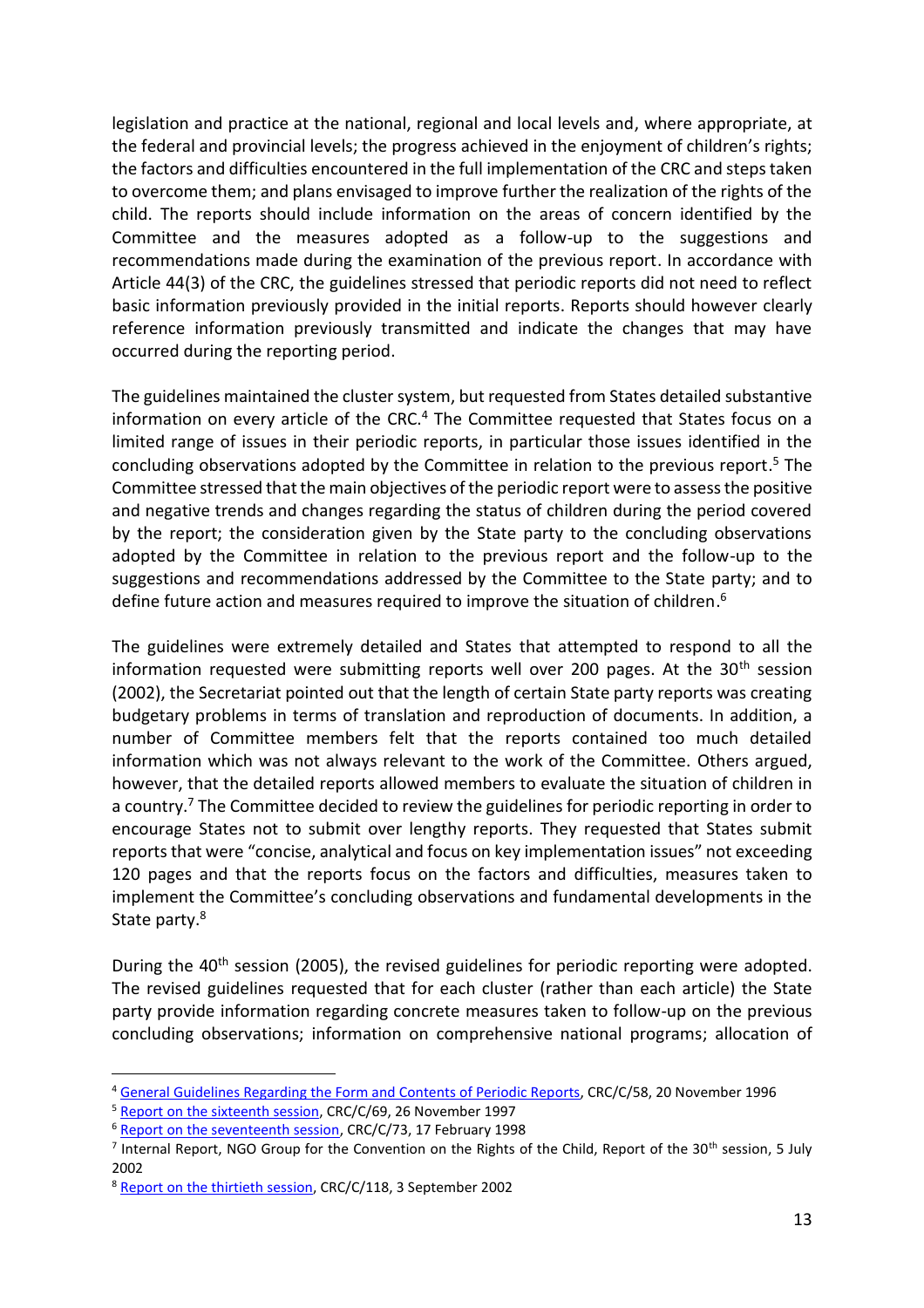budgetary and other resources; statistical data; and factors and difficulties affecting the implementation of the CRC.<sup>9</sup> Section II of the guidelines set out the substantive information required under the CRC which served to remind States as to which articles should be covered under the various clusters. A detailed annex requested statistical information that the Committee wanted States to provide under each cluster.

During the 55<sup>th</sup> session (2010), the reporting guidelines were again revised to take into account developments made to harmonize guidelines on reporting to the international human rights treaty bodies. State party reports were to be composed of two parts; a common core document and a document that related to the implementation of the CRC and its Optional Protocols. The revised guidelines complemented the guidelines on a common core document and integrated information on the implementation of the Optional Protocols. The Common Core document was to provide general information about the State, the general framework for the protection and promotion of human rights, as well as information on nondiscrimination, equality and effective remedies. Information contained in the common core document should not be repeated in the treaty-specific document, but States could crossreference the Committee to information provided in the common core document.<sup>10</sup> The treaty specific report, which was limited to 60 pages, should make specific reference to the previous recommendations of the Committee and include details on how the recommendations were addressed in practice. Explanations for non-implementation of recommendations, principal obstacles encountered and measures envisaged to overcome these obstacles should be provided. The guidelines also noted that the report should cover the period between the consideration of the previous periodic report and the submission of the current report. The Annex to the guidelines enumerated the specific statistical information and data under each article that the Committee would like to receive.<sup>11</sup>

A new cluster on violence against children was added during the  $62<sup>nd</sup>$  session (2013) and the guidelines were revised once again during the  $68<sup>th</sup>$  session (2015) in order to reflect the new cluster on violence against children and to update references to general comments. Sections on the two optional protocols were also added as the majority of States needed to incorporate information on the optional protocols into their periodic report. In keeping with the General Assembly Resolution on treaty body strengthening, $12$  the guidelines limit State party reports to 21,200 words. The treaty specific document should contain information according to the clusters and should indicate progress made and challenges encountered and provide specific information on actions taken to implement the recommendations in the Committee's previous concluding obligations as they relate to each cluster of rights.<sup>13</sup>

<sup>&</sup>lt;sup>9</sup> [General guidelines regarding the form and content of periodic reports,](https://tbinternet.ohchr.org/_layouts/15/treatybodyexternal/Download.aspx?symbolno=CRC%2fC%2f58%2fRev.1&Lang=en) CRC/C/58/Rev.1, 29 November 2005

<sup>&</sup>lt;sup>10</sup> Compilation of guidelines on the form and content of reports to be submitted by States parties to the [international human rights treaties,](https://tbinternet.ohchr.org/_layouts/15/treatybodyexternal/Download.aspx?symbolno=HRI/GEN/2/Rev.6&Lang=en) HRI/GEN/2/Rev.6, 3 June 2009

<sup>&</sup>lt;sup>11</sup> [Treaty-specific guidelines regarding the form and content of periodic reports,](https://tbinternet.ohchr.org/_layouts/15/treatybodyexternal/Download.aspx?symbolno=CRC%2fC%2f58%2fREV.2&Lang=en) CRC/C/58/Rev.2, 25 November 2010

<sup>&</sup>lt;sup>12</sup> [Strengthening and enhancing the effective functioning of the human rights treaty body system,](http://www.un.org/en/ga/search/view_doc.asp?symbol=A/RES/68/268) General Assembly, Resolution 68/268, 9 April 2014

<sup>&</sup>lt;sup>13</sup> [Treaty-specific guidelines regarding the form and content of periodic reports,](https://tbinternet.ohchr.org/_layouts/15/treatybodyexternal/Download.aspx?symbolno=CRC%2fC%2f58%2fREV.3&Lang=en) CRC/C/58/Rev.3, 3 March 2015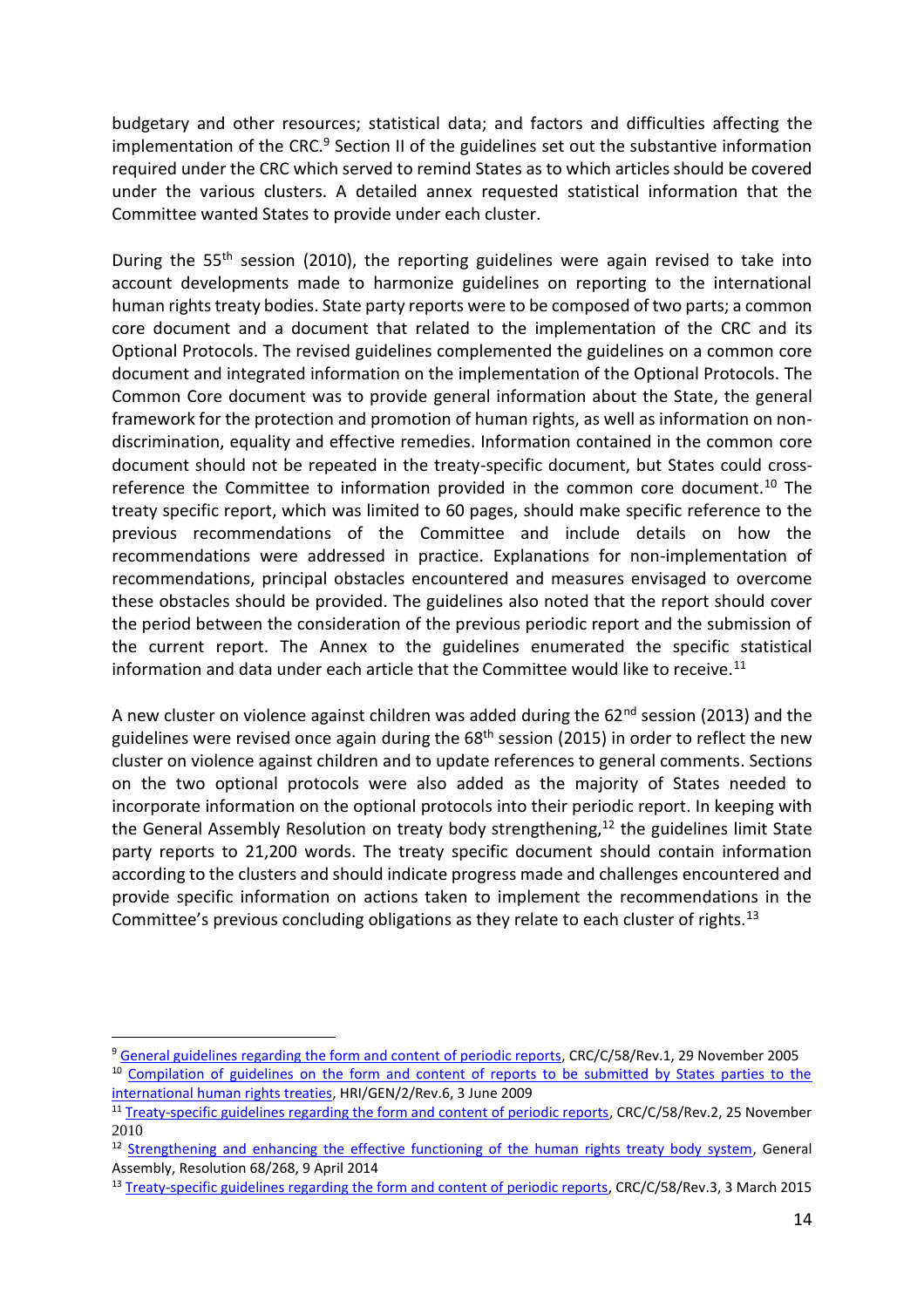# **Initial Reports under the Optional Protocols**

At its 28<sup>th</sup> session (2001), the Committee adopted guidelines for the initial reports under the Optional Protocol on the involvement of children in armed conflict (OPAC).<sup>14</sup> States parties were asked to provide information on legislative, administrative or other measures taken to give effect to the rights set out in OPAC. The guidelines followed an article by article structure and requested detailed information on practice as well as legislation. At its  $46<sup>th</sup>$  session (2007), the Committee adopted revised reporting guidelines for initial reports under OPAC.<sup>15</sup> The revised guidelines group the articles into six sections: general measures of implementation; prevention of the recruitment and use of children in hostilities; criminalization of these practices and related matters; protection of the rights of child victims; international assistance and cooperation; and other relevant provisions of national or international law.<sup>16</sup>

At its 29<sup>th</sup> session (2002), the Committee adopted guidelines for initial reports under the Optional Protocol on the sale of children, child prostitution and child pornography (OPSC).<sup>17</sup> The guidelines requested States to provide information on existing criminal or penal laws and procedures including in terms of jurisdiction extradition and seizure and confiscation; measures adopted to protect the rights and interests of child victims; policies and programs aimed at prevention; and information in the area of international assistance and cooperation.

In its early experiences with reports being submitted under the OPSC, the Committee found that the information provided by States parties was often incomplete and not relevant (for example focused on sexual abuse). In addition, many States seemed to equate the sale of children with trafficking. The Committee therefore decided, as a matter of urgency, to revise the guidelines for initial reports.  $^{18}$  At its 43<sup>rd</sup> session (2006), the Committee adopted revised reporting guidelines for initial reports under OPSC in order to clarify the information and data needed to understand and evaluate the progress made in implementing OPSC. The revised guidelines were more detailed than those previously adopted and included an annex which provided additional "guidance" on definitions, references to relevant international conventions and treaties, and details as to the type of information the Committee was seeking. The revised guidelines focused on: data collection; general measures of implementation; prevention of the sale of children, child prostitution and child pornography; criminalization of these practices and related matters; protection of the rights of child victims;

<sup>14</sup> [Optional Protocol to the Convention on the Rights of the Child on the involvement of children in armed](https://www.ohchr.org/EN/ProfessionalInterest/Pages/OPACCRC.aspx)  [conflict,](https://www.ohchr.org/EN/ProfessionalInterest/Pages/OPACCRC.aspx) CRC/C/OPAC/2, adopted by the General Assembly on 25 May 2000, entered into force 12 February 2002 <sup>15</sup> [Report on the forty-sixth session,](https://tbinternet.ohchr.org/_layouts/15/treatybodyexternal/Download.aspx?symbolno=CRC%2fC%2f46%2f3&Lang=en) CRC/C/46/3, 22 April 2008

<sup>&</sup>lt;sup>16</sup> Revised Guidelines regarding initial reports to be submitted by States parties under Article 8, paragraph 1 of [the Optional Protocol to the Convention on the Rights of the Child on Children in Armed Conflict,](https://tbinternet.ohchr.org/_layouts/15/treatybodyexternal/Download.aspx?symbolno=CRC/C/OPAC/2&Lang=en)  CRC/C/OPAC/2, 19 October 2007

<sup>&</sup>lt;sup>17</sup> Optional Protocol to the Convention on the Rights of the Child on the sale of children, child prostitution and [child pornography,](https://www.ohchr.org/EN/ProfessionalInterest/Pages/OPSCCRC.aspx) CRC/C/OPSC/2, adopted by the General Assembly on 25 May 2000, entered into force 18 January 2002

 $18$  Internal Report, NGO Group for the Convention on the Rights of the Child, Report of the 43<sup>rd</sup> Session, 19 October 2006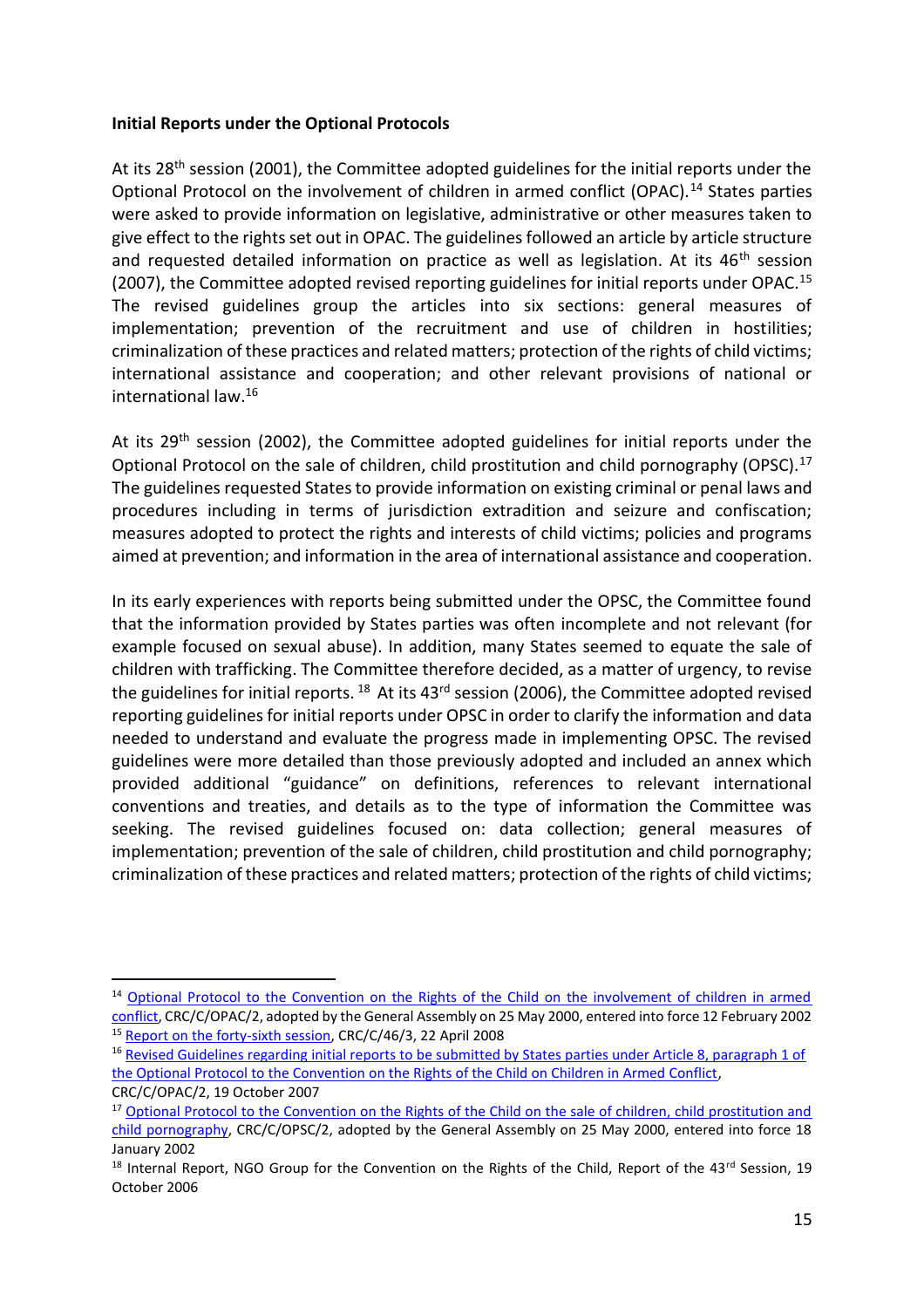international assistance and cooperation; and other relevant provisions of national or international law.<sup>19</sup>

In light of developments in the digital environment as well as the increased knowledge and experience developed with regards to the sale and sexual exploitation of children since the adoption of OPSC, the Committee decided at its  $81<sup>st</sup>$  session (2019) to adopt Guidelines on the implementation of OPSC in order to foster a deeper understanding of the substantive provisions of this Optional Protocol to enable its better implementation by States parties.<sup>20</sup>

# **List of Issues**

At its  $2^{nd}$  session (1992), the Committee decided to establish a pre-sessional working group meeting to identify the main questions to be discussed with representatives from States parties. It thought that it would facilitate the task of States Parties if a list of the main issues that might be raised during the consideration of reports was provided to States in advance<sup>21</sup> and would facilitate a "constructive dialogue" with States.<sup>22</sup> The list of issues was transmitted to States with a note informing them that the list was not intended to be exhaustive and "should not be interpreted as limiting or in any other way prejudging the type and range of questions" that Committee members might ask. Responses to the list of issues were requested in writing and in advance of the session, to allow for them to be translated into the working languages of the Committee. The Committee decided that pre-sessional meetings were not open to the public and there were to be no formal records of the meetings.<sup>23</sup> This was meant to allow for a certain level of confidentiality and permit non-governmental organizations (NGOs) and UN agencies to speak freely.<sup>24</sup> One maximum three hour meeting was dedicated to each country on the Committee's agenda.

During its 26<sup>th</sup> pre-sessional meeting (2000), the Committee decided to reduce the list of issues to a limited number of strategic questions which would then be used as the basis for discussions with the State party. The State was given a list of approximately ten major issues that it was asked to prepare to discuss orally. The State was only requested to provide in writing data and statistics, responses to questions regarding general measures of implementation and an update with regards to new bills or enacted legislation, new institutions, newly implemented policies and newly implemented programs. It was hoped that by limiting the number of questions, it would reduce the vast amount of information provided to the Committee at the last minute.<sup>25</sup>

<sup>&</sup>lt;sup>19</sup> Revised Guidelines regarding initial reports to be submitted by States parties under Article 12, paragraph 1 [of the Optional Protocol to the Convention on the Rights of the Child on the Sale of Children, Child Prostitution](https://tbinternet.ohchr.org/_layouts/15/treatybodyexternal/Download.aspx?symbolno=CRC/C/OPSC/2&Lang=en)  [and Child Pornography,](https://tbinternet.ohchr.org/_layouts/15/treatybodyexternal/Download.aspx?symbolno=CRC/C/OPSC/2&Lang=en) CRC/C/OPSC/2, 3 November 2006

<sup>&</sup>lt;sup>20</sup> Guidelines on the implementation of OPSC, February 2019 (not yet available)

<sup>&</sup>lt;sup>21</sup> [Report on the second session,](https://tbinternet.ohchr.org/_layouts/15/treatybodyexternal/Download.aspx?symbolno=CRC%2fC%2f10&Lang=en) CRC/C/10, 19 October 1992

<sup>&</sup>lt;sup>22</sup> [Report on the third session,](https://tbinternet.ohchr.org/_layouts/15/treatybodyexternal/Download.aspx?symbolno=CRC%2fC%2f16&Lang=en) CRC/C/16, 5 March 1993

<sup>&</sup>lt;sup>23</sup> Overview on the Reporting Procedures, [Report on the seventh session,](https://tbinternet.ohchr.org/_layouts/15/treatybodyexternal/Download.aspx?symbolno=CRC%2fC%2f34&Lang=en) CRC/C/34, 8 November 1994

<sup>&</sup>lt;sup>24</sup> A Guide for Non-Governmental Organizations Reporting to the Committee on the Rights of the Child, NGO Group for the Convention on the Rights of the Child, 1998

<sup>&</sup>lt;sup>25</sup> Internal Report, NGO Group for the Convention on the Rights of the Child, Report of the 25<sup>th</sup> session, October 2000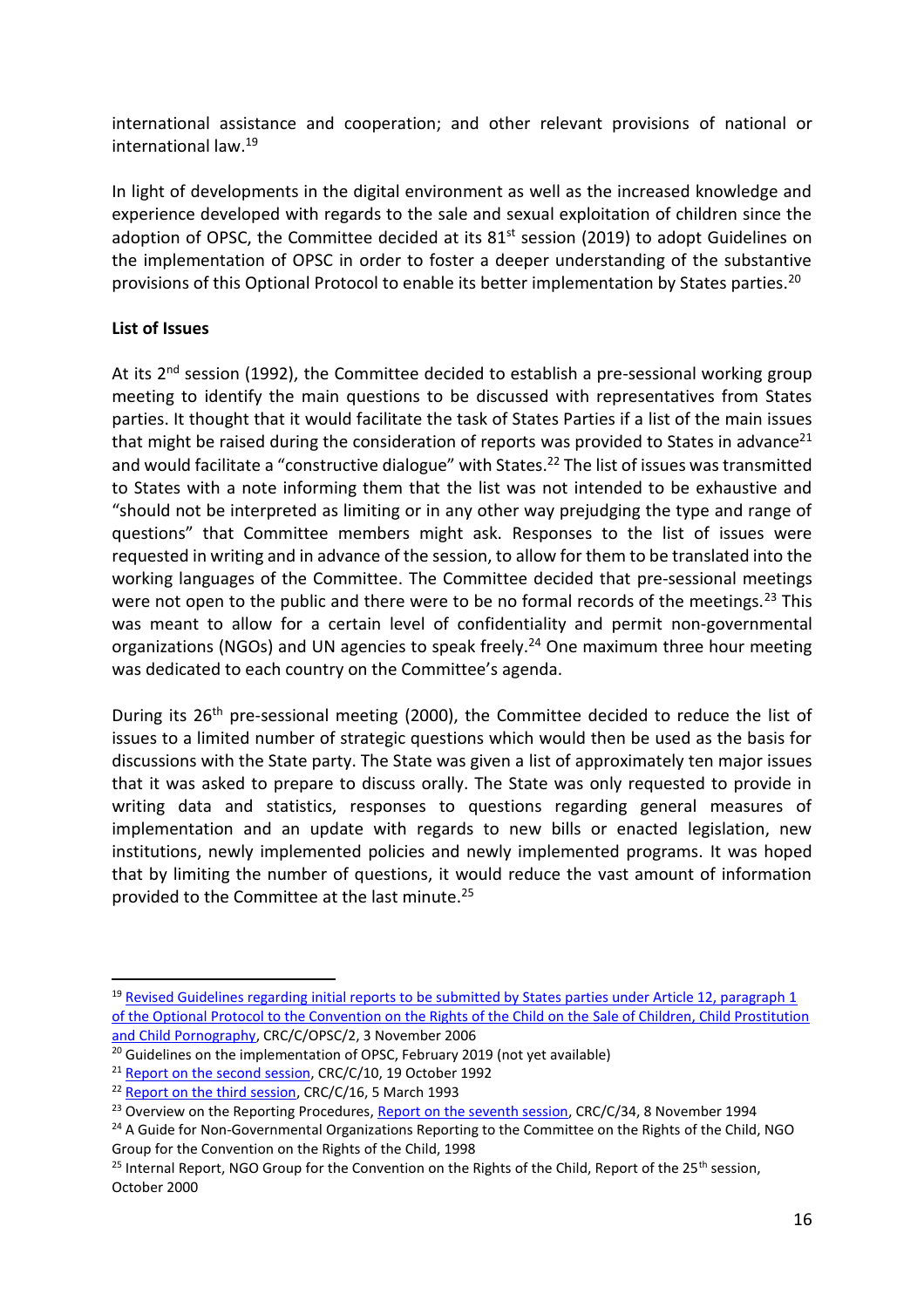The structure of the list of issues was again revised at its 54<sup>th</sup> pre-sessional meeting (2010) to request that the State respond in writing to questions on selected issues to clarify issues with regards to legislation, policies and programs. The State party was also asked to update their report in terms of new laws, institutions, policies, programs and action plans, and recent ratifications of human rights instruments and to provide specific data and statistics. The Committee noted that the list of issues covered only some priority questions on which the Committee would like additional information before the dialogue. Responses to the list of issues by States are now limited to 10,700 words.

For the initial reports under the Optional Protocols, the list of issues contains a series of questions on which further clarification is sought.

The Committee initially established a system of country rapporteurs to act as focal points for introducing and coordinating the dialogue with the State, but this was discontinued due to what was considered to be pressure and lobbying from States parties. Due to the growing backlog of reports, the Committee decided at its 21<sup>st</sup> session (1999) to reestablish this system and began appointing two of its members to act as country rapporteurs to lead the discussions with the State party.<sup>26</sup> Other Committee members followed the country rapporteurs with their own comments or observations and raised additional questions with the delegation. The Committee currently appoints either two country rapporteurs or a task force made up of four to five members to lead the dialogue during the country pre-session and the plenary session with the State party. The rapporteurs/task force is responsible for the preparation of the dialogue with the State party, "with a view to encouraging members of the Committee to avoid both repetition and gaps in coverage".<sup>27</sup> Other Committee members may raise supplementary questions if necessary.

# **Meetings and composition of the Committee**

The Committee was formed in 1991 following the first elections. It met for one two-week session in 1991 and 1992 to develop its working methods. Beginning in 1993, the Committee was granted two sessions a year of three weeks as well as two one-week pre-sessional working group meetings. In 1994, it requested and was granted an additional "special session" proceeded by a pre-sessional working group meeting. Following a request by the Committee, three sessions a year were held as from 1995.

In a working paper at its  $3<sup>rd</sup>$  session, the Committee discussed the possibility of increasing the membership of the Committee from ten to eighteen members, "like the majority of the other human rights treaty bodies".<sup>28</sup> In May 1995, the government of Costa Rica proposed that Article 43(2) be amended to increase the membership of the Committee from ten to eighteen members.<sup>29</sup> The amendment was adopted at a States parties meeting and approved by the

<sup>&</sup>lt;sup>26</sup> Internal Report, NGO Group for the Convention on the Rights of the Child, Report of the 21<sup>st</sup> session, July 1999

<sup>&</sup>lt;sup>27</sup> [Guidance note for States parties on the constructive dialogue with the human rights treaty bodies,](https://tbinternet.ohchr.org/_layouts/15/treatybodyexternal/Download.aspx?symbolno=A%2F69%2F285&Lang=en) A/69/285

<sup>&</sup>lt;sup>28</sup> [Report on the third session,](https://tbinternet.ohchr.org/_layouts/15/treatybodyexternal/Download.aspx?symbolno=CRC%2fC%2f16&Lang=en) CRC/C/16, 5 March 1993

 $29$  [Consideration of the Amendment to Article 43, Paragraph 2 of the Convention,](http://docstore.ohchr.org/SelfServices/FilesHandler.ashx?enc=6QkG1d%2fPPRiCAqhKb7yhsm%2fmr7MbP8yWRXkXM8K6Zota8Z71oYeXhxT7bl%2fzHPXiH7ox4w4VNihNV8hrxFK6i6x5PQHWeOlr6RSdaK0jTRCpkDLM3hGra8TNqe6yCBCf) proposed by Costa Rica under Article 50, Paragraph 1, of the Convention, 1 November 1995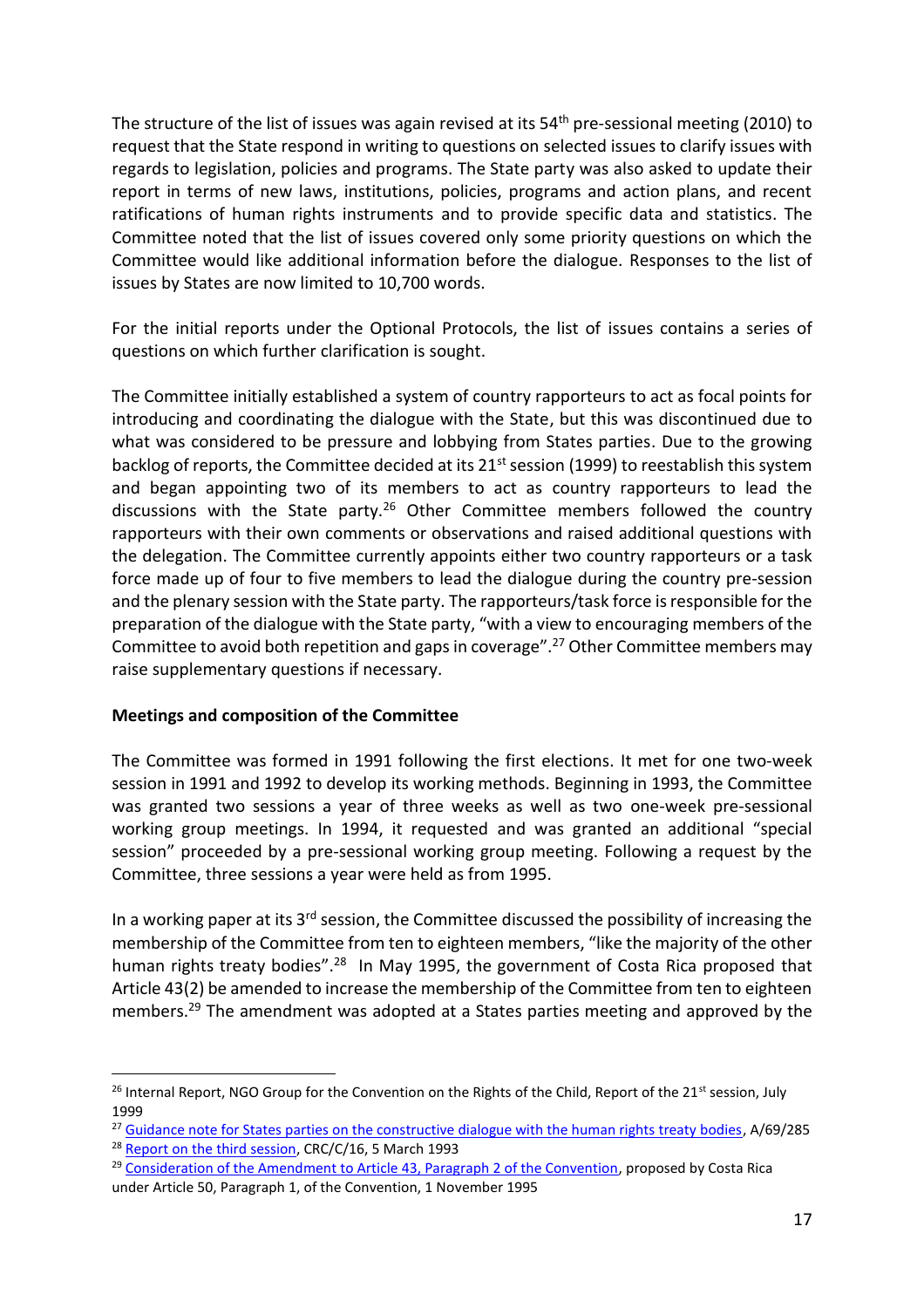General Assembly in December 1995.<sup>30</sup> In November 2002, the amendment to Article 43(3) entered into force and in May 2003, the first session with 18 members took place.<sup>31</sup>

Due to a two year backlog of periodic reports and faced with the submission of initial reports under the Optional Protocols, the Committee decided at its 34<sup>th</sup> session (2003) that it would consider the reports of States parties in two parallel chambers, each consisting of 9 members of the Committee, taking into account equitable geographical distribution.<sup>32</sup> The General Assembly agreed to allow the Committee to work simultaneously in two chambers during 2006<sup>33</sup> in order to increase the working capacity of the Committee and decrease the existing backlog of reports. The Committee was divided into two chambers and States reports were assigned to chambers on a random basis by lottery.

During its 48<sup>th</sup> session (2008), the Committee decided again to request to work in two chambers for a period of four sessions due to an almost three-year delay between submission of reports and their consideration by the Committee. The General Assembly agreed to allow the Committee to work in two parallel chambers for three sessions during 2010. <sup>34</sup> The Committee considered the reports in two parallel chambers, each consisting of nine members, taking into account equitable geographical distribution.<sup>35</sup> During its  $56<sup>th</sup>$  session (2011), the Committee again decided to request to work in two chambers at one of its three annual sessions every year in order to address the backlog and encourage timely reporting. The General Assembly agreed to allow the Committee to work in two parallel chambers during two sessions in 2015.<sup>36</sup>

In the context of strengthening treaty bodies, the General Assembly decided to adopt a flexible allocation of meeting time for treaty bodies. Meeting time was to be based on a mathematical formula which took into consideration the meeting time needed for State party reviews (ongoing as well as addressing the backlog), meeting time needed for the examination of individual communications (ongoing as well as addressing the backlog) and a standard two weeks for other mandated activities. As a result of this resolution, the Committee was allocated three additional weeks of meeting time in 2016 and one additional week of meeting time in 2017.<sup>37</sup> The meeting time was to be analyzed every two years and adjusted according to the current backlog. By meeting in chambers, the Committee managed to stabilize its pending reports at around 40 and did not require any additional meeting time in 2018-2019.

Although States parties meet on a biennial basis to elect new members of the Committee, it is rare that other matters are discussed at these meetings. During its  $32^{nd}$  session (2003), the Committee held its first informal meeting with States parties to the CRC in order to review procedures and answer questions with regards to changes in country reporting procedures

<sup>&</sup>lt;sup>30</sup> [Amendment to Article 43\(2\) of the Convention on the Rights of the Child,](https://treaties.un.org/pages/ViewDetails.aspx?src=TREATY&mtdsg_no=IV-11-a&chapter=4&clang=_en) adopted 12 December 1995, entered into force 18 November 2002

<sup>&</sup>lt;sup>31</sup> [Report on the thirty-third session,](https://tbinternet.ohchr.org/_layouts/15/treatybodyexternal/Download.aspx?symbolno=CRC%2fC%2f132&Lang=en) CRC/C/132, 23 October 2003

<sup>&</sup>lt;sup>32</sup> [Report on the thirty-fourth session,](https://tbinternet.ohchr.org/_layouts/15/treatybodyexternal/Download.aspx?symbolno=CRC%2fC%2f133&Lang=en) CRC/C/133, 14 January 2004

<sup>&</sup>lt;sup>33</sup> The Committee worked in parallel chambers for sessions 41 and 42

<sup>&</sup>lt;sup>34</sup> The Committee worked in parallel chambers for sessions 53, 54 and 55

<sup>&</sup>lt;sup>35</sup> [Report on the forty-third session,](https://tbinternet.ohchr.org/_layouts/15/treatybodyexternal/Download.aspx?symbolno=CRC%2fC%2f46%2f3&Lang=en) CRC/C/48/3, 16 November 2009

<sup>&</sup>lt;sup>36</sup> The Committee worked in parallel chambers for sessions 68 and 69

<sup>&</sup>lt;sup>37</sup> The Committee worked in parallel chambers for sessions 71 and 74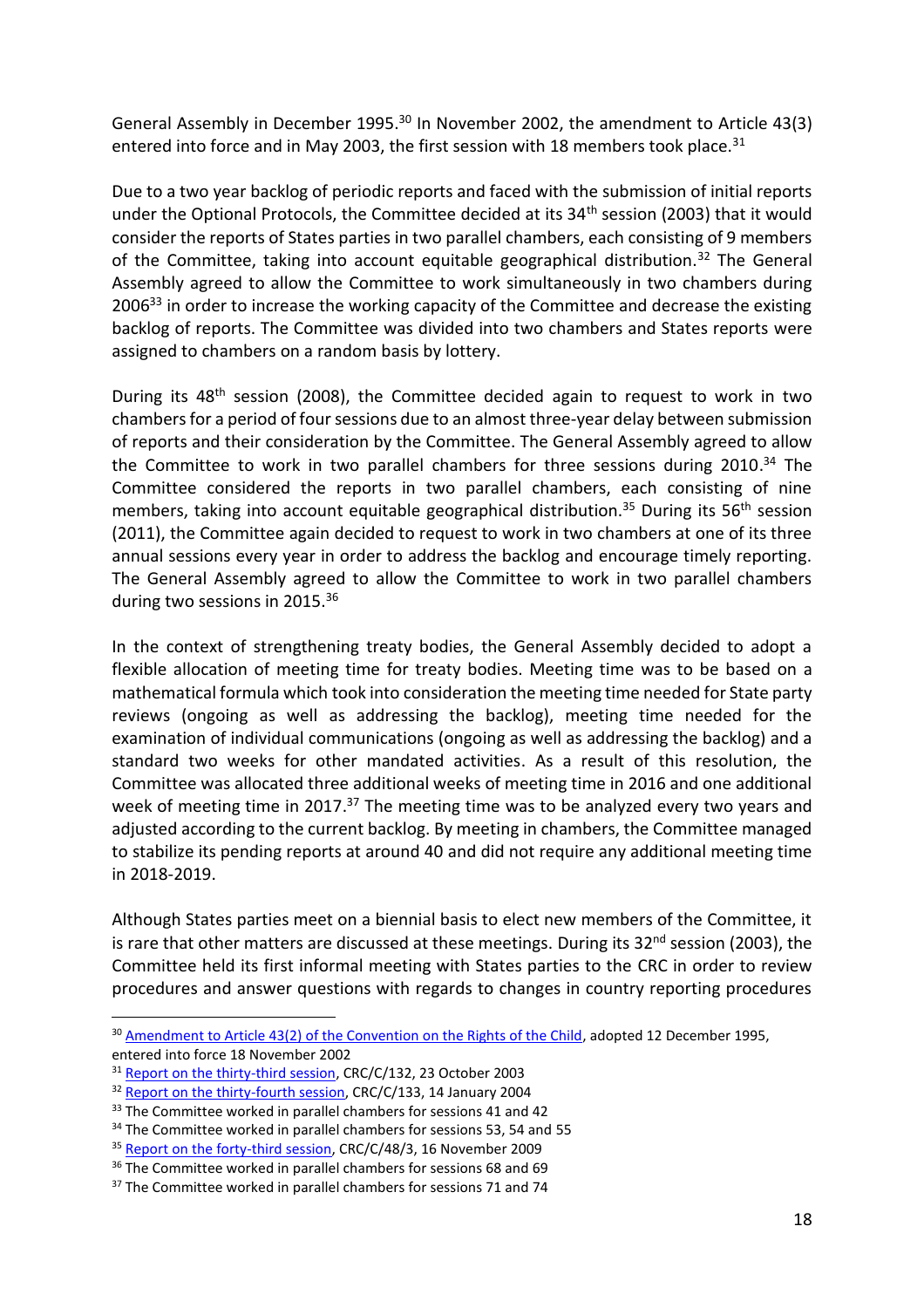and the expansion of the Committee's membership to deal with the backlog of reports. Since then, the Committee has held a total of eleven meetings with States parties, <sup>38</sup> generally to discuss working methods. Following a recommendation by the General Assembly that treaty bodies organize discussions on matters related to the implementation of each treaty,<sup>39</sup> informal meetings with States parties have been scheduled on an annual basis since 2016.

# **Plenary Session**

For initial reports, the Committee hoped that with the "factual situation largely clarified in writing", the dialogue would focus on progress achieved and factors and difficulties encountered in the implementation of the CRC.<sup>40</sup> For periodic reports, the Committee stressed that the main objective was to assess the positive and negative trends and changes regarding the status of children during the period covered by the report; to assess the consideration given by the State party to the concluding observations adopted by the Committee; and to define future action and measures required in order to improve the situation of children and ensure a better enjoyment of their rights.<sup>41</sup> State party reports have always been examined in open and public meetings of the Committee. Summary records are issued and the press are free to attend.

Initially, the Committee allocated nine hours for an initial report and six for a periodic report but, due to an increasing backlog of reports, starting at its 23<sup>rd</sup> session (2000), the Committee reduced the examination of initial reports to six hours. At first, the Committee examined each cluster independently, then it began grouping the clusters together so that questions were asked in three groups, general measures of implementation, definition of a child and general principles in one group, civil rights and freedoms and family environment and alternative care in a second and education, health and special protection measures in a third. Starting in 2006, the Committee began by asking questions on the first four clusters and just before the lunch break asking questions on the remaining four clusters. Since its  $65<sup>th</sup>$  session (2014), the examination of reports generally takes place in two sessions of three hours over two consecutive working days with questions on the first five clusters being asked at the beginning of the afternoon of the first day and questions on the remaining four clusters being asked at the end of the afternoon of the first day in order to give the State party "reasonable time" to answer the questions posed by Committee members. 42

At its  $39<sup>th</sup>$  session (2005), the Committee decided that initial reports received under the Optional Protocols that are submitted at the same time as a regular periodic report would be considered at the session at which the regular periodic report is considered. Additional time would be allocated if the State submitted reports under both Optional Protocols. Due to the backlog of reports, the Committee decided that if the State was only party to OPAC, the initial

<sup>&</sup>lt;sup>38</sup> Informal meetings with States parties were organized at the  $32^{nd}$  (2003),  $35^{th}$  (2004),  $41^{st}$  (2006),  $44^{th}$  (2007), <mark>[50](https://newsarchive.ohchr.org/EN/NewsEvents/Pages/DisplayNews.aspx?NewsID=8998&LangID=E)<sup>th</sup> (2009), <u>56th</u> (2011), <u>69th</u> (2015), <u>71st</u> (2016), <u>74th</u> (2017), <u>77th</u> (2018) and <u>80th</u> (2019) sessions of the</mark> Committee.

<sup>&</sup>lt;sup>39</sup> [Strengthening and enhancing the effective functioning of the human rights treaty body system,](http://www.un.org/en/ga/search/view_doc.asp?symbol=A/RES/68/268) General Assembly, Resolution 68/268, 9 April 2014

<sup>&</sup>lt;sup>40</sup> Overview on the Reporting Procedures, [Report on the seventh session,](https://tbinternet.ohchr.org/_layouts/15/treatybodyexternal/Download.aspx?symbolno=CRC%2fC%2f34&Lang=en) CRC/C/34, 8 November 1994

<sup>&</sup>lt;sup>41</sup> [Report on the seventeenth session,](https://tbinternet.ohchr.org/_layouts/15/treatybodyexternal/Download.aspx?symbolno=CRC%2fC%2f73&Lang=en) CRC/C/73, 17 February 1998

<sup>&</sup>lt;sup>42</sup> Report of the Chairs of the human rights treaty bodies, Guidance note for States parties on the constructive [dialogue with the human rights treaty bodies,](http://tbinternet.ohchr.org/_layouts/treatybodyexternal/Download.aspx?symbolno=INT/CMW/INF/7956&Lang=en) A/69/285, 11 August 2014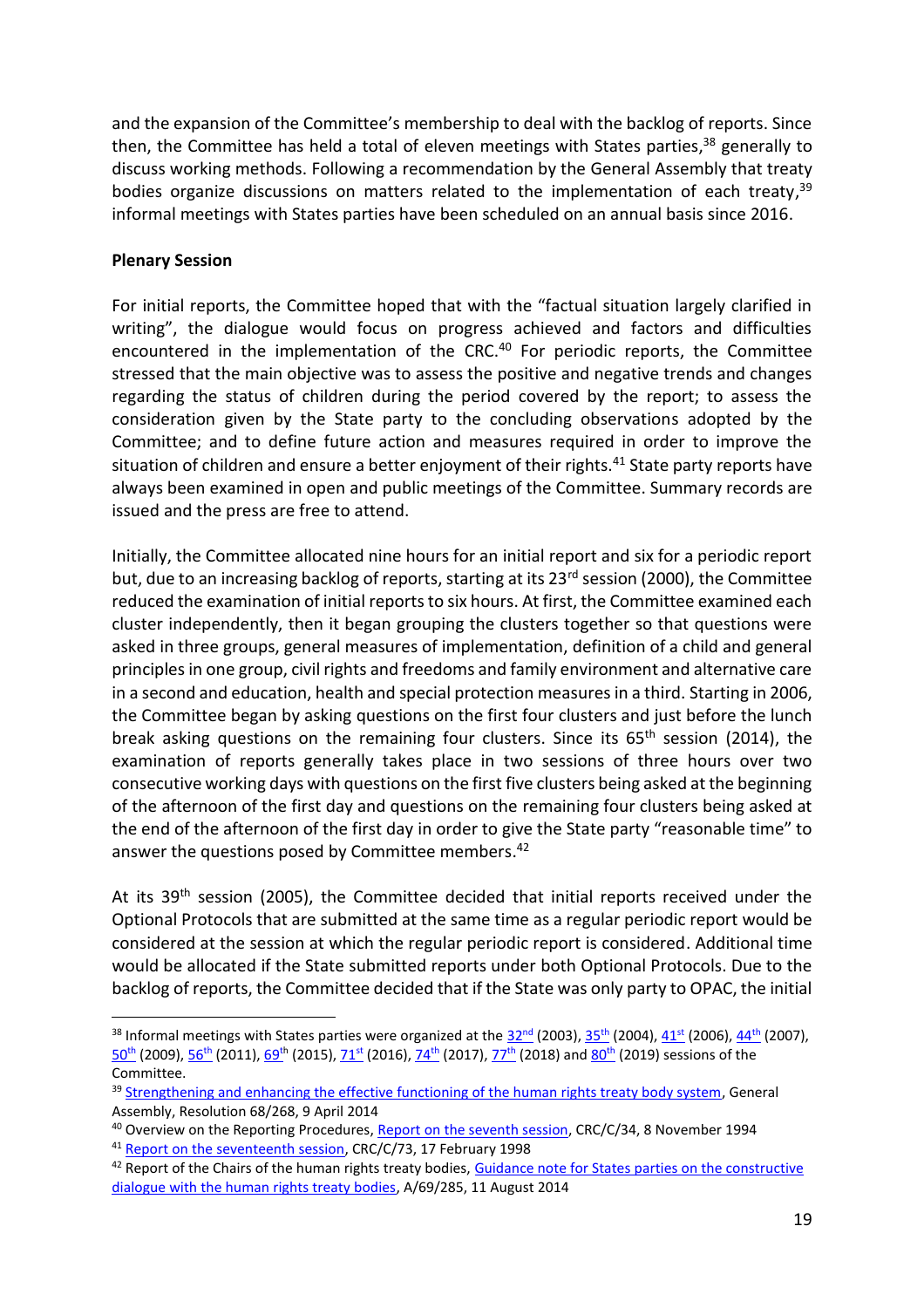report would only be considered at a regular session of the Committee if the State was facing or had recently faced serious difficulties in respecting and implementing the provisions of OPAC. For other States, the Committee offered a choice of an examination in writing (technical review)<sup>43</sup> or one at a regular session. If the State was only party to the OPSC, the initial report would be examined by the Committee during a regular session.<sup>44</sup> The Committee currently examines an initial report under the Optional Protocols over a three hour time period with each report being considered separately. If the initial reports are submitted at the same time as a periodic report, an extra three hours are granted to consider one or both of the reports under the Optional Protocols.

During its 64<sup>th</sup> session (2013), the Committee became the first treaty body to conduct the examination of a State party report<sup>45</sup> via video link. In order to facilitate wider participation in the dialogue with treaty bodies, the General Assembly requested that States parties be provided an opportunity to participate in the consideration of their reports by videoconference.<sup>46</sup> The Committee has since reviewed via video link the report of one Pacific island State during its 76<sup>th</sup> session (2017) and three Pacific island States during its 77<sup>th</sup> session (2018).

Based on an initiative of a group of NGOs active to support the work of different treaty bodies, Child Rights Connect provided a live webcast in the most relevant language of the examination of State party reports from the  $60<sup>th</sup>$  to the  $72<sup>nd</sup>$  session of the Committee. As from the 73<sup>rd</sup> session (2016), live webcasts of the examination of State party reports, as well as the opening and closing meetings, are carried out by UN Web TV.<sup>47</sup> As from the 75<sup>th</sup> session (2017), the webcast is done in English and the national language, even if it is not a UN language.

# **Concluding Observations**

The Committee decided during its 2<sup>nd</sup> session (1992) that it would issue concluding observations at the end of the consideration of each report that reflect the main points of discussion and indicate issues that require a specific follow-up. The concluding observations were to follow a common structure with a general introduction, progress achieved, factors and difficulties impeding the implementation of the CRC, principal subjects of concern, and finally suggestions and recommendations. $48$  The Committee decided to adopt written concluding observations during a closed meeting and to make them public on the last day of the Committee session. Once adopted, they were made available to the State party.<sup>49</sup> Since 2014, the concluding observations are adopted on the last day of the session, then on the following Monday an "advance courtesy copy" is sent to the State party for factual verification

<sup>&</sup>lt;sup>43</sup> The last time that a technical review was offered under OPAC was in 2008.

<sup>&</sup>lt;sup>44</sup> [Report on the thirty-ninth session,](https://tbinternet.ohchr.org/_layouts/15/treatybodyexternal/Download.aspx?symbolno=CRC%2fC%2f150&Lang=en) CRC/C/150, 21 December 2005

<sup>45</sup> [Initial Report of Tuvalu,](https://tbinternet.ohchr.org/_layouts/15/treatybodyexternal/Download.aspx?symbolno=CRC/C/TUV/CO/1&Lang=En) 20 September 2013

<sup>46</sup> [Strengthening and enhancing the effective functioning of the human rights treaty body system,](http://www.un.org/en/ga/search/view_doc.asp?symbol=A/RES/68/268) General Assembly, Resolution 68/268, 9 April 2014

<sup>&</sup>lt;sup>47</sup> [UN Web TV,](http://webtv.un.org/meetings-events/human-rights-treaty-bodies/) The United Nations Live & On Demand

<sup>48</sup> [Report on the second session,](https://tbinternet.ohchr.org/_layouts/15/treatybodyexternal/Download.aspx?symbolno=CRC%2fC%2f10&Lang=en) CRC/C/10, 19 October 1992

<sup>&</sup>lt;sup>49</sup> Overview on the Reporting Procedures, [Report on the seventh session,](https://tbinternet.ohchr.org/_layouts/15/treatybodyexternal/Download.aspx?symbolno=CRC%2fC%2f34&Lang=en) CRC/C/34, 8 November 1994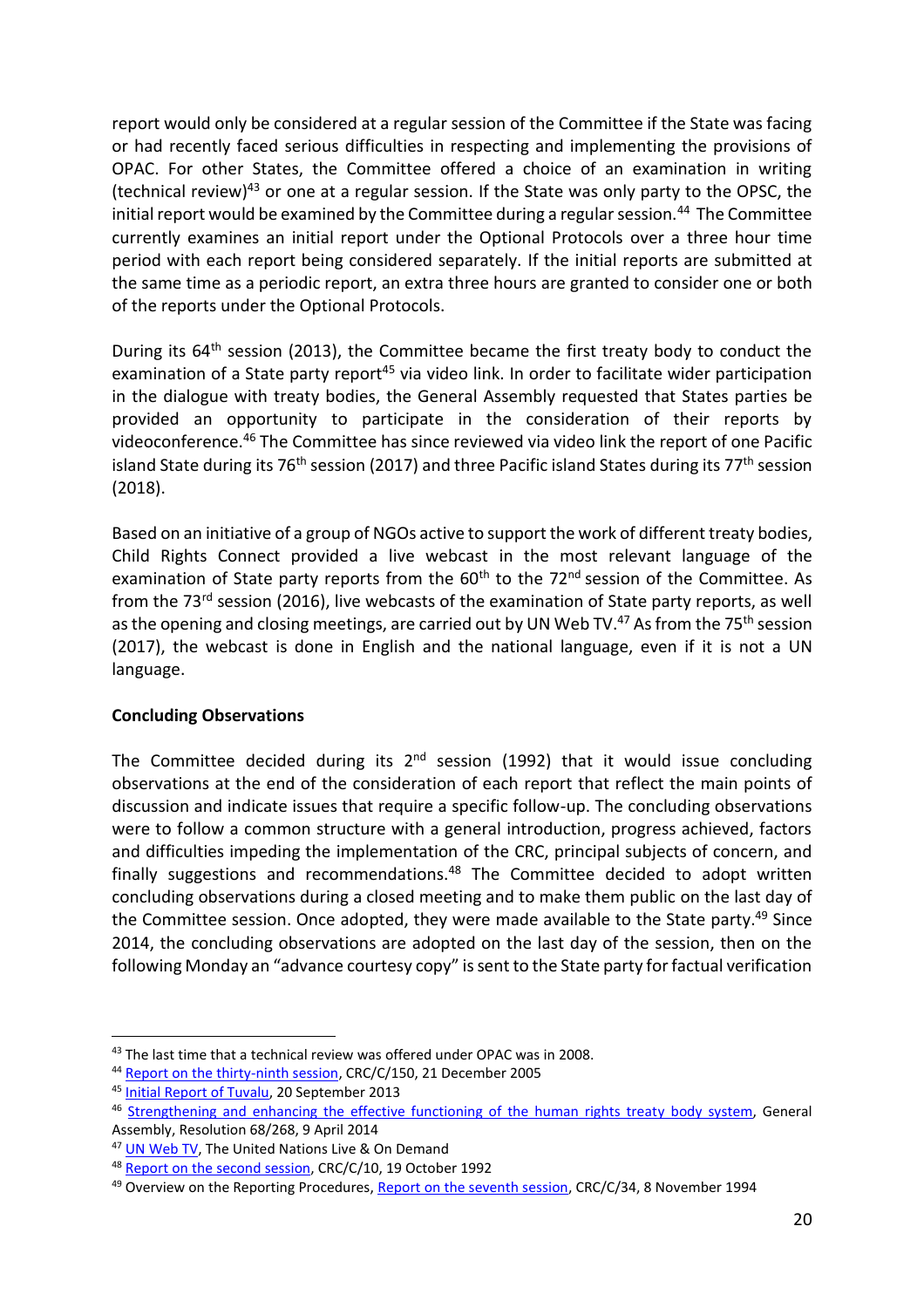and given 24 hours to respond. The concluding observations are then made public, generally in conjunction with a press conference.<sup>50</sup>

As from its  $20<sup>th</sup>$  session (1999), the Committee changed the format of its concluding observations. Instead of having a section on principal subjects of concern and another on suggestions and recommendations, it combined the two categories. This meant that the concern was listed and was immediately followed by a recommendation to address the concern. During the  $21<sup>st</sup>$  session (1999), this technique was further refined with the subjects of concern and recommendations being listed by cluster. During the 22<sup>nd</sup> session (1999), subheadings under each cluster were introduced.

The Committee agreed in 2014 to follow the format of concluding observations proposed by the meeting of the chairs and to work to reduce the word length of concluding observations by 20% from the current average length.<sup>51</sup> At its 73<sup>rd</sup> session (2016), the Committee adopted a new format for concluding observations for States appearing before the Committee for the third or any consecutive time. While emphasizing the importance of all recommendations, the Committee draws the State party's attention to a maximum of six areas in respect of which urgent measures must be taken. The Committee provides context paragraphs with its concerns before the recommendations only for the topics requiring urgent measures. For the other topics, the Committee tries to integrate its concerns in the recommendations. The section of follow-up has been shortened and the Committee no longer mentions non-child rights instruments and legislation. The aim of the new format is to produce more action oriented recommendations and to improve their quality while reducing their length.<sup>52</sup> In 2017, the average word length of the concluding observations was around 6,500 words, down from an average of over 9,000 words in 2014.<sup>53</sup>

The Committee established a follow-up procedure in 1993 in order to request progress reports on specific issues within a deadline set out in the concluding observations. This procedure was discontinued in 1999 due to its extensive backlog of reports and the "significant role" that UNICEF was playing at national level in the follow-up to the concluding observations.<sup>54</sup> The Committee currently does not have a formal follow-up procedure which provides for the periodic assessment of the implementation of certain recommendations. Rather, the Committee expects to receive written information on the follow-up measures taken by the State party to address the issues of concern identified in the previous concluding observation in its next report. Requests for technical assistance are transmitted to relevant agencies and bodies.<sup>55</sup>

<sup>&</sup>lt;sup>50</sup> [Identifying progress achieved in aligning the working methods and practices of the treaty bodies,](https://tbinternet.ohchr.org/_layouts/15/treatybodyexternal/Download.aspx?symbolno=HRI/MC/2018/3&Lang=en) HRI/MC/2018/3, 2018

<sup>51</sup> [Decision No. 11,](https://undocs.org/A/71/41) Follow-up of resolution 68/268 on strengthening and enhancing the effective functioning of the human rights treaty body system, A/71/41, 19 September 2014

<sup>&</sup>lt;sup>52</sup> [Report of the Committee on the Rights of the Child,](https://undocs.org/A/73/41) General Assembly, A/73/41, 2018

<sup>&</sup>lt;sup>53</sup> [Identifying progress achieved in aligning the working methods](https://tbinternet.ohchr.org/_layouts/15/treatybodyexternal/Download.aspx?symbolno=HRI/MC/2018/3&Lang=en) and practices of the treaty bodies, HRI/MC/2018/3, 2018

<sup>&</sup>lt;sup>54</sup> [Procedures of the human rights treaty bodies for following up on concluding observations, decisions](https://www.google.com/url?sa=t&rct=j&q=&esrc=s&source=web&cd=3&ved=2ahUKEwjMxM6u4qfjAhUfQEEAHYUNABgQFjACegQIAxAC&url=https%3A%2F%2Fwww.ohchr.org%2FDocuments%2FHRBodies%2FTB%2FAnnualMeeting%2F29Meeting%2FFollowupConcludingObservations.docx&usg=AOvVaw2h_jx-DCYM5YLxT6k_pT3L) and [views,](https://www.google.com/url?sa=t&rct=j&q=&esrc=s&source=web&cd=3&ved=2ahUKEwjMxM6u4qfjAhUfQEEAHYUNABgQFjACegQIAxAC&url=https%3A%2F%2Fwww.ohchr.org%2FDocuments%2FHRBodies%2FTB%2FAnnualMeeting%2F29Meeting%2FFollowupConcludingObservations.docx&usg=AOvVaw2h_jx-DCYM5YLxT6k_pT3L) HRI/MC/2017/4, 2017

<sup>55</sup> Committee on the Rights of the Child, [Working Methods](https://www.ohchr.org/Documents/HRBodies/CRC/WorkingMethodsCRC.doc)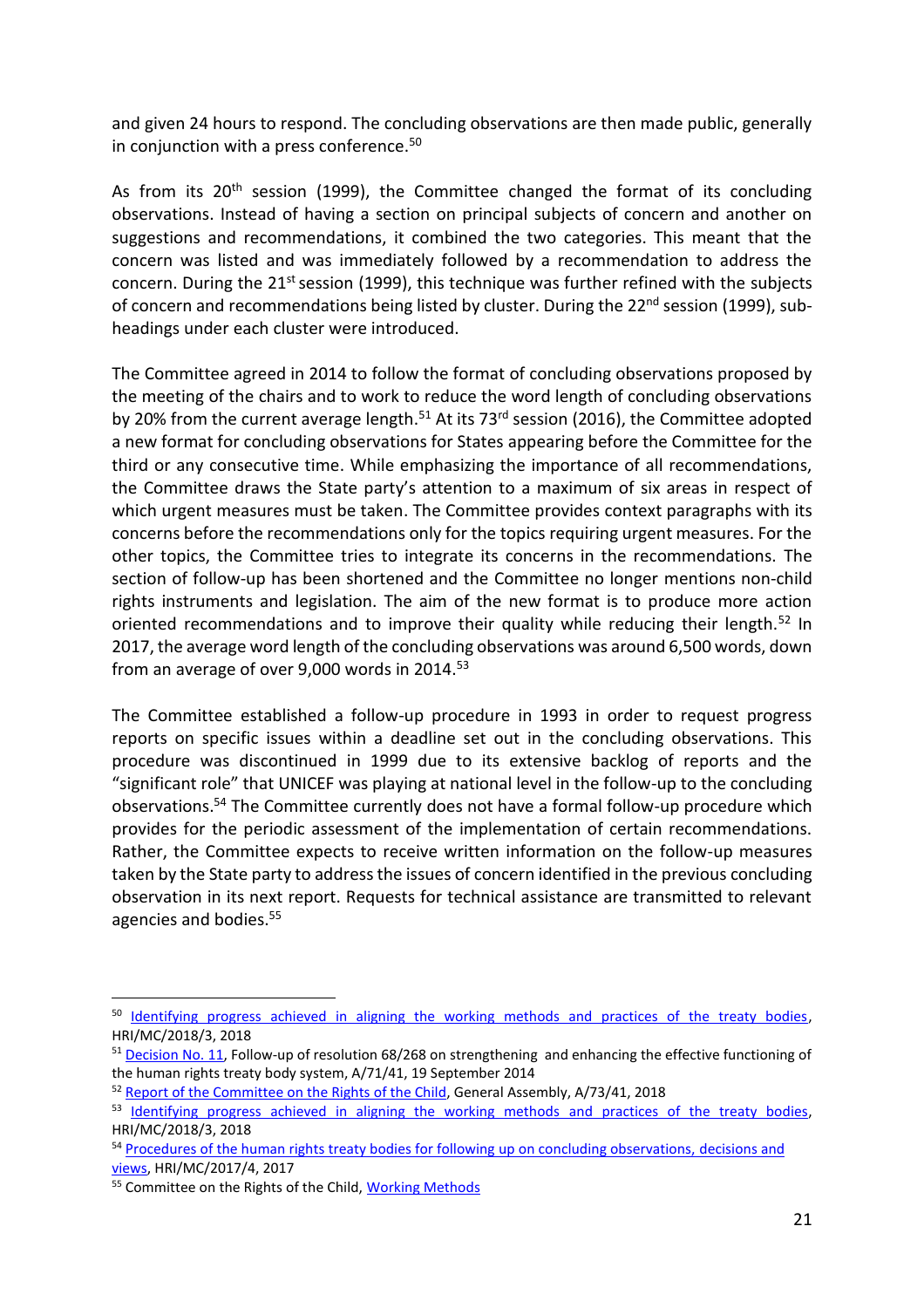# **Periodicity of Reporting**

The CRC sets out in Article 44 (1) that States must report within two years after the entry into force of the Convention and thereafter periodic reports are to be submitted every five years. However, by 2002, the Committee was faced with the reality that many States were presenting their initial reports when their periodic report was already overdue.<sup>56</sup> In order to deal with this situation, the Committee decided during its  $29<sup>th</sup>$  session (2002) that when a periodic report was due within the year following the dialogue with the Committee, the State would be requested to submit that report combined with the next one. When the next report was already due at the time of the dialogue and the following report was due two years or more after the dialogue, the State was requested to combine the two reports at the time when the next report was due. The Committee stressed that these rules applied as an "exceptional measure" in order to allow the State to respect the "strict reporting periodicity" foreseen in Article  $44(1)$  of the CRC. $^{\mathrm{57}}$ 

At its 32<sup>nd</sup> session (2003), the Committee decided to inform States parties in the concluding observations of the deadline for the submission of their next report. In order to further reduce the lengthy time period between submission of a State party report and its consideration by the Committee, the Committee decided that when a periodic report was due between one and two years following the dialogue that the State should submit a consolidated report 18 months before the due date of the following report. Once again, this rule was an "exceptional measure, for one time only".<sup>58</sup>

At its 55<sup>th</sup> session (2010), the Committee decided that States would systematically be informed of the next due date for their reports in their concluding observations. This date would normally be five years after the date of the Committee's adoption of concluding observations. For States parties whose reports were delayed, the Committee would continue to allow combined periodic reports.<sup>59</sup>

# **Non-Reporting**

In the case of persistent non-reporting, the Committee may decide to consider the situation in a country in the absence of a report, on the basis of all available information. The State party would be notified in advance about such a decision.<sup>60</sup> At its  $17<sup>th</sup>$  session (1998), the Committee decided that, although the rules of procedure of the Committee state that representatives of the State shall be invited to attend the meeting, it had the right to examine reports "even in the absence of a positive reaction on the part of the State party" in order to "enable the Committee to meet its mandate and heavy workload expeditiously and efficiently."<sup>61</sup>

<sup>56 56</sup> Internal Report, NGO Group for the Convention on the Rights of the Child, Report of the 29<sup>th</sup> session, 1 March 2002

<sup>&</sup>lt;sup>57</sup> [Report on the twenty-ninth session,](https://tbinternet.ohchr.org/_layouts/15/treatybodyexternal/Download.aspx?symbolno=CRC%2fC%2f114&Lang=en) CRC/C/114, 14 May 2002

<sup>58</sup> [Report on the thirty-second session,](https://tbinternet.ohchr.org/_layouts/15/treatybodyexternal/Download.aspx?symbolno=CRC%2fC%2f124&Lang=en) CRC/C/124, 23 June 2003

<sup>&</sup>lt;sup>59</sup> [Decision No. 9](https://tbinternet.ohchr.org/_layouts/15/treatybodyexternal/Download.aspx?symbolno=A%2f67%2f41&Lang=en) of the Committee on the Rights of the Child on periodicity and format adopted at its fifty-fifth session, 1 October 2010

 $60$  Overview on the Reporting Procedures, [Report on the seventh session,](https://tbinternet.ohchr.org/_layouts/15/treatybodyexternal/Download.aspx?symbolno=CRC%2fC%2f34&Lang=en) CRC/C/34, 8 November 1994

<sup>&</sup>lt;sup>61</sup> [Report on the seventeenth session,](https://tbinternet.ohchr.org/_layouts/15/treatybodyexternal/Download.aspx?symbolno=CRC%2fC%2f73&Lang=en) CRC/C/73, 17 February 1998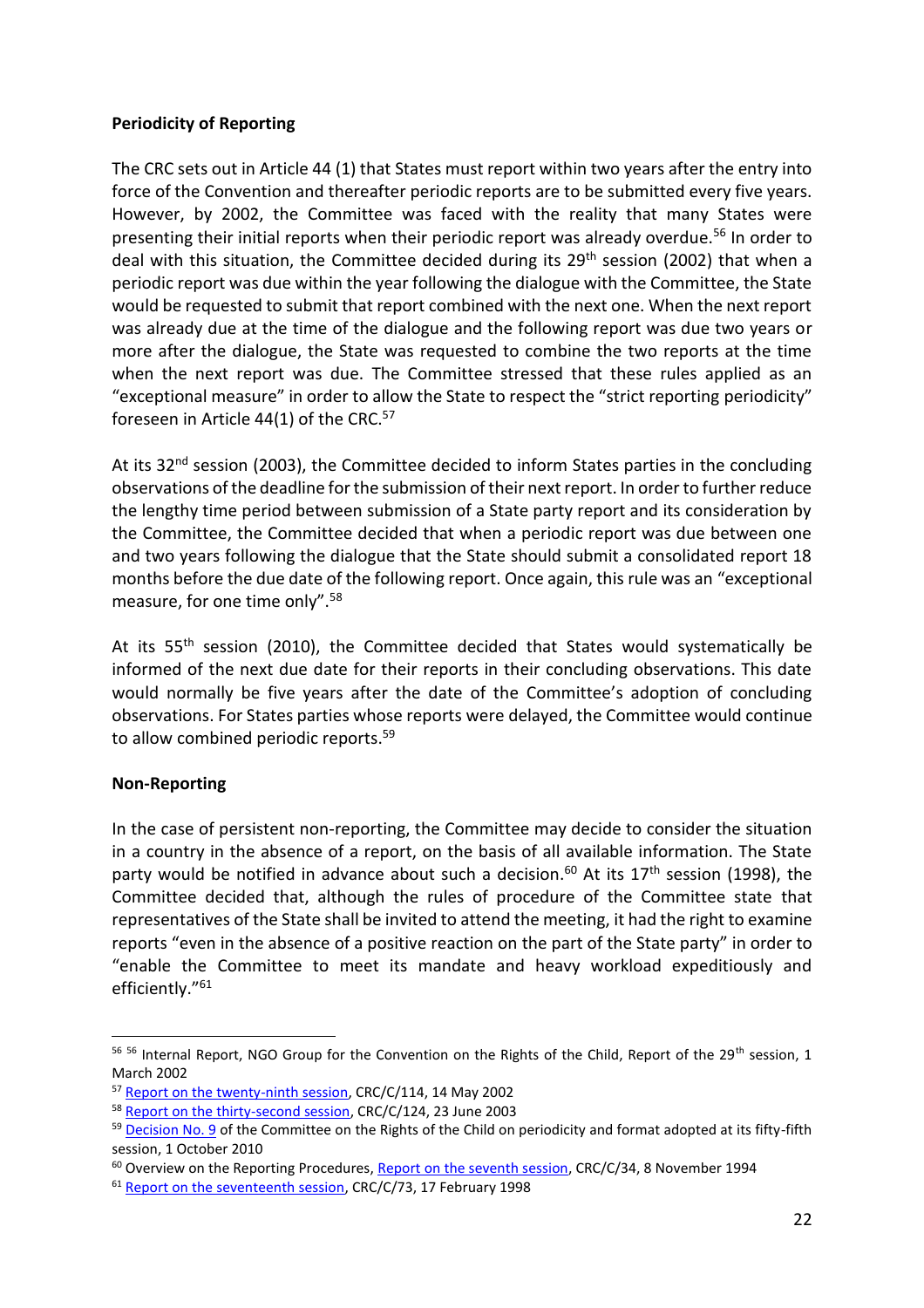At its 29<sup>th</sup> session (2002), the Committee sent a letter to six States parties whose initial reports were due in 1992 and 1993, requesting them to submit their report within one year and at its 33<sup>rd</sup> session (2003), the Committee sent similar letters to an additional two States whose initial reports were due in 1994. The States were informed that should they not report within one year, the Committee would consider the situation of child rights in the State in the absence of the report.<sup>62</sup> At its  $37<sup>th</sup>$  session (2004), the Committee sent letters to the twelve remaining States with overdue initial reports requesting that they submit their overdue reports. Unlike in previous years, the Committee did not threaten these States with examination in the absence of a report if the report was not received within a year. No report has ever been considered in the absence of a report or in the absence of a delegation, with the exception of a few technical reviews under OPAC, and the Committee no longer sends reminder letters to non-reporting States. Instead, reporting compliance by States parties is addressed on an annual basis at the meeting of the Chairs of the human rights treaty bodies.<sup>63</sup>

# **Simplified Reporting Procedure**

The Committee made the simplified reporting procedure (SRP) available to States parties whose reports were due from September 2019 onwards through quarterly invitations with the first invitations being issued in November 2016. More recently, States with reports overdue for more than 10 years have also been offered the SRP. Under the SRP, States are not required to submit both a report and responses to the list of issues. Instead, the Committee sends to the State party a request for specific information, known as the List of Issues Prior to Reporting (LOIPR) containing up to 30 questions. The aim of the LOIPR is to provide an outline for the State party review that is focused and effective. The LOIPR asks the State party to provide information about measures and developments relating to the implementation of the CRC and, if they have already submitted an initial report, the Optional Protocols. It also allows the State party to mention any other issue it considers relevant. The State is requested to submit its replies to the LOIPR one year after the adoption of the LOIPR and the State party's replies to the LOIPR constitute the State party's report to the Committee. The word limit for the State party report is 21,200 words.<sup>64</sup>

The first LOIPR were adopted at the 80<sup>th</sup> pre-sessional working group meeting (2018). In Section I, the LOIPR requested that the State party provide information on new developments and any other information that the State party considers relevant, including information on obstacles and challenges faced. Section II requests specific information under each cluster and the Optional Protocols (if ratified), often with sub-questions. Section III requests specific statistical information and disaggregated data. As the replies to the LOIPR constitute a report, once submitted it can be immediately scheduled for consideration.

States deciding not to use the simplified reporting procedure are reviewed under the standard reporting procedure and submit their report in accordance with the treaty specific guidelines regarding the form and content of periodic reports.

<sup>&</sup>lt;sup>62</sup> [Report on the twenty-ninth session,](https://tbinternet.ohchr.org/_layouts/15/treatybodyexternal/Download.aspx?symbolno=CRC%2fC%2f114&Lang=en) CRC/C/114, 14 May 2002

<sup>&</sup>lt;sup>63</sup> [Decisions and Recommendations,](https://tbinternet.ohchr.org/_layouts/15/treatybodyexternal/Download.aspx?symbolno=INT%2fCHAIRPERSONS%2fCHR%2f25%2f19775&Lang=en) 25<sup>th</sup> Chairpersons Meeting, 2013

<sup>&</sup>lt;sup>64</sup> Committee on the Rights of the Child, Simplified Reporting Procedure, *Information note for States parties*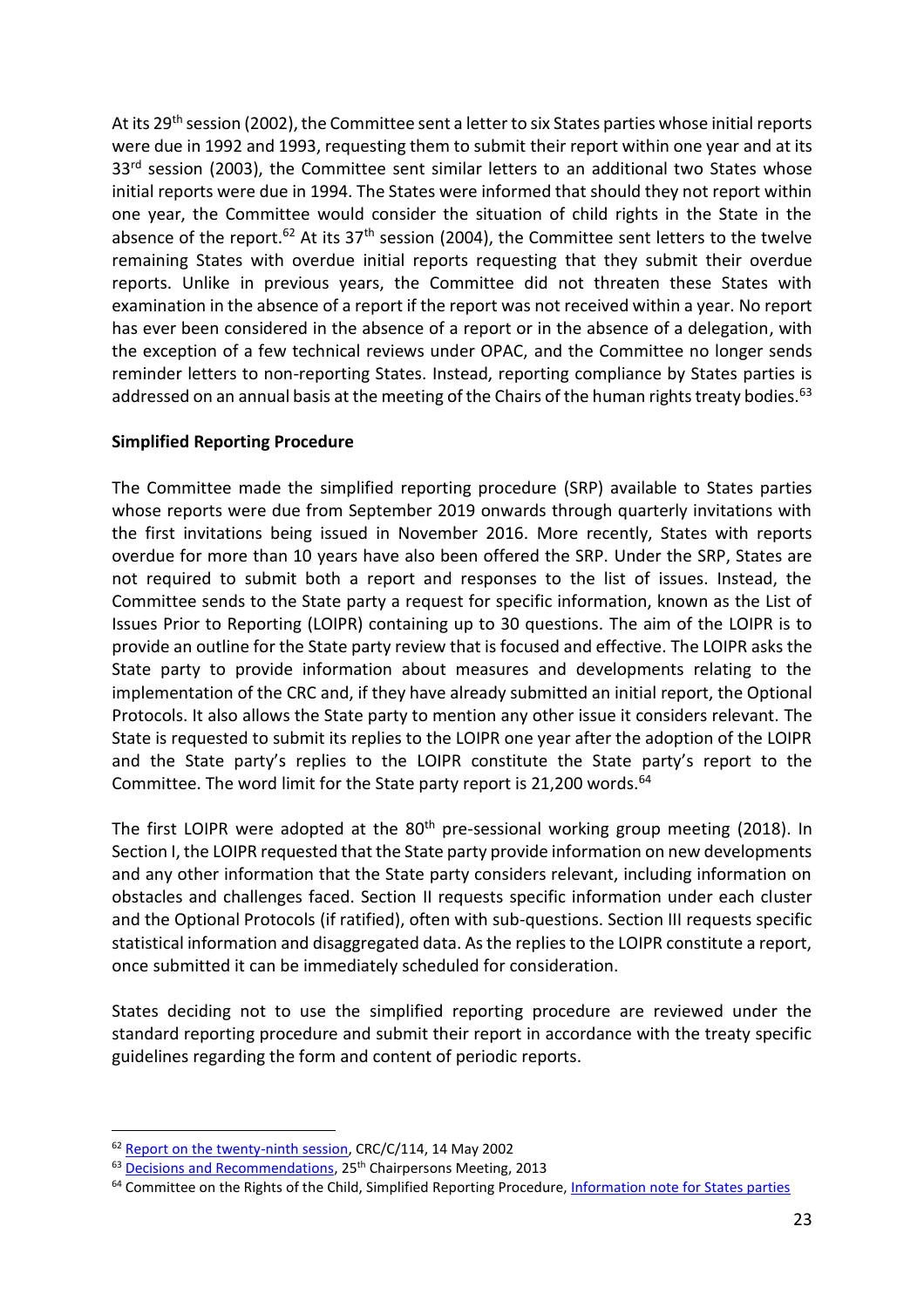# **Communications Procedure**

At its  $62^{nd}$  session (2013), the Committee adopted rules of procedure under the Optional Protocol on a communications procedure (OPIC).<sup>65</sup> At its 70<sup>th</sup> session (2015), the Committee adopted working methods to deal with communications received under OPIC, as well as a model form for filing a complaint.<sup>66</sup> The working methods were revised by the Working Group on communications in 2017. The working methods set out separate ways of dealing with communications submitted by children and those submitted by adults. All communications submitted by children are forwarded without delay to the working group on communications, including those that appear to be *prima-facie* inadmissible. Confirmation of receipt will be sent within two weeks and responses to letters received from children will be drafted using child-friendly language. Communications from adults are first screened by the Petitions Unit which can reject those that are *prima-facie* inadmissible. Although the Committee or its working group may receive relevant written information and/or documentation from third parties which may assist in the examination of the communication, third-parties are not considered parties to the communication. $67$  The Committee publishes a table with pending cases on OPIC to encourage third party interventions.<sup>68</sup> The Committee also set out guidelines in accordance with Article 6(1) of OPIC for interim measures that are necessary in exceptional circumstances to avoid possible irreparable damage to the victim or victims of alleged violations.<sup>69</sup>

# <span id="page-23-0"></span>**II. Civil Society Reporting**

During its 1<sup>st</sup> session (1991), the Committee adopted rules of procedure which allowed representatives of other competent bodies to participate in public or private meetings of the Committee or its subsidiary bodies, when invited by the Committee to do so (rule 34). The Committee also decided that it could invite other competent bodies to provide it with expert advice on the implementation of the CRC in areas falling within their mandates (rule 70) and to transmit to other competent bodies reports and information received from States parties that contain a request or indicate a need for technical advice or assistance (rule 74).<sup>70</sup>

At its 2<sup>nd</sup> session (1992), the Committee adopted a decision on sources of information where it encouraged United Nations bodies, specialized agencies and other competent bodies to provide the Committee with relevant information concerning each State party whose report is scheduled to be considered by the Committee "in order to foster the effective implementation of the Convention".<sup>71</sup> The Committee also suggested that an "informal technical advisory group" be created with representatives from UN bodies, specialized agencies and other competent bodies.

<sup>&</sup>lt;sup>65</sup> Rules of Procedure under the Optional Protocol to the Convention on the Rights of the Child on a [communications procedure,](https://tbinternet.ohchr.org/_layouts/15/treatybodyexternal/Download.aspx?symbolno=CRC/C/62/3&Lang=en) CRC/C/62/3, 16 April 2013

<sup>&</sup>lt;sup>66</sup> Model Form for submission of individual communications to the Committee on the Rights of the Child under [OPIC,](https://www.ohchr.org/Documents/HRBodies/CRC/ModelCommunicationForm_en.pdf) 2 October 2015

<sup>67</sup> [Working methods to deal with individual communications received under OPIC,](https://www.ohchr.org/Documents/HRBodies/CRC/WorkingMethodsOPIC.pdf) 2 June 2017

<sup>&</sup>lt;sup>68</sup> [Table of pending cases before the Committee on the Rights of the Child](https://www.ohchr.org/Documents/HRBodies/CRC/TablePendingCases.pdf)

<sup>&</sup>lt;sup>69</sup> Guidelines for Interim measures under the Optional Protocol to the Convention on the Rights of the Child on [a communications procedure,](https://www.ohchr.org/Documents/HRBodies/CRC/GuidelinesInterimMeasures.docx) 2019

<sup>&</sup>lt;sup>70</sup> Rules of Procedure, CRC/C/4, 1991

<sup>&</sup>lt;sup>71</sup> [Report on the second session,](https://tbinternet.ohchr.org/_layouts/15/treatybodyexternal/Download.aspx?symbolno=CRC%2fC%2f10&Lang=en) CRC/C/10, 19 October 1992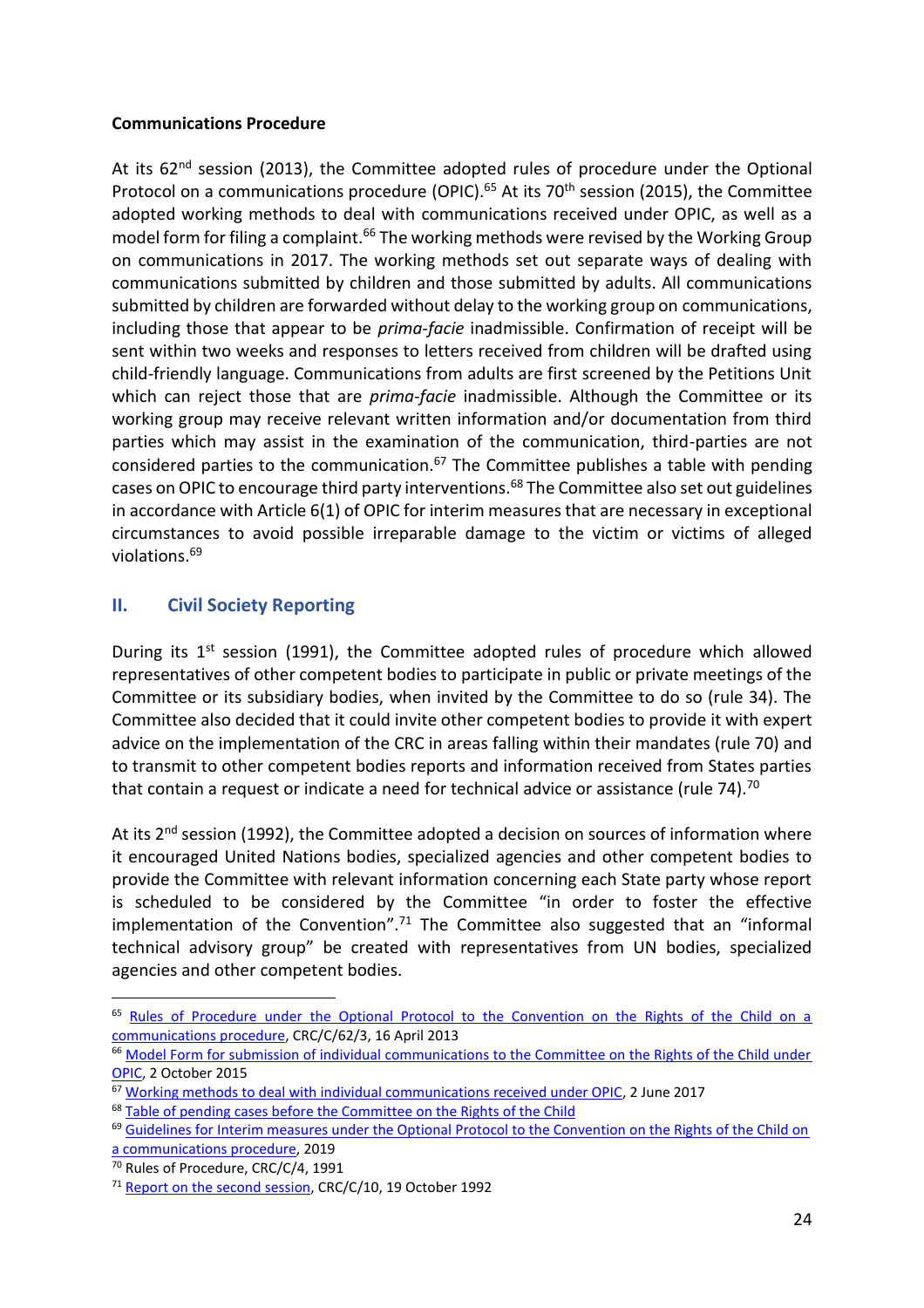Starting at its 1<sup>st</sup> pre-sessional working group meeting (December 1992), the Committee was assisted in developing the list of issues by the informal technical advisory group composed of UN bodies, specialized agencies and other competent bodies. The draft list of issues were "revised and supplemented on the basis of observations and comments made at the meetings".<sup>72</sup> The technical advisory group was only operational for two pre-session meetings as instead national NGOs began to participate in the pre-sessional working group meeting in 1993 to provide expert advice to the Committee.

At its 4<sup>th</sup> session (1993), the Committee held a working meeting with the NGO Group on the Convention on the Rights of the Child to discuss "the important contribution" national coalitions might play in the implementation of the CRC.<sup>73</sup> At its  $5<sup>th</sup>$  session (1994), the Committee stressed that cooperation with non-governmental organizations was "an essential element of the implementation process of the Convention" in light of its "comprehensive national approach".<sup>74</sup> At its 8<sup>th</sup> session (1995), the Committee acknowledged the crucial role played by the NGO Group in enhancing the system of promotion and protection of children's rights through the comprehensive national approach followed by the Committee.<sup>75</sup>

# **Written Information from Civil Society**

During its 2<sup>nd</sup> session (1992), the Secretariat of the Committee was requested to prepare a country file for the pre-session containing relevant information on each of the countries being examined and encouraged UN bodies and specialized agencies, non-governmental organizations and other competent bodies to submit relevant information concerning each State party whose report was scheduled to be considered by the Committee.<sup>76</sup> In preparation for the examination of its first initial reports during its  $3<sup>rd</sup>$  session (1993), the Committee received written comments on the initial reports of Sweden (Save the Children Sweden) and on Bolivia (national coalition). The Committee placed "special emphasis" on receiving relevant documentation from UN bodies and agencies and from non-governmental organizations, both domestic and international.<sup>77</sup>

At its  $7<sup>th</sup>$  session (1994), the Committee established that the working group may invite representatives from non-governmental organizations to attend the pre-sessional working group meeting to provide information.<sup>78</sup> During its 8<sup>th</sup> session (1995), the Committee noted that NGOs "contributed to strengthening the capacity to use the reporting process at national level as an occasion to mobilize attention on the situation and rights of children, while ensuring a serious assessment of progress and difficulties encountered". NGOs were encouraged to provide expert advice to the Committee, and submit reports, documentation or other information, both in writing or orally. Their cooperation during the pre-session "proved to be essential". Committee therefore decided that NGOs would be invited to the pre-session with a view to provide "expert advice".<sup>79</sup>

<sup>72</sup> [Report on the second session,](https://tbinternet.ohchr.org/_layouts/15/treatybodyexternal/Download.aspx?symbolno=CRC%2fC%2f10&Lang=en) CRC/C/10, 19 October 1992

<sup>&</sup>lt;sup>73</sup> [Report on the fourth session,](https://tbinternet.ohchr.org/_layouts/15/treatybodyexternal/Download.aspx?symbolno=CRC%2fC%2f20&Lang=en) CRC/C/20, 25 October 1993

<sup>&</sup>lt;sup>74</sup> [Report on the fifth session,](https://tbinternet.ohchr.org/_layouts/15/treatybodyexternal/Download.aspx?symbolno=CRC%2fC%2f24&Lang=en) CRC/C/24, 8 March 1994

<sup>&</sup>lt;sup>75</sup> [Report on the eighth session,](https://tbinternet.ohchr.org/_layouts/15/treatybodyexternal/Download.aspx?symbolno=CRC%2fC%2f38&Lang=en) CRC/C/38, 20 February 1995

<sup>&</sup>lt;sup>76</sup> [Report on the second session,](https://tbinternet.ohchr.org/_layouts/15/treatybodyexternal/Download.aspx?symbolno=CRC%2fC%2f10&Lang=en) Recommendation 2, CRC/C/10, 19 October 1992

<sup>&</sup>lt;sup>77</sup> Overview on the Reporting Procedures, [Report on the seventh session,](https://tbinternet.ohchr.org/_layouts/15/treatybodyexternal/Download.aspx?symbolno=CRC%2fC%2f34&Lang=en) CRC/C/34, 8 November 1994

 $78$  Overview on the Reporting Procedures, [Report on the seventh session,](https://tbinternet.ohchr.org/_layouts/15/treatybodyexternal/Download.aspx?symbolno=CRC%2fC%2f34&Lang=en) CRC/C/34, 8 November 1994

<sup>&</sup>lt;sup>79</sup> [Report on the eighth session,](https://tbinternet.ohchr.org/_layouts/15/treatybodyexternal/Download.aspx?symbolno=CRC%2fC%2f38&Lang=en) CRC/C/38, 20 February 1995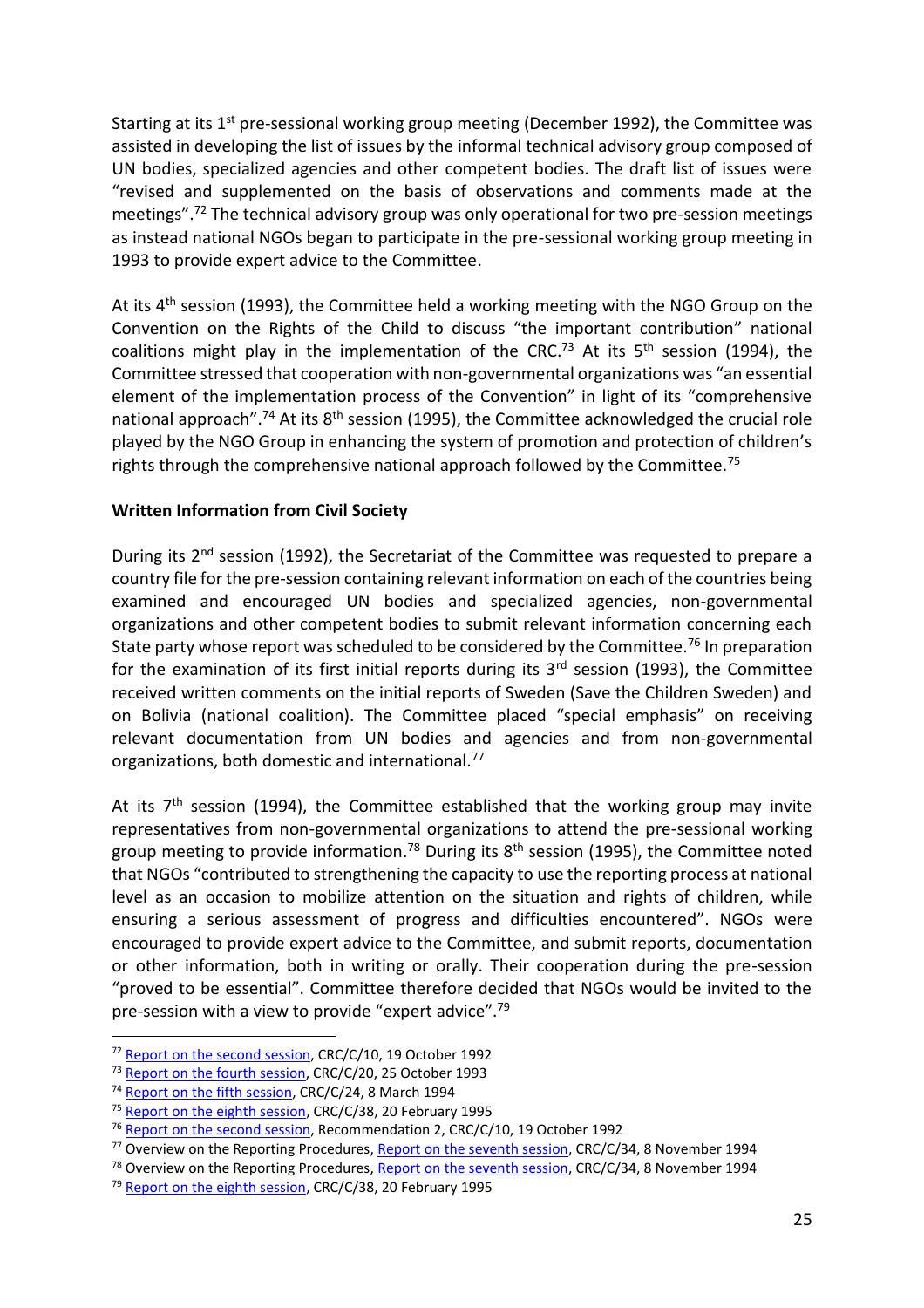NGOs were to be provided with information as to which countries had submitted reports, when they were scheduled for consideration by the Committee, and a time-limit for the submission of written information. State party reports would be made available upon request. <sup>80</sup> Recently, a word limit for NGO reports has been set at a maximum of 20,000 words (about 30 pages) and the organization submitting the report would decide if the report was to be made public or remained confidential. Additional submissions such as comments on the List of Issues and Written Replies or any other relevant resources may be submitted between the pre-session and the session. In 2017, a confidential and secured online platform for children's rights defenders for the effective transmission of written information to the Committee was developed by Child Rights Connect. The Committee requests that all reports by children, NGOs, National Human Rights Institutions and Ombudspersons be submitted electronically through this platform. The information is provided in a confidential manner, except for submissions that are authorized for publication on the OHCHR website.

# **Participation at Pre-sessional Working Group Meetings**

The procedure for participation in the pre-session was set out by the Committee whereby the Committee would address an invitation to attend the pre-session on the basis of written information submitted in advance by international, regional, national or local NGOs. NGOs would be expected to provide factual information on the level of their involvement in the preparation of the State report as well as on the implementation of the CRC.

During its  $22<sup>nd</sup>$  session (1999), the Committee adopted guidelines for the participation of partners (NGOs and individual experts) in the pre-sessional working group meeting. The Committee welcomed written information from international, regional, national and local organizations from individual NGOs or national coalitions or committees of NGOs. The Committee requested that information be submitted two months prior to the beginning of the pre-session and indicate whether they wish the Committee to keep their information or its source confidential. Requests to participate in the pre-session should be submitted two months in advance. Based on the written information, the Committee would issue written invitations to selected NGOs whose information is "particularly relevant" to participate in the pre-session. Priority is given to those who submitted information within the requested timeframe, who are working in the State party and who can provide first-hand information that is complementary to the information already available to the Committee and are able to respond to the questions posed by Committee members. The Committee reserved the right to limit the number of participants in order to engage in a constructive dialogue with all participants. The pre-session is a closed meeting and no observers are allowed to attend.<sup>81</sup> In 2017, the Committee began using video conferencing facilities to allow civil society representatives from national level to participate remotely in the pre-session.

The Committee is currently in the process of revising its guidelines for the participation of civil society organizations in the pre-sessional working group meeting.

<sup>80</sup> [Report on the eighth session,](https://tbinternet.ohchr.org/_layouts/15/treatybodyexternal/Download.aspx?symbolno=CRC%2fC%2f38&Lang=en) CRC/C/38, 20 February 1995

<sup>81</sup> [Report on the twenty-second session,](https://tbinternet.ohchr.org/_layouts/15/treatybodyexternal/Download.aspx?symbolno=CRC%2fC%2f90&Lang=en) CRC/C/90, 7 December 1999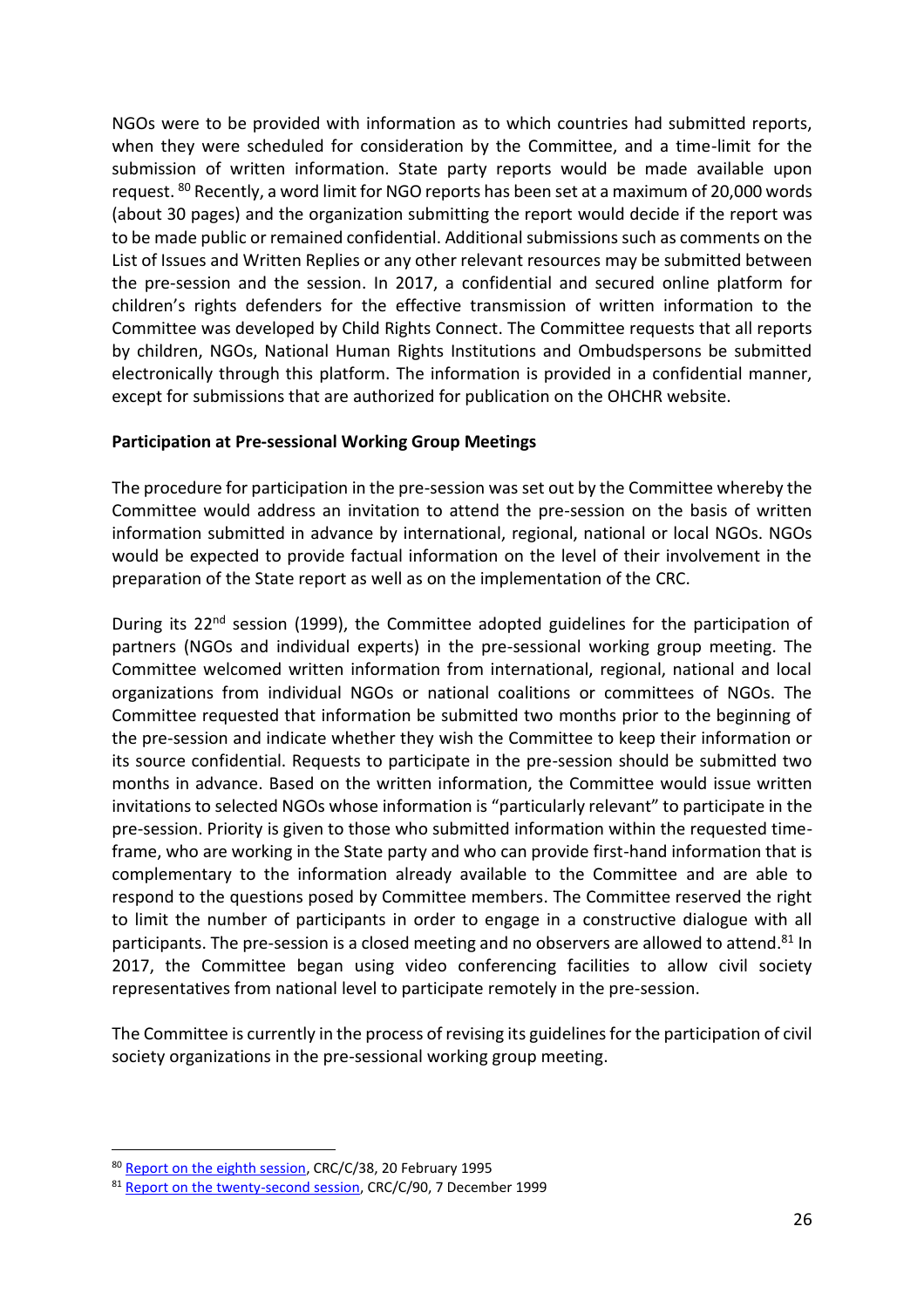# **Simplified Reporting Procedure**

The Committee developed specific guidelines for the submission of written reports from stakeholders. Written reports from stakeholders before the LOIPR can be comprehensive (maximum 10,000 words) or thematic (maximum 3,000 words). Comprehensive reports should follow the cluster format of the CRC, but may also be cross-cutting. Submissions from children's own organizations can use other communication formats and when in writing, do not have a word limit.

The reports should identify emerging trends and highlight key issues to be included in the LOIPR, which may or may not be related to the previous concluding observations. The reports should propose a set of questions with contextual information on the issues raised and statistical data, where relevant and available. Stakeholders reports are to be submitted three months before the LOIPR and should clearly state whether they are confidential or public.

When the State party report is received, stakeholders may submit reports or comments on the State party's report as well as questions for the constructive dialogue and proposed recommendations for the State party. Reports are due one month before the Committee's pre-session. The reports can be comprehensive (maximum 20,000 words) or thematic (maximum 6,000 words). Submissions from children's organizations can use multiple formats and when in writing do not have a word limit. The pre-sessional meeting takes place three months before the session and children's organizations and selected stakeholders may be invited to participate.<sup>82</sup>

# **Support to Civil Society Reporting**

In 1993, the NGO Group for the Convention on the Rights of the Child set out to ensure an optimum information flow between the NGO community and the Committee on the Rights of the Child. In light of the decision by the Committee in 1994 to invite NGOs to participate in the pre-sessional working group meeting, the NGO Group decided to identify and facilitate contributions from the NGO community, particularly concerning country reports, and to disseminate widely to the NGO community all relevant documentation from the Committee with particular emphasis on documents, such as the concluding observations, related to the reporting process and on the needs of NGOs at national level. The NGO Group also set out to provide advice to the NGO community on the procedures and methods of work of the Committee and to develop materials in order to enable the NGO community to contribute effectively to the work of the Committee. With the support of a group of international NGOs, particularly Save the Children Sweden and Defence for Children International, a Coordinator was employed in 1994 to enhance cooperation and interaction between the global NGO community and the Committee. In 1996, the NGO Group established a Liaison Unit and employed a second staff member to advise and assist NGOs on ways to monitor the CRC and use it as a tool for promoting children's rights.

Meetings between the Committee and the NGO Group were held on a regular basis to discuss issues of common concern. The NGO Group was requested and provided input into drafts of

<sup>82</sup> Simplified Reporting Procedure, [Information note for stakeholders](https://www.ohchr.org/Documents/HRBodies/CRC/InfoNoteStakeholdersSRP.docx)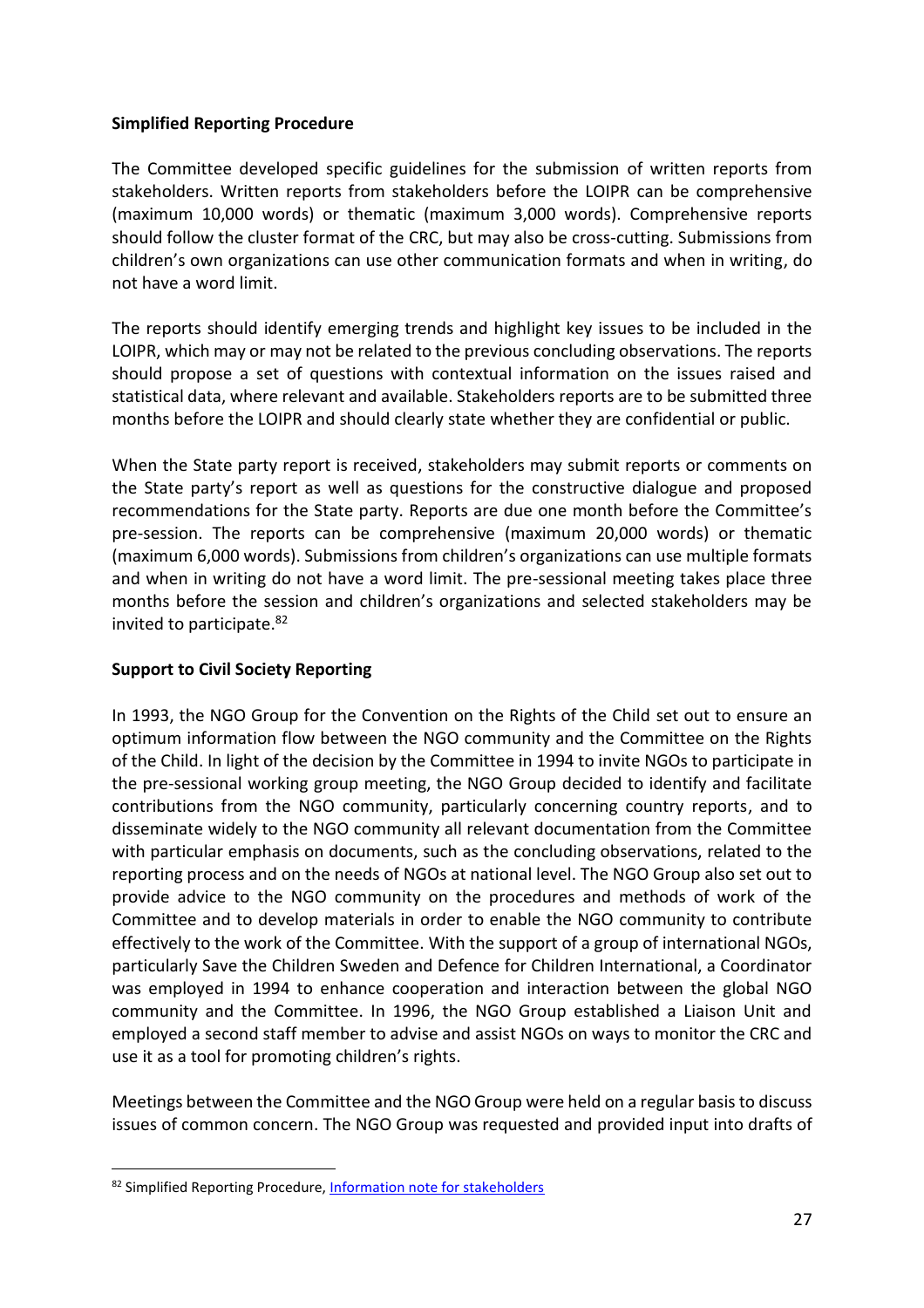guidelines for periodic and Optional Protocol reporting and worked closely with the Committee in the development of guidelines for civil society reporting. It contributed to the development of the rules of procedure for the Optional Protocol on a communications procedure and the development of the simplified reporting procedure. It continues to meet regularly with the Committee to discuss and provide input on developments in the Committee's working methods. It also works closely with human rights organizations on treaty body strengthening and harmonization in order to represent a child rights position and to draw on best practices.

The NGO Group developed its first Guide for Non-Governmental Organizations Reporting to the Committee on the Rights of the Child in 1994. The Guide was revised in 1998 to include guidelines for periodic reporting and again in 2006 to take into account the revised guidelines and the Optional Protocols. In 2012, Child Rights Connect produced a guide for NGOs and national human rights institutions on the reporting cycle of the Committee on the Rights of the Child. Thematic reporting guides were produced by the NGO Group on NGO reporting on violence against children (2007), on the implementation of the OPSC (2006), and on the OPSC and OPAC (2010). Child Rights Connect launched in 2016 a dedicated frequently asked questions website on engaging in the reporting cycle of the Committee. The website is updated to take into account changes in the Committee's working methods. Guidelines for civil society reporting mirror the guidelines for State reporting and are updated whenever the State guidelines have been modified. The updates also take into account best practices. In order to facilitate participation of national NGOs, particularly national child rights coalitions, at the pre-session, the NGO Group began providing funding in 1994 for one representative from each country to attend the pre-session. Currently, Child Rights Connect provides funding based on the availability of funds.

A briefing handbook was developed in 1999 and has been updated regularly to assist those invited to participate in the pre-session. Targeted briefings and debriefings are provided to civil society organizations and children who are attending the pre-session and sessions of the Committee. The NGO Group also provided training to national and international NGOs on the international processes and mechanisms relevant to children's rights. Trainings were tailored to the needs of each audience to assist them to make the most of their advocacy on children's rights and their engagement with the UN system. More recently, webinars or videoconferencing have been used by Child Rights Connect as part of expert meetings or trainings throughout the world. NGO representatives who attended the pre-sessions were given the opportunity to meet and learn from each other's experience as well as to develop their expertise in follow-up to the concluding observations, involving children in monitoring and using other human rights mechanisms. These Best Practice Exchange Forums<sup>83</sup> combined a training component from experts on how to improve advocacy and incorporated international level advocacy in their national activities with best practices and experiences being shared by the NGO participants.

A database of civil society reports submitted to the Committee was developed in 1995 in collaboration with the Child Rights Information Network (CRIN) and was made public on the internet in 1998. Today, all the public reports submitted by civil society from 1991-2014 can

<sup>83</sup> The Forums were discontinued in 2016.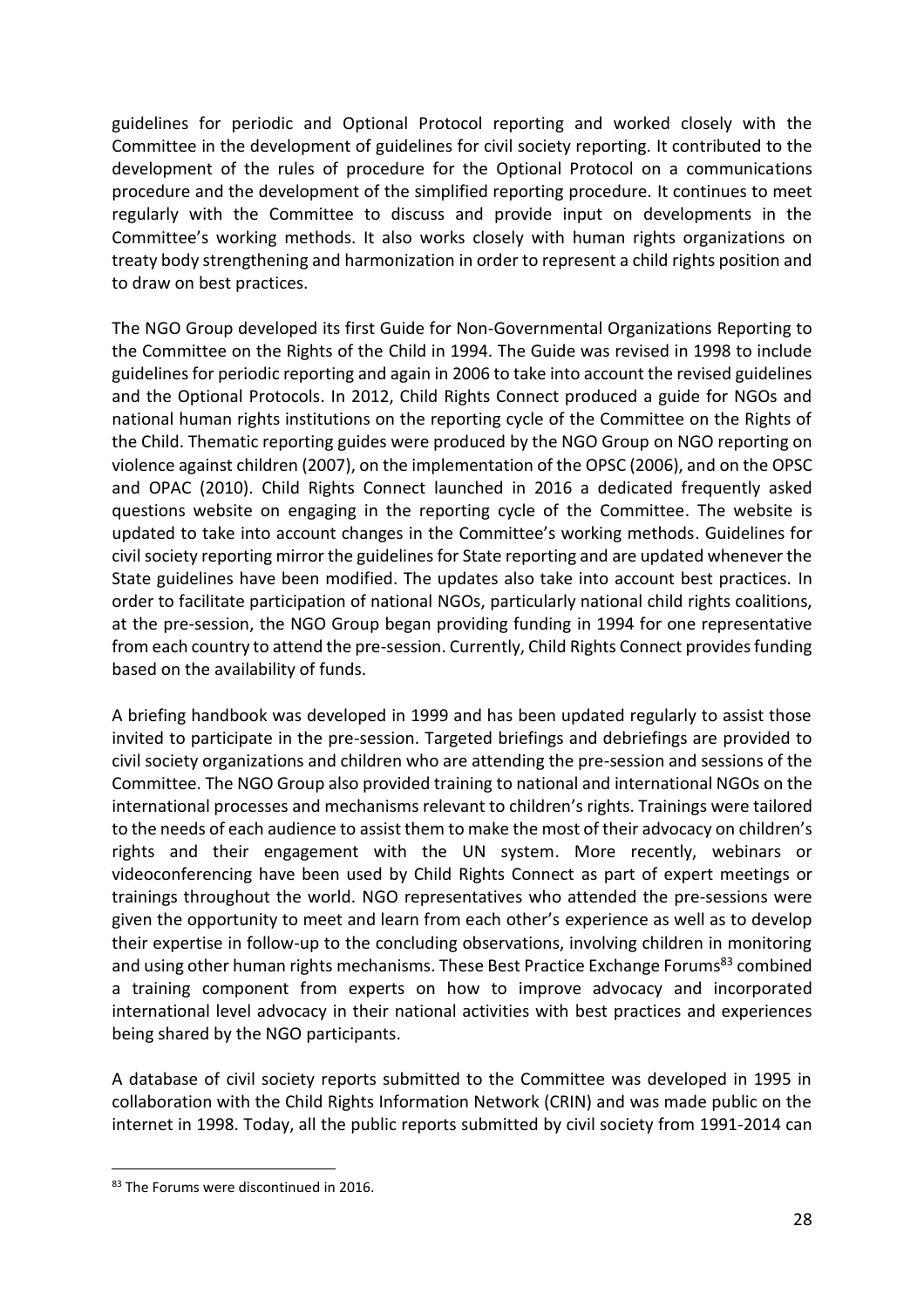be found on the website of Child Rights Connect<sup>84</sup> and all public reports from civil society subsequent to 2014 can be found on the OHCHR website. In 2017, Child Rights Connect developed an online platform for children's rights defenders for the effective transmission of written information to the Committee. A report submission form accompanies the report to include all relevant contact details and to provide consent for the report to be made publicly available on the OHCHR website. The platform also facilitates the participation of civil society at the pre-session by requesting all necessary information on each individual participant to the pre-session.

The NGO Group systematically prepared reports on each country through the 69<sup>th</sup> session (2015). These comprehensive records of the discussions were disseminated to national NGOs from the State under review as well as more broadly to other civil society actors. The reports from the 39<sup>th</sup> session (2005) to the 69<sup>th</sup> (2015) are posted on the website of Child Rights Connect.<sup>85</sup> Between 2010 and 2013, Child Rights Connect also contributed reports to the Human Rights Monitor of the International Service for Human Rights.<sup>86</sup> Since the 74<sup>th</sup> session (2017), Child Rights Connect posts an information pack for each session on its website which contain a short evaluation of the character of the dialogue, the main issues raised and the recommendations of the Committee as well as links to the State party and civil society reports and the concluding observations. For each session, an analysis of how children's participation was addressed by the Committee is also provided. The information pack also includes information on the status of ratifications, general comments, individual communications, and recent activities of the Committee.<sup>87</sup>

In 2017, the group of NGOs who was ensuring the webcast was formalized under the name of TB-Net (the NGO Network for the UN Treaty Bodies). TB-Net is an informal group which comprises the expert NGOs on treaty bodies: Centre for Civil and Political Rights (CCPR Centre), Child Rights Connect, the Global Initiative for Economic, Social and Cultural Rights (GI-ESCR), the International Disability Alliance (IDA), the International Movement Against All Forms of Discrimination and Racism (IMADR), International Women's' Rights Action Watch Asia Pacific (IWRAW-Asia Pacific) and the World Organisation Against Torture (OMCT). TB-Net's mission is to support and enhance the effectiveness of the UN Treaty Bodies as one system so that they can better contribute to the realisation of the human rights of all persons. 88

# <span id="page-28-0"></span>**III. Children's participation in the reporting process**

In 2006, the Committee held a day of General Discussion on the right of the child to be heard. One of the recommendations from the day was that States and NGOs were encouraged to include children directly in the monitoring process of the implementation of the CRC.<sup>89</sup> A study conducted by the NGO Group in 2009 on maximizing children's engagement in the reporting process for the CRC led to the development of a guide for non-governmental

<sup>84</sup> [Data-base of civil society reports to the Committee on the Rights of the Child,](https://www.childrightsconnect.org/alternative-report-archive/) 1991-2014

<sup>&</sup>lt;sup>85</sup> Summary [country reports](https://www.childrightsconnect.org/crc-sessions-and-webcasting/) are available as from the 39<sup>th</sup> session (2005) to the 69<sup>th</sup> session (2015)

<sup>86</sup> [Human Rights Monitor Quarterly,](https://www.ishr.ch/human-rights-monitor) International Service for Human Rights

 $87$  [Information packs](https://www.childrightsconnect.org/crc-sessions-and-webcasting/) are available as from the 74<sup>th</sup> session (2017)

<sup>88</sup> [TB-Net,](https://www.facebook.com/UNTBNet/) NGO Network on UN Treaty Bodies

<sup>89</sup> [Day of General Discussion on the Right of the Child to be Heard,](https://www.ohchr.org/Documents/HRBodies/CRC/Discussions/Recommendations/Recommendations2006.doc) 29 September 2006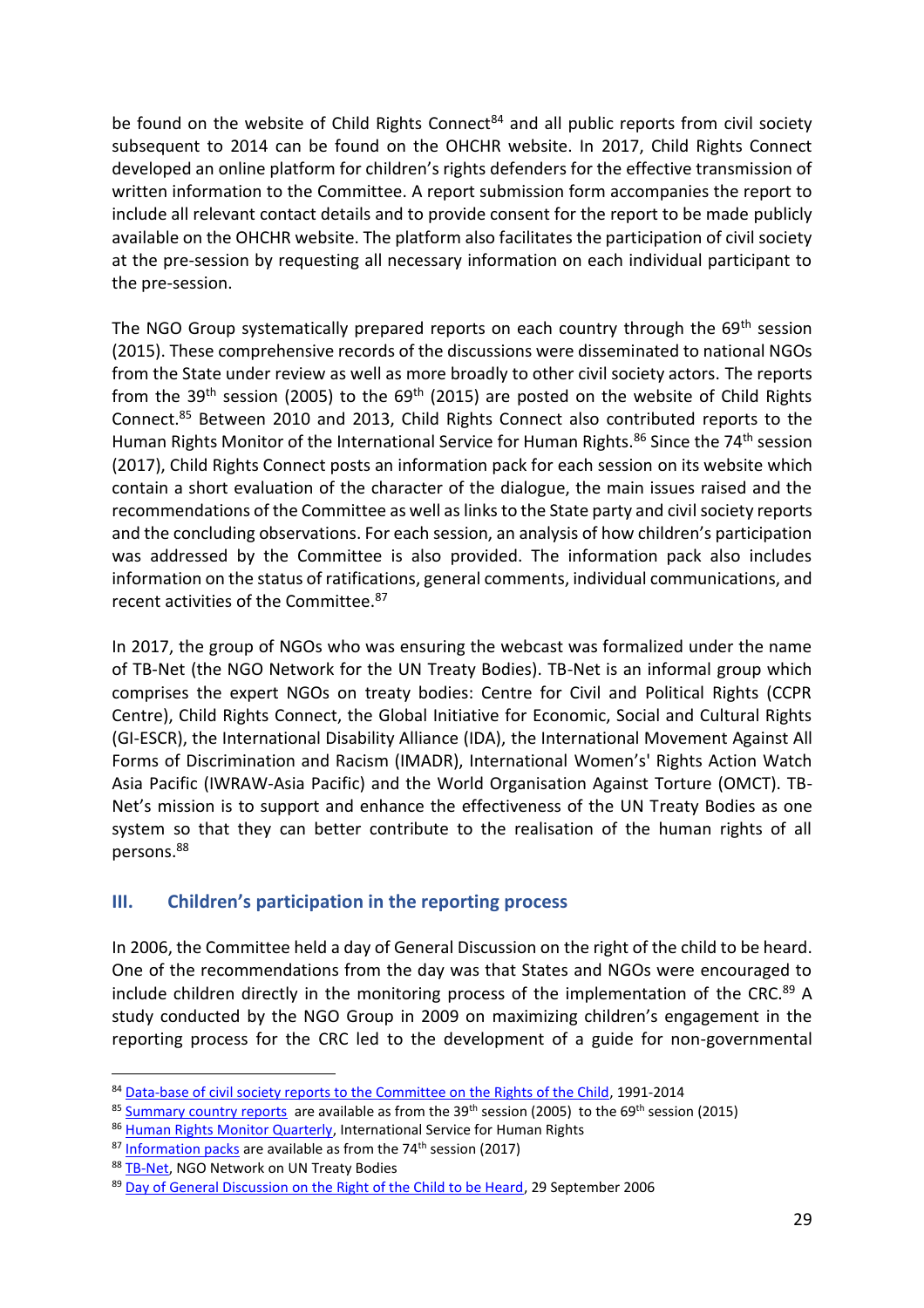organizations accompanying children in CRC reporting<sup>90</sup> and a pocket guide for children and adolescents on CRC Reporting<sup>91</sup> in 2011. The guides were based on the experiences of NGOs and children and were the result of collaboration with the Committee and an international advisory group of NGOs and children who had previously engaged in the reporting process. The NGO Group worked closely with the Committee to develop an overall approach to child participation, as well as specific working methods on child participation in the reporting process.

In 2014, following a retreat on child participation organized by Child Rights Connect, the Committee adopted working methods to define, facilitate and promote meaningful participation and representation of children in the work of the Committee, including in its monitoring functions. The working methods provide children with guidance and a framework for interacting with the Committee, primarily with respect to expressing their own views on the situation of children's rights in their countries and the progress made and challenges faced by their States in implementing the CRC and its Optional Protocols.<sup>92</sup> The Committee noted that child-led organizations or groups fall within the definition of "competent bodies" under Article 45(a). Also, in the general comment on the right of the child to be heard, the Committee recognized the role that child-led organizations and children's representatives play in the reporting process and welcomed written reports and additional oral information submitted by child organizations and children's representatives. In its working methods, the Committee welcomed information from child-led organizations and children's groups such as children's reports, films, studies, photographs and drawings that reflect children's views.<sup>93</sup>

The guidelines set out the nine basic requirements for child participation in the reporting process which were derived from the general comment. <sup>94</sup> The guidelines set out the different methods of participation including children's submissions, either their own or through NGOs, oral presentations during the pre-sessional, private meetings with the Committee during the pre-session, participation in videoconferencing and participation in the plenary sessions. Participation at the pre-session follows similar rules as for non-governmental organizations. In addition to attending the pre-session, children may request a private meeting with the Committee or country rapporteurs which would allow children to have informal interactions with Committee members ("children's meetings"). The Committee may be able to include children based in other locations through video conferencing to enable them to share their views and recommendations. Children may also request an informal meeting with the Committee's rapporteurs or the country task force during the Committee's session before the official review with the State party.

There is a standing working group within the Committee on child participation that works to advance working methods and practices. Since 2014, the Committee sends thank you letters

<sup>90</sup> [Together with Children](https://www.childrightsconnect.org/wp-content/uploads/2013/10/With_Children_For_Children_WEB_english.pdf) – for children, A guide for non-governmental organizations accompanying children in CRC reporting, NGO Group for the Convention on the Rights of the Child, 2011

<sup>91</sup> Guide for non-governmental organizations accompanying children in CRC reporting and A pocket guide for [children and adolescents on CRC Reporting,](https://www.childrightsconnect.org/wp-content/uploads/2013/10/With_Children_For_Children_WEB_english.pdf) NGO Group for the Convention on the Rights of the Child, 2011

<sup>92</sup> Working methods for the participation of children in the reporting process of the Committee on the Rights of [the Child,](https://tbinternet.ohchr.org/_layouts/treatybodyexternal/Download.aspx?symbolno=CRC/C/66/2&Lang=en) CRC/C/66/2, 16 October 2014

<sup>93</sup> Working methods for the participation of children in the reporting process of the Committee on the Rights of [the Child,](https://tbinternet.ohchr.org/_layouts/treatybodyexternal/Download.aspx?symbolno=CRC/C/66/2&Lang=en) CRC/C/66/2, 16 October 2014

<sup>&</sup>lt;sup>94</sup> [General Comment No. 12](https://tbinternet.ohchr.org/_layouts/15/treatybodyexternal/Download.aspx?symbolno=CRC%2fC%2fGC%2f12&Lang=en) (2009), The Right of the Child to be Heard, CRC/C/GC/12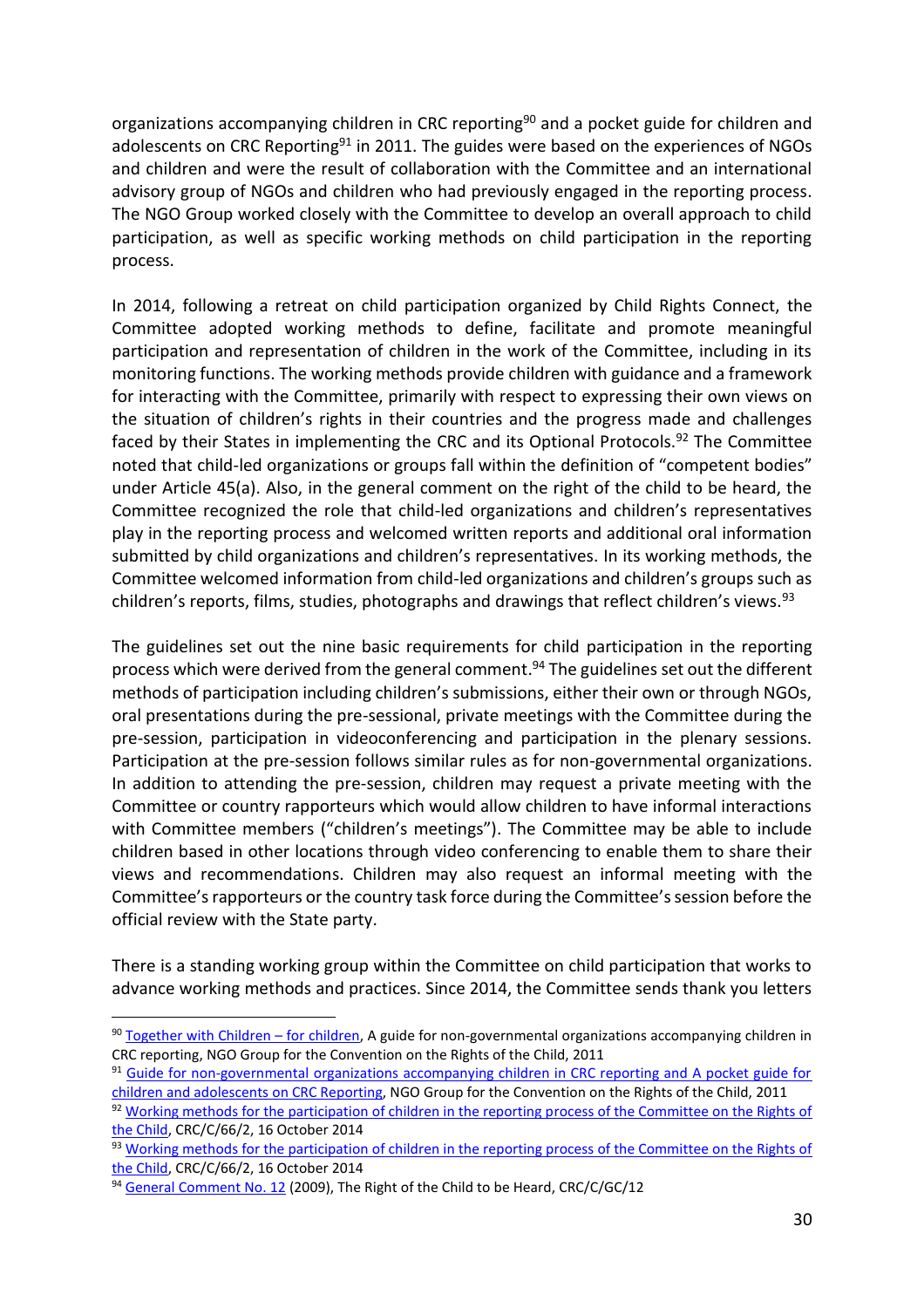to the children who participated in children's meetings. In 2018, the Committee developed an evaluation form for children who meet with the Committee to help the Committee to encourage children to share their views, in order to "learn from them and treat them with respect". Children are asked to rate the meeting on a number of criteria including its structure, the attention provided by Committee members and the Committee member's knowledge of the country. They are also to tell the Committee what they liked most about the meeting, what they like least and how easy it was for them to attend the meeting. There is also a question on how the Committee can improve its meetings. The responses to the evaluation are confidential and are only be shared with the Committee and the Secretariat.

A briefing handbook for children participating in the pre-session of the Committee was developed by Child Right's Connect in 2012.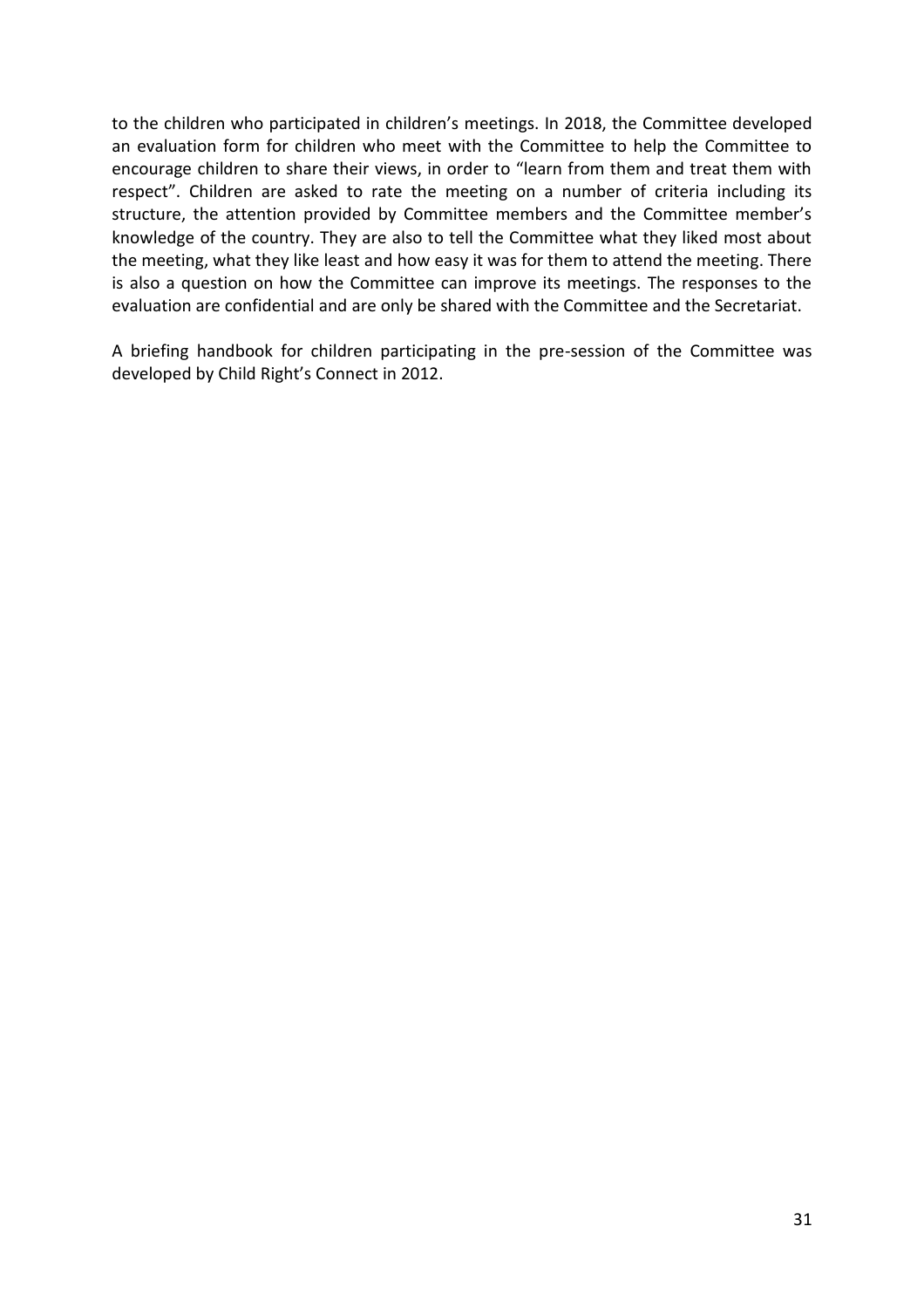# <span id="page-31-0"></span>**Reporting Sessions and Cycles**

# <span id="page-31-1"></span>**I. Status of Ratifications and Reservations**

The Convention on the Rights of the Child (CRC) was adopted by the General Assembly of the United Nations on 20 November 1989. By 20 September 1990, it had been ratified by twenty States and entered into force. To date,  $95$  the CRC has been ratified by 196 States.  $96$  The only State that has not ratified the CRC is the United States of America which signed the CRC in 1995. In 2009, the US State Department conducted an interagency review of the CRC, but no further action was taken.<sup>97</sup>

Forty-three States have made reservations to the CRC. The most frequently reserved articles are Article 14 on freedom of thought, conscience and religion; Article 37(c) on separation of children and adults deprived of liberty; and Article 21 on adoption.<sup>98</sup> Seven States (Brunei, Iran, Kuwait, Mauritania, Saudi Arabia, Somalia, Syria) have general reservations to the CRC on provisions that are incompatible with the laws of Islamic Shari'a.<sup>99</sup>

The Optional Protocol on the sale of children, child prostitution and child pornography (OPSC) has been ratified by 176 States. Of the 21 States that have not ratified the OPSC, 13 are small island developing countries with 9 from the Pacific (Cook Islands, Fiji, Nauru, Niue, Palau, Papua New Guinea, Solomon Islands, Tonga, Tuvalu), 3 from the Caribbean (Barbados, Saint Kitts and Nevis, Trinidad and Tobago) and 1 from the Atlantic, Indian Ocean, Mediterranean and South China Sea (Sao Tomé and Principe).<sup>100</sup> The remaining 8 States include 6 from Africa (Cameroon, Ghana, Kenya, Liberia, Somalia, Zambia), 1 from Asia (Singapore) and 1 from Europe (Ireland). Six States (Kuwait, Lao People's Democratic Republic, Oman, Syrian Arab Republic, United Arab Emirates, United States of America) have made reservations to OPSC.

The Optional Protocol on children in armed conflict (OPAC) has been ratified by 168 States. Of the 29 States that have not ratified the OPAC, 18 are small island developing countries with 10 from the Pacific (Cook Islands, Fiji, Marshall Islands, Nauru, Niue, Palau, Papua New Guinea, Solomon Islands, Tonga, Tuvalu), 6 from the Caribbean (Antigua and Barbuda, Barbados, Haiti, Saint Kitts and Nevis, Suriname, Trinidad and Tobago) and 2 from the Atlantic, Indian Ocean, Mediterranean and South China Sea (Comoros, Sao Tomé and Principe). The remaining 11 States include 6 from Africa (Equatorial Guinea, Gambia, Liberia, Mauritania, Somalia, Zambia) and 5 from Asia (Democratic People's Republic of Korea, Iran, Lebanon,

<sup>&</sup>lt;sup>95</sup> As at 1 July 2019

<sup>96</sup> The United Nations (UN) counts 193 sovereign States as members of the UN and 2 non-member States (Holy See and the State of Palestine). The Cook Islands and Niue are States in free associations with the Realm of New Zealand, and, although not members of the UN, they participate in international organizations and have ratified the CRC.

<sup>97</sup> [US: Ratify Children's Treaty](https://www.google.com/url?sa=t&rct=j&q=&esrc=s&source=web&cd=3&cad=rja&uact=8&ved=2ahUKEwj799KDq4fjAhUHt4sKHX23DpEQFjACegQIABAB&url=https%3A%2F%2Fwww.hrw.org%2Fnews%2F2009%2F11%2F18%2Fus-ratify-childrens-treaty&usg=AOvVaw3kNlrYx-nOIFW3VNtCz_t1), Human Rights Watch, 18 November 2009

<sup>98</sup> Girls Rights Fact Sheet[, Reservations in International Law,](https://www.girlsrightsplatform.org/sites/default/files/2018-02/Factsheet_Reservations%20in%20International%20Law_EN.pdf) Plan International, 2017

<sup>99</sup> [Declarations and Reservations,](https://treaties.un.org/Pages/ViewDetails.aspx?src=TREATY&mtdsg_no=IV-11&chapter=4&clang=_en) UN Convention on the Rights of the Child

<sup>100</sup> Regions are based on *UN Regional Groups of Member States* for Africa, Asia-Pacific, and Latin America. For the purposes of this study, the Eastern European and Western European and others Groups have been combined. Small island developing states are divided into [three regions.](https://sustainabledevelopment.un.org/topics/sids/list)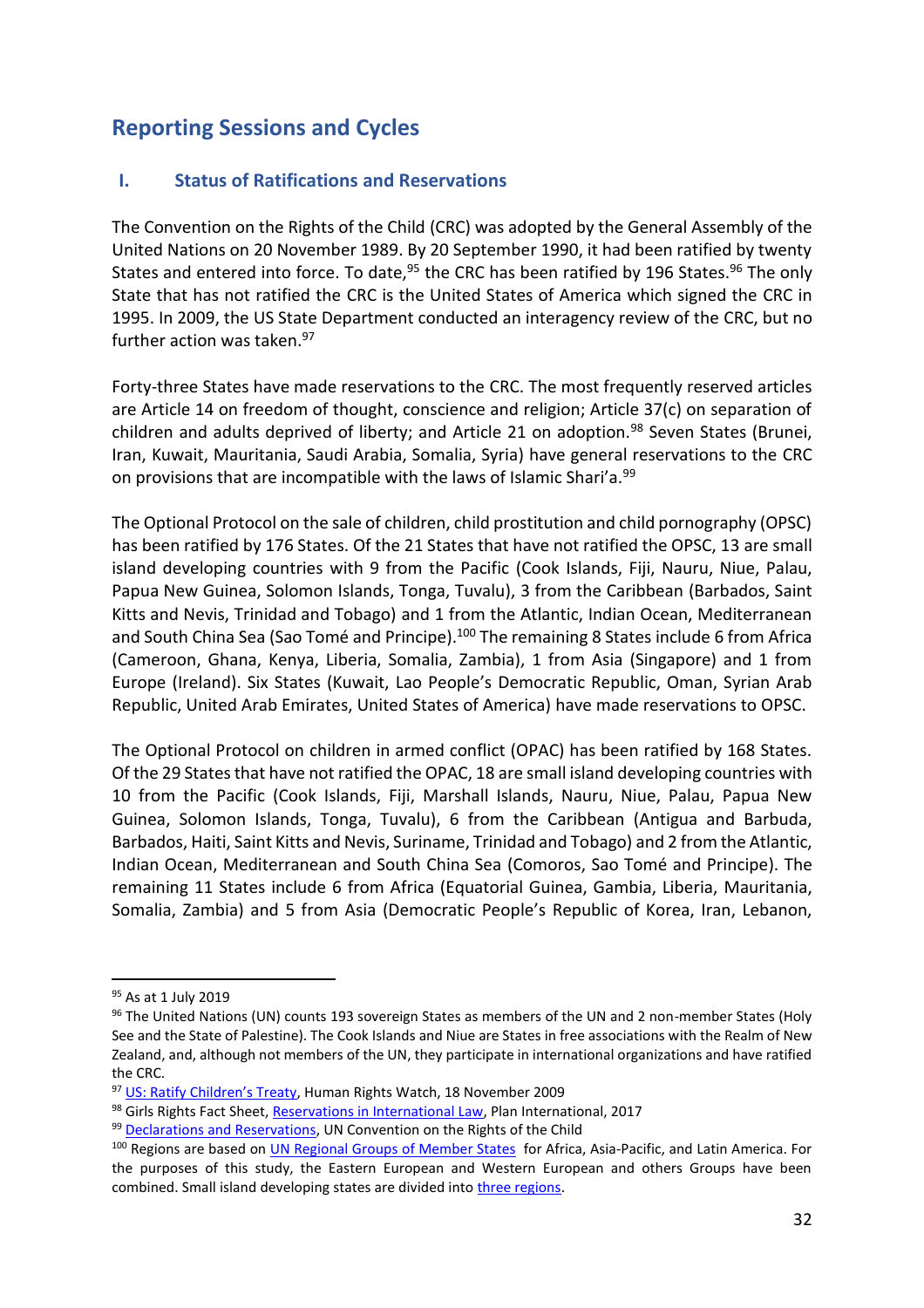Myanmar, United Arab Emirates). Two States (Oman, Turkey) have made reservations to OPAC.

Sixteen States have not ratified either of the two Optional Protocols (Barbados, Cook Islands, Fiji, Liberia, Nauru, Niue, Palau, Papua New Guinea, Saint Kitts and Nevis, Sao Tomé and Principe, Solomon Islands, Somalia, Tonga, Trinidad and Tobago, Tuvalu, Zambia).

The Optional Protocol on individual communication (OPIC) has been ratified by 44 countries; 25 of which are from Europe, 11 from Latin American and the Caribbean, 6 from Asia-Pacific and 2 from Africa.

| Treaty      | <b>Ratifications</b> | States with at | Non-          | Comments on non-ratification          |
|-------------|----------------------|----------------|---------------|---------------------------------------|
|             |                      | least<br>one   | Ratifications |                                       |
|             |                      | reservation    |               |                                       |
| <b>CRC</b>  | 196                  | 43             | 1             | only non-ratification from USA        |
| <b>OPSC</b> | 176                  | 6              | 21            | 13 from small island developing       |
|             |                      |                |               | countries, 6 from Africa, 1 from      |
|             |                      |                |               | Asia, 1 from Europe                   |
| <b>OPAC</b> | 168                  | $\mathfrak z$  | 29            | 18 from small island developing       |
|             |                      |                |               | countries, 6 from Africa, 5 from      |
|             |                      |                |               | Asia                                  |
| <b>OPIC</b> | 44                   | n/a            | 153           | 6 ratifications from Asia-Pacific and |
|             |                      |                |               | 2 from Africa                         |

# <span id="page-32-0"></span>**II. Status of State Reporting**

Under Article 44 of the CRC, States parties are obliged to submit an initial report two years after ratification and thereafter every five years. The first initial reports were due in September 1992 and the Committee began examining reports during its third session in March 1993. In total, 796 reports have been submitted to the Committee on the Rights of the Child.<sup>101</sup> There were 565 reports submitted on the implementation of the CRC (initial and periodic), 119 initial reports under the OPAC and 112 initial reports under the OPSC.

Forty-three States have reported regularly<sup>102</sup> to the Committee with 17 coming from Europe and Central Asia, 12 from Asia-Pacific, 10 from Latin America and the Caribbean and 4 from Africa. Four States have submitted 5 periodic reports and the 2 initial reports under the Optional Protocols (Costa Rica, Mexico, Norway, and Sweden).

There are 49 State reports (2 initial and 47 periodic) which are currently overdue. 19 of the overdue reports are from Africa, with an additional 13 being overdue from Europe, 9 being overdue from Asia-Pacific, and 8 being overdue from Latin America and the Caribbean. There are 8 reports overdue between 5 and 10 years, 5 of which are from Africa (Chad, Democratic Republic of the Congo, Equatorial Guinea, Mali, Uganda), 2 from Europe (Liechtenstein,

<sup>101</sup> As at 1 May 2019

<sup>&</sup>lt;sup>102</sup> Submitted at least 4 periodic reports and 2 initial reports under the Optional Protocols with no overdue reports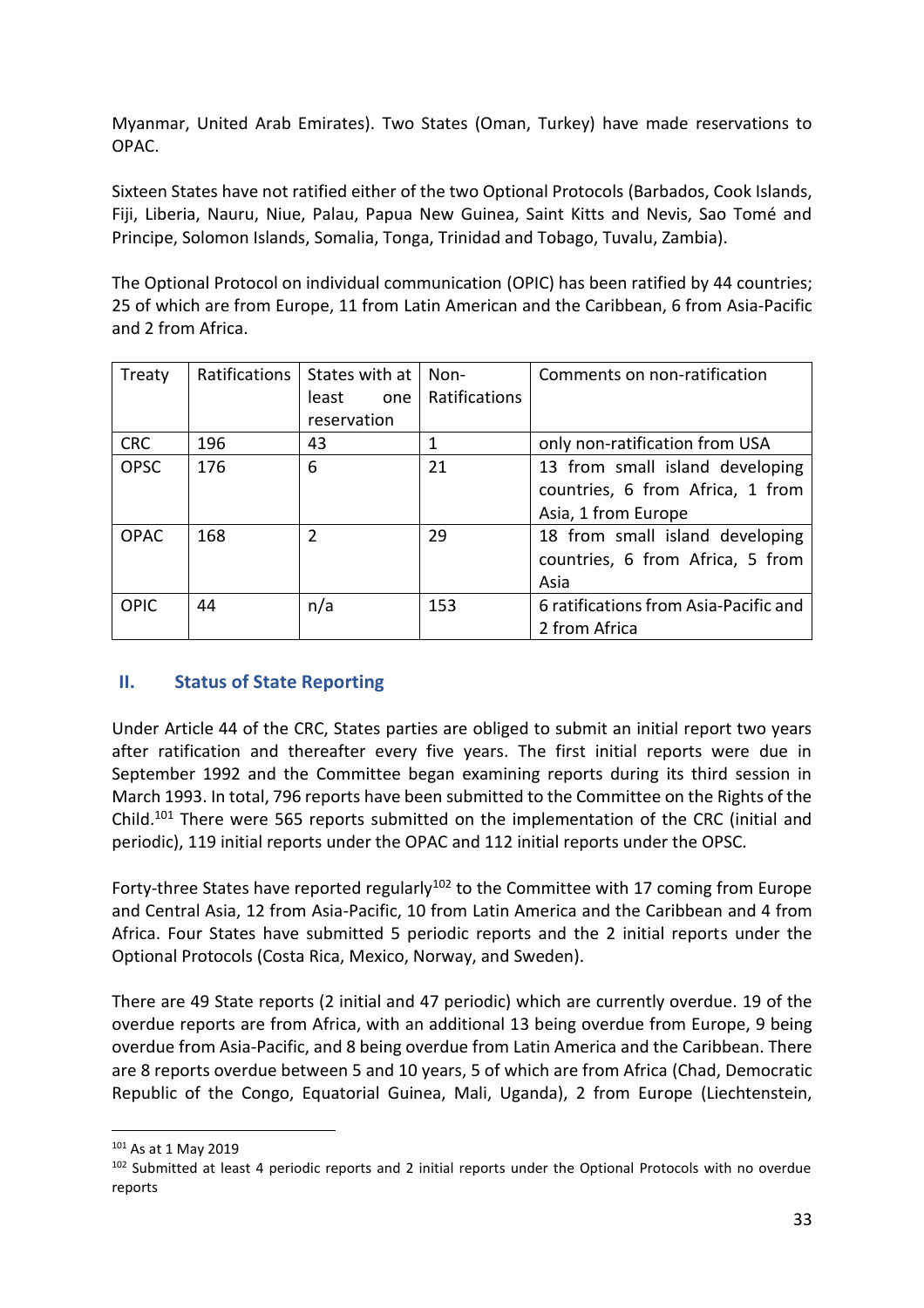Serbia) and 1 from Asia (Malaysia). Of the 8 reports that are overdue for more than 10 years, 6 are small island developing States (Bahamas, Comoros, Dominican Republic, Papua New Guinea, St. Kitts and Nevis Trinidad and Tobago), 1 from Europe (San Marino) and 1 from Latin America (Belize). 103

For the OPAC, 42 initial reports are currently overdue, 23 of which are from Africa. 19 initial reports are overdue by more than 10 years (Afghanistan, Bahrain, Belize, Bolivia, Botswana, Cabo Verde, Chad, Dominica, Eritrea, Jamaica, Kenya, Lesotho, Libya, Mali, Mauritius, Mozambique, Namibia, Romania, Togo). For the OPSC, 57 States have failed to submit their initial report, 26 of which are from Africa. 20 reports are overdue between 5 and 10 years and 30 are overdue for more than 10 years.<sup>104</sup>

Seven States with periodic reports overdue for more than five years also had Optional Protocol reports overdue for more than five years (Belize, Chad, Comoros, Dominica, Equatorial Guinea, Mali, San Marino).

| State       | Total     | Total   | Overdue       | Overdue more  |
|-------------|-----------|---------|---------------|---------------|
| Reports     | Submitted | Overdue | between 5 and | than 10 years |
|             |           |         | 10 years      |               |
| Initial     | 194       |         |               |               |
| Periodic    | 371       | 47      | 8             |               |
| <b>OPAC</b> | 119       | 42      | 12            | 19            |
| <b>OPSC</b> | 112       | 57      | 20            | 30            |

| Overdue     | Total | Africa |    | Asia-Pacific   Latin America and   Europe | and                 |
|-------------|-------|--------|----|-------------------------------------------|---------------------|
| Reports     |       |        |    | the Caribbean                             | <b>Central Asia</b> |
| <b>CRC</b>  | 49    | 19     |    |                                           | 13                  |
| <b>OPAC</b> | 42    | 23     |    |                                           |                     |
| <b>OPSC</b> |       | 26     | 11 | 13                                        |                     |

Although some States should have completed six reporting cycles, the actual maximum number of periodic reports that have been submitted to the Committee is five. This is due to the Committee requesting that periodic reports to be combined (see above section on periodicity). This presents an inaccurate picture of reporting as it appears that 36 States have completed 6 reporting cycles and 1 State has completed 7. The reality is that no State has submitted six periodic reports. In fact, only four States (Costa Rica, Mexico, Norway, Sweden) have submitted five periodic reports. Of the above mentioned 36 States, 21 have actually only submitted four reports and 11 have submitted only three reports. The only State that has completed seven reporting cycles (Angola) has actually only submitted three reports. In 2017, the average gap between reviews by the Committee was 10.2 years with the longest gap being 18 years and the shortest gap being 6 years. In 2018, the average gap was 9.6 years with the longest gap being 17 years and the shortest gap being 7 years.<sup>105</sup>

<sup>103</sup> As at 1 July 2019

<sup>104</sup> As at 1 July 2019

<sup>&</sup>lt;sup>105</sup> CRC review periodicity in reality 2017-2018, Mikkiko Otani, 2019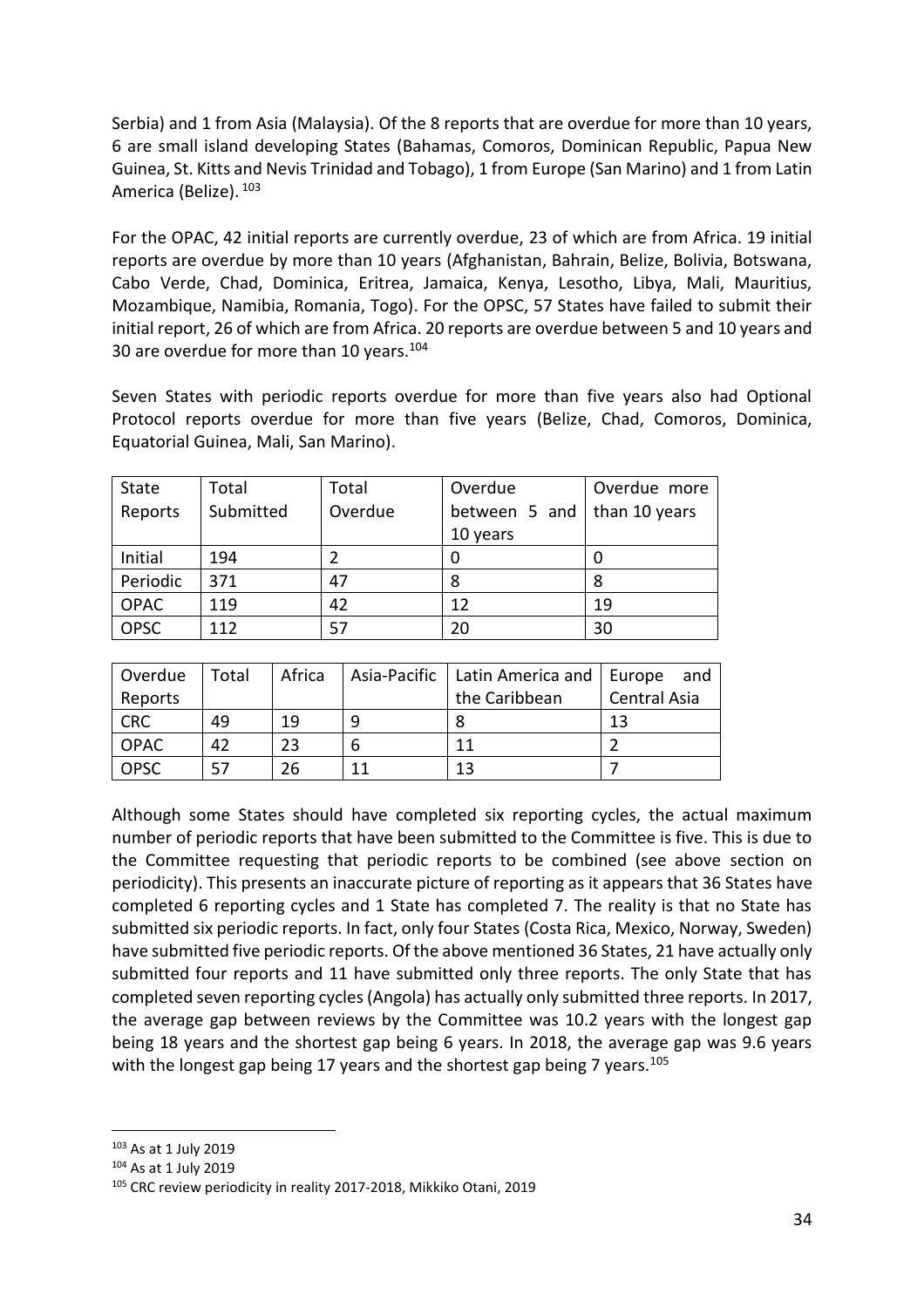# <span id="page-34-0"></span>**III. Civil Society Reporting**

Since 1993, an estimated 4800 reports<sup>106</sup> have been submitted by civil society organizations<sup>107</sup> to the Committee on the Rights of the Child for the examination of 796 State party reports. The number of civil society reports has grown exponentially from 4 reports being submitted in 1993 to 336 reports being submitted in 2017.

It is extremely rare that the Committee does not receive information from civil society for the consideration of periodic reports. In fact, there have been only three countries where no information has ever been received: Comoros, Monaco and St. Kitts and Nevis. There are a number of countries however where there have been no reports submitted by national NGOs. The majority of these countries (10) are in Asia Pacific: Brunei, Iraq, Kiribati, Lao PDR, Marshall Islands, Oman, Niue, Nauru, Papua New Guinea, and the United Arab Emirates and in Africa (6): Djibouti, Equatorial Guinea, Eritrea, Gabon, Libya, Sao Tome and Principe. There are two countries in Europe (Liechtenstein, San Marino) and one country in the Caribbean (Bahamas) where there has never been any information submitted by national NGOs. For all the above mentioned countries, present or past members of Child Rights Connect submitted information to the Committee. These reports were of a thematic nature and mostly covered the areas of corporal punishment, helplines, breastfeeding, child soldiers and asylum seeking and refugee children. Information submitted by non-member international NGOs addressed issues of children with disabilities and child labor. For most countries, reports are being submitted by international NGOs on a regular basis with information from national NGOs or national coalitions being received with less consistency.

A closer examination of civil society reports from a ten year period (2009-2018) shows that for 357 State party reports (CRC-206; OPSC-76; OPAC-75), 1384 civil society reports were submitted to the Committee.

| Year | <b>of</b><br><b>Number</b><br>Total | Comment                                                   |
|------|-------------------------------------|-----------------------------------------------------------|
|      | <b>Civil Society Reports</b>        |                                                           |
| 2009 | 128                                 |                                                           |
| 2010 | 157                                 | two chambers during three sessions                        |
| 2011 | 72                                  |                                                           |
| 2012 | 88                                  |                                                           |
| 2013 | 94                                  |                                                           |
| 2014 | 82                                  |                                                           |
| 2015 | 147                                 | two chambers during two sessions                          |
| 2016 | 197                                 | three additional weeks meeting time (flexible allocation) |
| 2017 | 186                                 | one additional week meeting time (flexible allocation)    |
| 2018 | 233                                 |                                                           |

Although the majority (647) of reports over the ten year period have been submitted by international non-governmental organizations, civil society reports from national level (567)

<sup>&</sup>lt;sup>106</sup> Reports include alternative reports and additional information.

<sup>&</sup>lt;sup>107</sup> The total number of reports includes reports submitted by non-governmental organizations, children, national human rights institutions, ombudsmen and individual experts.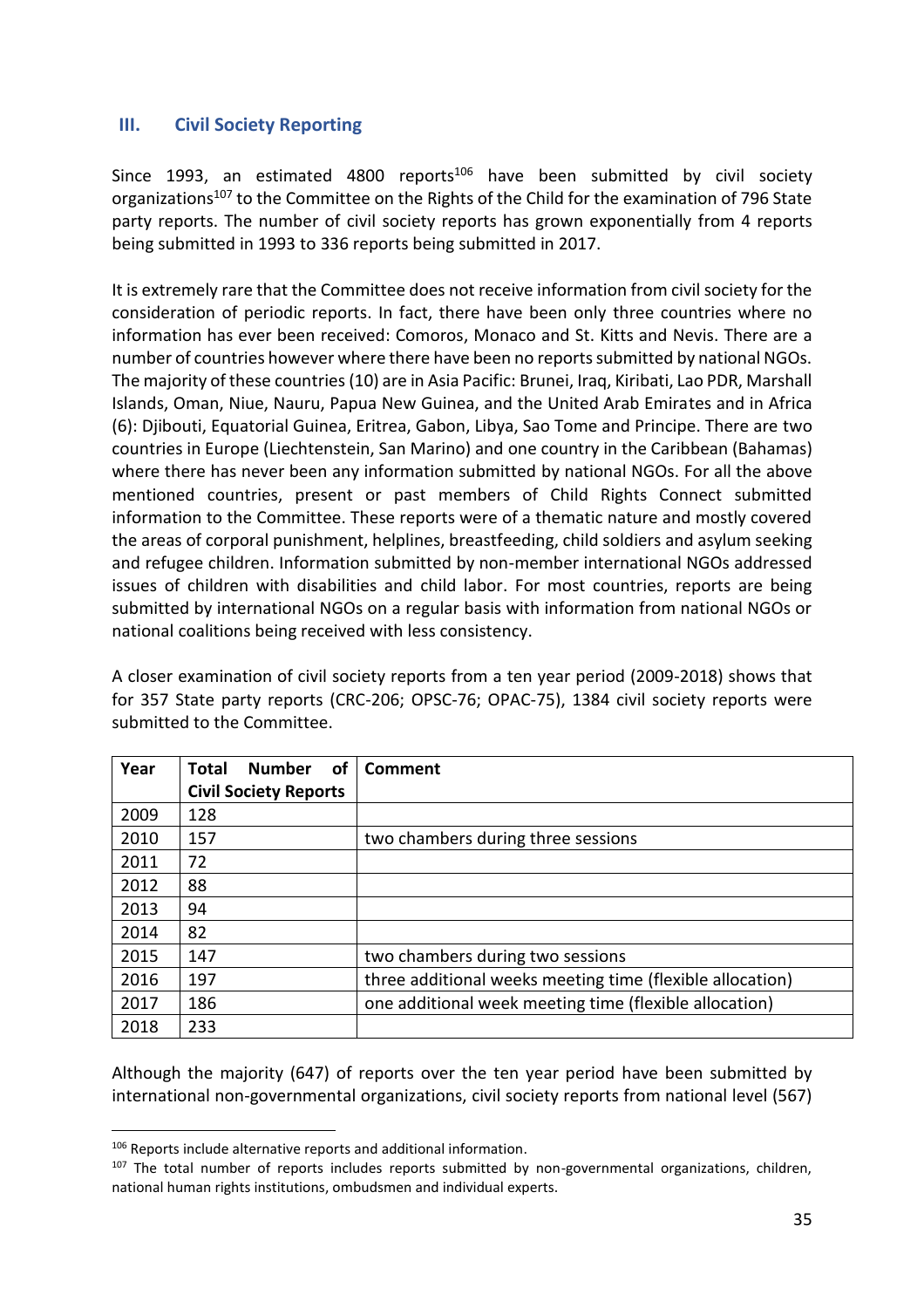were not far behind. Although only 45 reports were submitted by children, an additional 30 reports noted that children had participated in the drafting of the national coalition report. Joint submissions between national and international civil society organizations were fairly prevalent with 84 reports identified as such.

| <b>Type of Report</b>             | <b>Number of Reports</b> |
|-----------------------------------|--------------------------|
| International NGO reports         | 647                      |
| <b>National Coalition reports</b> | 305                      |
| National NGO reports              | 262                      |
| Children's Reports                | 45                       |
| <b>Joint Submissions</b>          | 84                       |
| Other                             | 41                       |

UNICEF was identified as having supported or contributed to civil society reporting in 100 cases. The vast majority (60) involved the participation of a UNICEF National Committee, but civil society organizations thanked UNICEF for providing support to the process in 29 reports, for contributing financially in 4 cases, for contributing (unclear as to how) in 4 cases and as being a member of an international coalition is 3 cases.

Members of Child Rights Connect have been active in leading or actively supporting engagement in civil society reporting in 474 reports. Some members regularly submit information to the Committee which inflates these figures as more than half were submitted by four members. The Global Initiative to End all Corporal Punishment of Children submitted 107 reports, the International Baby Food Action Network (IBFAN) submitted 80 reports, End Child Prostitution Child Pornography and Trafficking (ECPAT) submitted 46 reports and Human Rights Watch submitted 45 reports. Former members of Child Rights Connect who submitted reports to the Committee included Child Helpline (31) and Child Soldiers International (30). In most cases, these reports were submitted by just the one organization, but sometimes were done in collaboration with a national level affiliate.

In terms of reports submitted by national coalitions, Save the Children was the lead organization in 59 reports, Defence for Children in 21 reports, Plan International in 16 reports, World Vision in 14 reports, Terre des Hommes in 5 reports, and SOS Children's Villages in 5 reports. National Coalition members of Child Rights Connect (Children's Rights Alliance, Conseil Français des Associations pour les Droits de l'Enfant, DCI Costa Rica, Plataforma de Organizaciones de Infancia, Society "Our Children" Opatija, Together Scotland) were the lead organization in their respective countries.

In addition to leading or actively supporting the engagement of reports, members of Child Rights Connect are often listed as having contributed to the preparation of a report submitted by a national coalition<sup>108</sup> or in a joint submission. Save the Children participated in the elaboration of 85 reports, Plan International in 55 reports, SOS Children's Villages in 54 reports, World Vision in 47 reports, Defence for Children in 44 reports, and Terre des Hommes in 25 reports. Members who participated in 5 to 10 reports included Anti-Slavery International, ATD Fourth World, ChildFund Alliance, International Catholic Child Bureau,

<sup>108</sup> Based on available information. Not all reports prepared by national coalitions list their members.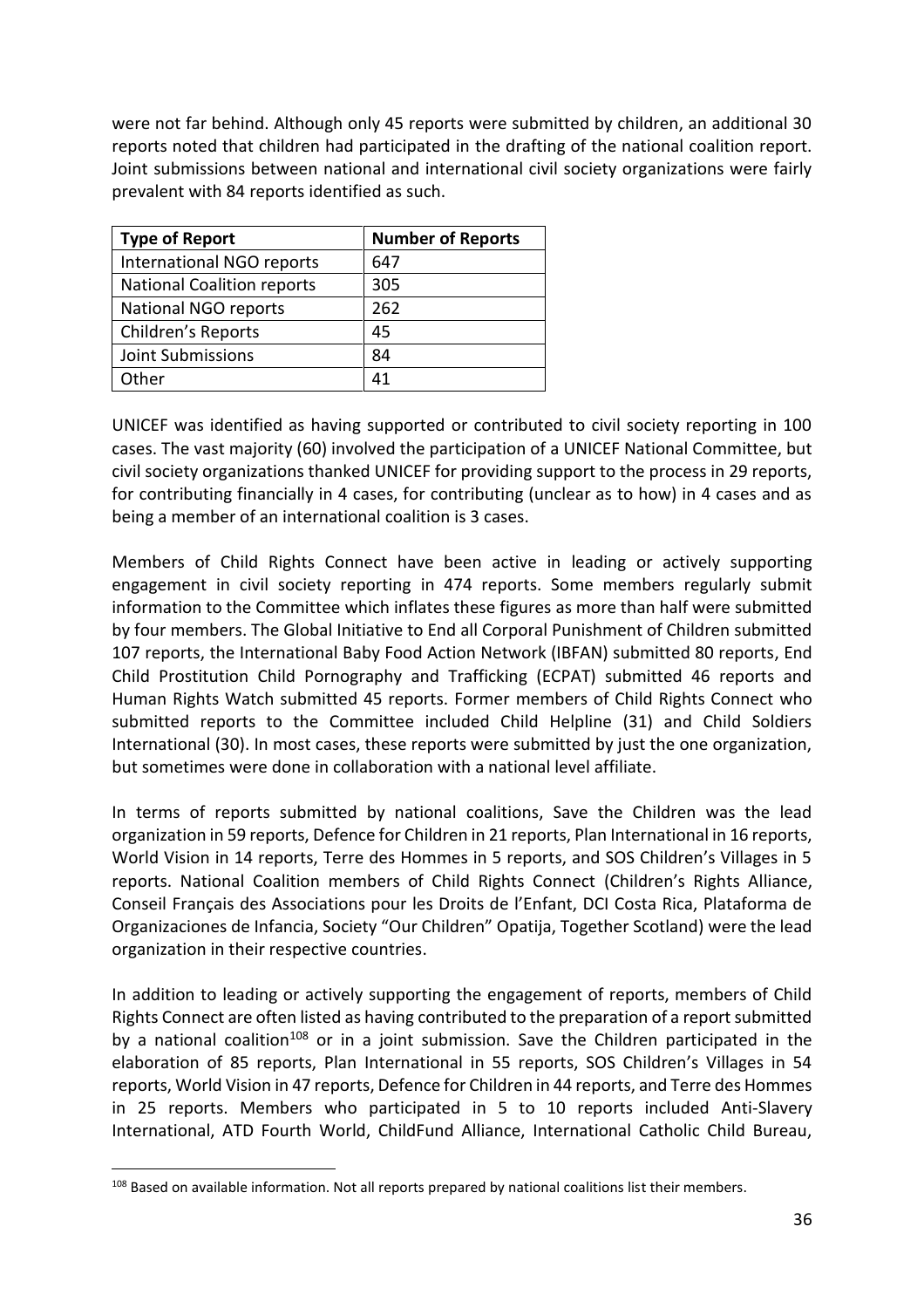Consortium for Street Children, International Social Service, the Scouts, and War Child. Ten additional members of Child Rights Connect participated in under 5 reports. 109

# <span id="page-36-0"></span>**IV. Children's Participation in the Reporting Process**

The first experience with children participating in a written submission was in the United Kingdom in 1994. Children's perspectives were included in NGO reports submitted in 1999 on the Netherlands and 2001 on Lesotho, Uzbekistan and the Netherlands Antilles, but it wasn't until 2002 when the first children's reports were submitted on Belgium and the United Kingdom. Although there has been an increase in the number of children's reports, the methodology used most frequently is for NGO reports to the Committee to include a children's perspective. Between the  $18<sup>th</sup>$  (1999) and 49<sup>th</sup> session (2008), there were 17 children's reports submitted to the Committee, 6 of which were from the United Kingdom. Children's perspectives were included in an additional 11 reports. Between the 50<sup>th</sup> session (2009) and the 79<sup>th</sup> session (2018), there were 55 children's reports and 80 reports that included a children's perspective. This increase in including a children's perspective in the civil society report may have been due to the publication in 2011 of two guides focused on facilitating children's engagement in the CRC reporting process.<sup>110</sup>

| Year | Children's     | Children's     |
|------|----------------|----------------|
|      | Report         | Perspective    |
| 2009 | 5              | 0              |
| 2010 | 5              | 4              |
| 2011 | 1              | 6              |
| 2012 | 3              | 7              |
| 2013 | $\overline{2}$ | 1              |
| 2014 | 7              | $\overline{2}$ |
| 2015 | 9              | 11             |
| 2016 | 9              | 16             |
| 2017 | 10             | 17             |
| 2018 |                | 16             |

In 1998, a group of Japanese students gave a presentation during an open meeting (including the media) during the lunch break, but it was in 1999 that children first participated in the pre-sessional working group of the Committee. Three children participated in the meeting on India, one on Mali and four on the Netherlands. The experiences were varied. The children from India made a very short introductory statement and one child answered a few questions. In the case of Mali, the child responded to a few questions, particularly with regards to child participation. The children from the Netherlands prepared a fairly substantial introduction and answered the majority of the questions during the pre-session. Since then children have participated in the pre-sessional working group meeting for 29 countries.

<sup>109</sup> It was only possible to identify affiliates of member organizations with the same name as the member organization.

<sup>110</sup> [Guide for non-governmental organizations accompanying children in CRC reporting and A pocket guide for](https://www.childrightsconnect.org/wp-content/uploads/2013/10/With_Children_For_Children_WEB_english.pdf)  [children and adolescents on CRC Reporting,](https://www.childrightsconnect.org/wp-content/uploads/2013/10/With_Children_For_Children_WEB_english.pdf) NGO Group for the Convention on the Rights of the Child, 2011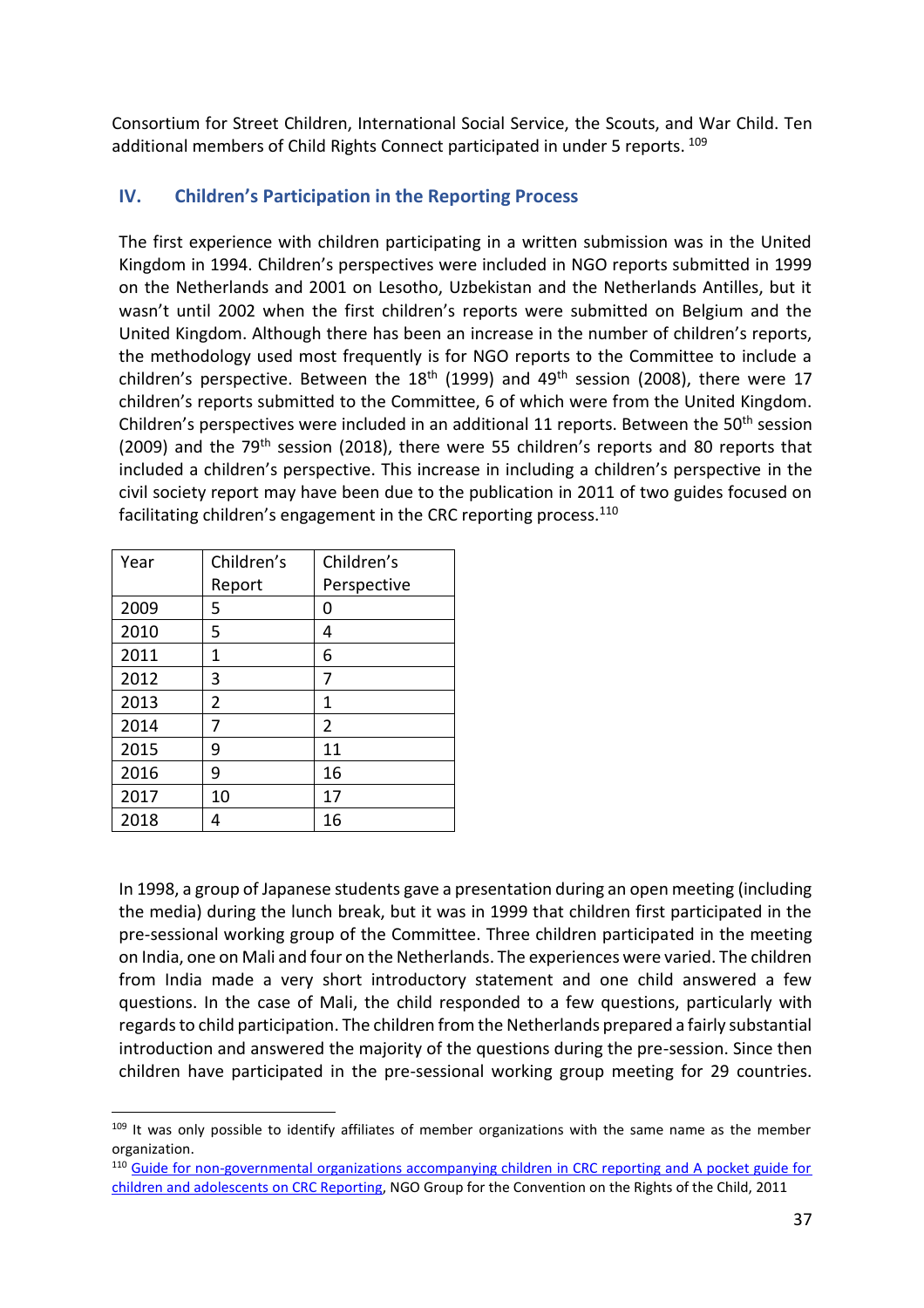Starting in 2002, special meetings were organized between the Committee and child participants where issues of concern could be raised in a more informal manner. Between 2010 and 2018, the Committee held informal meetings with children from 31 States parties, 3 of which (Peru, Gabon, Sri Lanka) were done through teleconferencing.

| Year | Children's Participation at the    |
|------|------------------------------------|
|      | <b>Pre-sessional Working Group</b> |
| 2008 | 48                                 |
| 2009 | 20                                 |
| 2010 | 10                                 |
| 2011 | 8                                  |
| 2012 | 7                                  |
| 2013 | 4                                  |
| 2014 | 26                                 |
| 2015 | 79                                 |
| 2016 | 35                                 |
| 2017 | 32                                 |
| 2018 | 8                                  |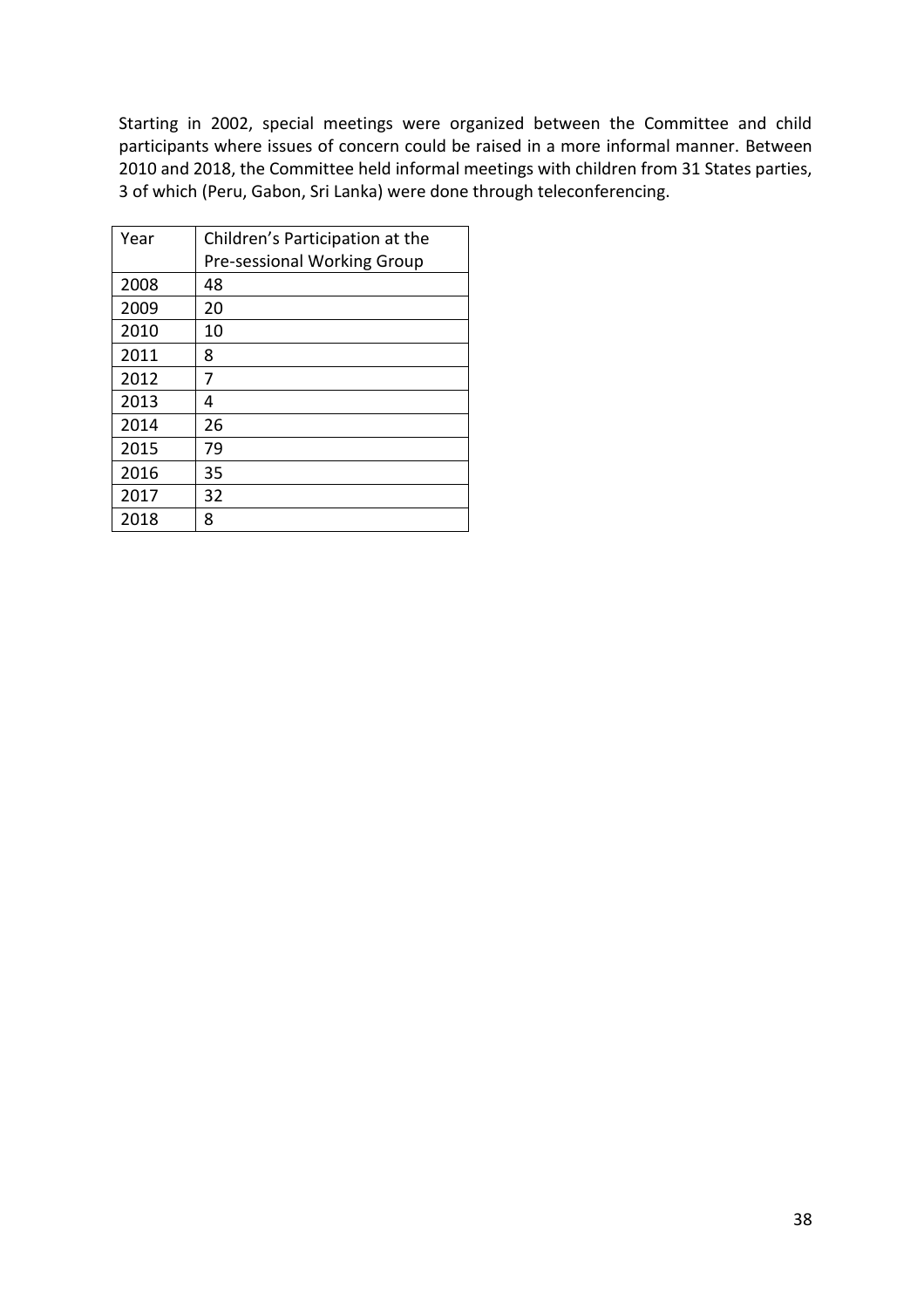# <span id="page-38-0"></span>**Progress and challenges in relation to process and impact of CRC Engagement**

# <span id="page-38-1"></span>**I. Progress**

# **The establishment of strong national coalitions of NGOs**

The system of civil society reporting was initially based on the experiences of NGOs working on the drafting of the CRC during the 1980s. Presenting a unified front, drawing on a breadth of expertise, cohesion and careful preparation were all factors in ensuring that the point of view of NGOs was taken seriously during the drafting of the CRC and allowed NGOs to have a considerable impact on the final text of the CRC. The possibility of playing an active role in the monitoring of the CRC, as proposed by Article 45, motivated national and international NGOs working at national level to create coalitions in order to effectively promote and monitor the implementation of the CRC at national level.<sup>111</sup>

Once the CRC was adopted, the NGO Group wanted to ensure that the voices of nongovernmental organizations working at national level directly with children were heard and that these NGOs were able to contribute effectively to the reporting process. It quickly recognized that national coalitions would be essential to assist and monitor governmental efforts to implement the CRC. In 1991, a Task Force on National Coalitions was established within the NGO Group which aimed to support the creation and development of broad based and representative national coalitions. The Task Force conducted a survey in 1991 and identified "national coalition-like entities" in twelve countries. NGO Group members were asked to encourage all their national affiliates to join and support existing coalitions or, where they do not exist, to promote the creation of coalitions. By 1994, the Task Force had identified one or more coalitions in 41 different countries<sup>112</sup> and by 2002, the NGO Group had identified approximately 100 coalitions spread unevenly throughout the world with the highest concentrations in Western Europe and Latin America. To assist NGOs to form and sustain child rights coalition, the NGO Group prepared a tool which provided information on developing a framework for action, organizing for impact, methods and approaches and monitoring and reporting.<sup>113</sup>

Although many national coalitions were formed in response to the need for an alternative report to the Committee, since then, national coalitions are the main actors engaging in CRC reporting by conducting comprehensive monitoring of the implementation of the CRC and its Optional Protocols as well as advocacy activities at national level and by submitting information to the Committee through alternative or supplementary reports. The Committee

<sup>&</sup>lt;sup>111</sup> The Impact of the Convention on the Rights of the Child on the Policy and Practice of Child-Focused NGOs, NGO Group for the Convention on the Rights of the Child, 25 February 2002

<sup>112</sup> *National children's rights coalitions : Essential to implementation of the UN Convention on the Rights of the Child*, Stuart Hart, Laura Theytaz-Bergman, Peter Crowley, International Journal of Children's Rights, Volume 3, No.2, 1995

<sup>&</sup>lt;sup>113</sup> [Networking for Children's Rights:](https://www.childrightsconnect.org/wp-content/uploads/2013/10/NGOCRC-a-guide-for-NGOs.pdf) A Guide for NGOs, NGO Group for the Convention on the Rights of the Child, 2004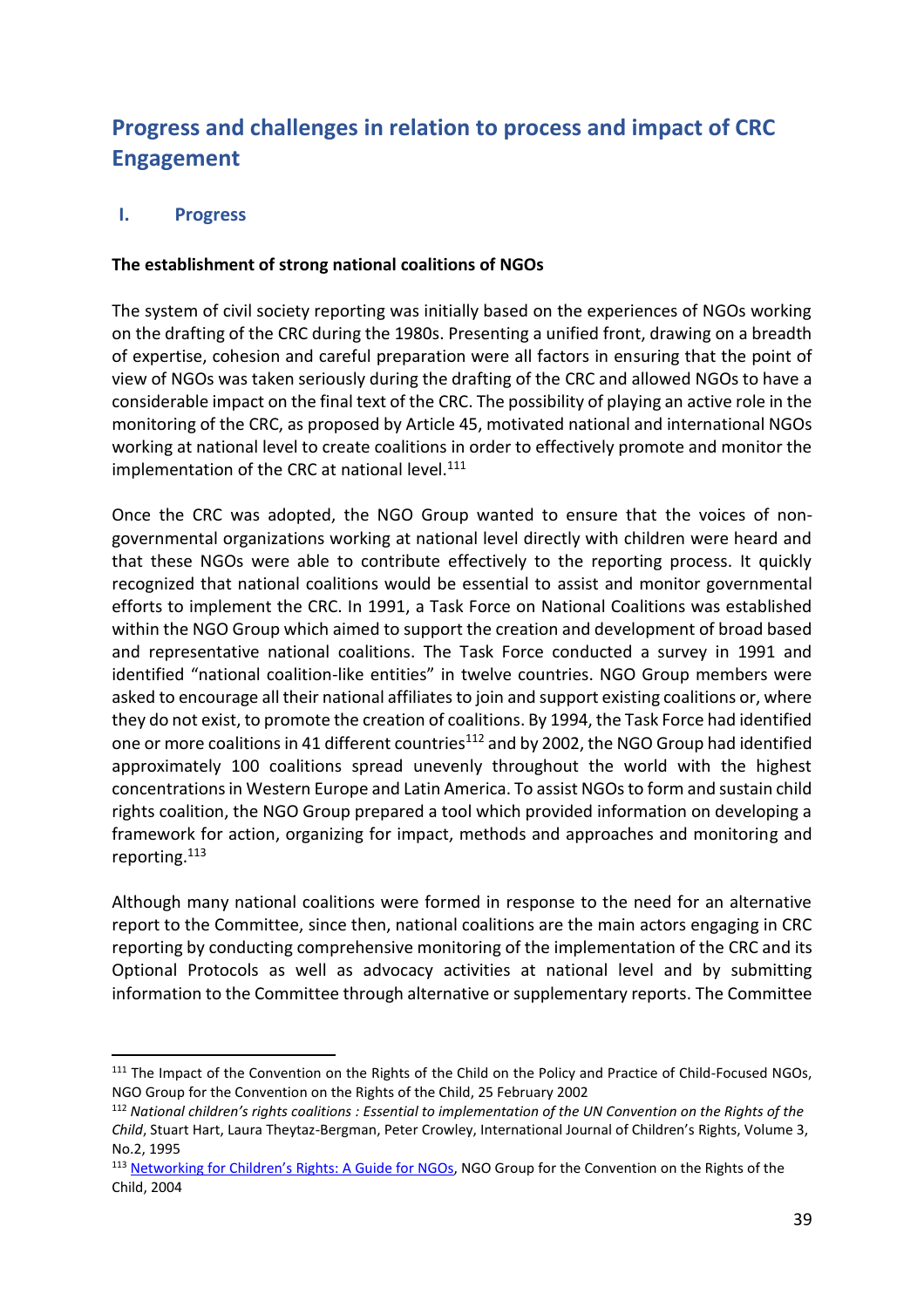particularly welcomes when civil society engagement is coordinated so that it receives one comprehensive report that covers all the rights in the CRC and Optional Protocols.

Working in a coalition has shown to also have advantages for the coalition itself as it allows for a comprehensive analysis that can support monitoring and advocacy work, enhances the legitimacy and creditability of civil society towards the government and gives an opportunity to strengthen cooperation with other human rights actors. Informal coalitions are given the opportunity to build capacity for coordination and smaller NGOs can overcome challenges related to capacity and resources.<sup>114</sup>

# **Regular State and Civil Society Reporting**

With 196 States Parties to the CRC, only 16 periodic reports have been overdue for more than five years. Overall, 27% of initial and periodic reports are overdue for any period of time. This means that 92% of States are reporting to the Committee on time or within four years of their due date. This is particularly worth noting as the Office of the High Commissioner for Human Rights counts only 34 States (17%) as being fully compliant with their overall reporting obligations to the human rights treaty bodies.

For countries that have submitted reports to the Committee on the Rights of the Child, civil society reports are submitted on over 95% of all countries. The majority of the reports are submitted by national NGOs or national children's rights coalitions. These reports are frequently supplemented by reports, often of a thematic nature, from international NGOs. International NGOs are also an important source of information on countries where civil society is weak or civil society space is restricted.

# **Evidence of positive impact of civil society engagement**

Analyses have been conducted in order to determine if the reports prepared by national coalitions were having an impact on the concluding observations. <sup>115</sup> The impact assessments were also used in order to develop guidance for NGOs on reporting to the Committee. Impact assessments showed that civil society reporting provided an independent assessment of progress made and difficulties encountered and that concrete recommendations made by civil society were generally included in the Committee's concluding observations.<sup>116</sup> Case studies developed in 2004 described the impact that the concluding observations had on monitoring and advocacy work. The studies found that capacity for monitoring hinged on whether there was funding for monitoring, the strength of the organizations initiating and coordinating monitoring activities, the ease with which members work together and the strength of the core group and secretariat in fostering and maintaining a degree of cooperation among members necessary for successful monitoring. <sup>117</sup> To promote a cyclical

<sup>&</sup>lt;sup>114</sup> Outcome Document, 7<sup>th</sup> Regional Meeting of NGOs Children's Rights Coalitions in Europe, 2014

<sup>115</sup> NGO impact on the concluding observations of the Committee on the Rights of the Child, NGO Group for the Convention on the Rights of the Child, 1995

<sup>116</sup> Implementation of the CRC from an NGO perspective: 15 years of NGO reporting, Laura Theytaz-Bergman, International Interdisciplinary Conference on Children's Rights, 18 May 2006

<sup>&</sup>lt;sup>117</sup> The Use of Concluding Observations for Monitoring the Implementation of the Convention on the Rights of [the Child: The Experiences of NGO Coalitions in Nine Country Case Studies,](http://bit.ly/WPConcObs) NGO Group for the CRC, 2005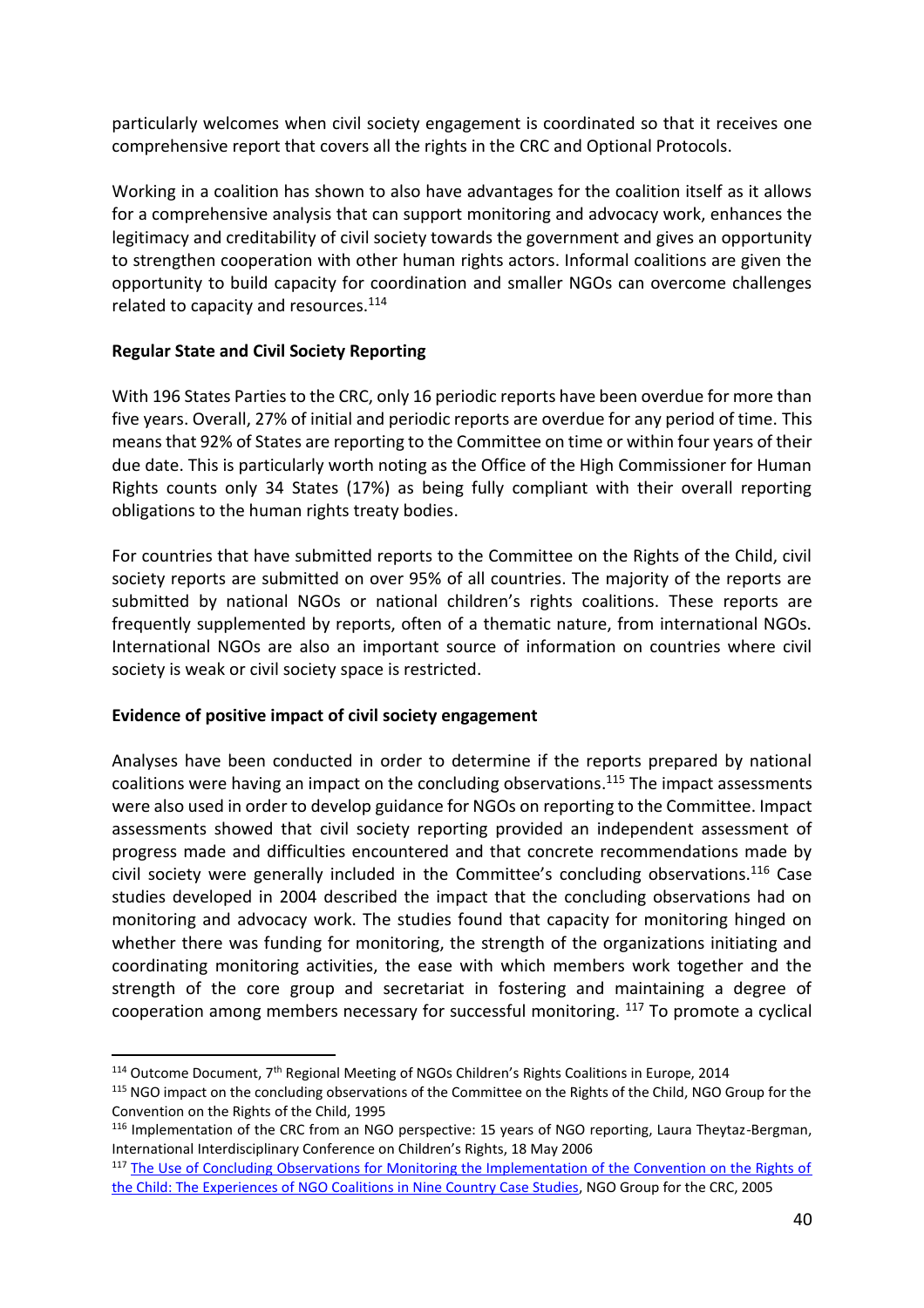approach to engaging in the reporting process of the Committee and to encourage NGOs to use the Committee's recommendations to the fullest in their advocacy work, a series of twenty case studies on follow-up activities conducted by NGOs were developed in 2013-2014. Each case study provides a brief explanation about the activities undertaken and the results achieved.<sup>118</sup>

# **Increase in Children's Participation**

Although children have been participating in reporting to the Committee since 1994, this was done mostly on an ad hoc basis. The adoption of guidelines in 2011 for NGOs and children on involving children in the reporting process provided much needed direction and led to a substantial increase in children being involved in reporting, particularly in ensuring that their views were included in NGO reports being submitted to the Committee. The adoption of working methods for the participation of children in the reporting process by the Committee<sup>119</sup> formalized the participation of children. In the first year following the adoption of this institutional framework, the Committee spoke with 79 children from 13 countries who provided first-hand information to the Committee. The quality of children's reports has also generally improved over time, which has helped to overcome skepticism among some Committee members as to the value of children's participation and to put it at the core of the Committee's work.<sup>120</sup> The Committee subsequently made additional efforts to reach out and mobilize children such as through the 25<sup>th</sup> anniversary celebrations of the CRC on the Rights of the Child in 2014 where the Committee held online discussions with children from 14 different countries and during the 2018 day of general discussion on protecting and empowering children as human rights defenders which led to the development of working methods for the participation of children in its days of general discussion.<sup>121</sup>

The increasing wealth of experience of child participation in the CRC reporting is advancing the standards and strengthening the capacity of NGOs and children's rights coalitions to support children in an effective and meaningful way. <sup>122</sup> Some reports are child initiated, implemented and advocated. Others are adult-led supporting and cooperating with children throughout the process or adult led and written based on consultations or surveys. Child participation has not been limited to written reports as children have used video reports, remote meetings, webcasts and other creative methods in order to make their views known to the Committee. Children's reports have been based on a number of different methodologies including interviews, questionnaires and group discussions.

Since the 74<sup>th</sup> session (2017), Child Rights Connect conducts an analysis of how children's participation is being addressed by the Committee during the examination of reports. The analysis looks at the specific questions and comments on children's participation that were made by Committee members during the dialogue with a State party and what action the

<sup>&</sup>lt;sup>118</sup> Only 10 case studies have been made publicly available. [Set of 10 case studies,](http://bit.ly/CSALLeng) Child Rights Connect, 2013 <sup>119</sup> Working methods for the participation of children in the reporting process of the Committee on the Rights [of the Child,](https://tbinternet.ohchr.org/_layouts/treatybodyexternal/Download.aspx?symbolno=CRC/C/66/2&Lang=en) CRC/C/66/2, 16 October 2014

<sup>120</sup> Retreat workshop on Child Participation, Child Rights Connect, 2017

<sup>&</sup>lt;sup>121</sup> Working methods for the participation of children in days of general discussion of the Committee on the [Rights of the Child,](https://tbinternet.ohchr.org/_layouts/treatybodyexternal/TBSearch.aspx?Lang=en&SymbolNo=CRC/C/155) CRC/C/155, 12 September 2018

<sup>&</sup>lt;sup>122</sup> Outcome Document, 7<sup>th</sup> Regional Meeting of NGOs Children's Rights Coalitions in Europe, 2014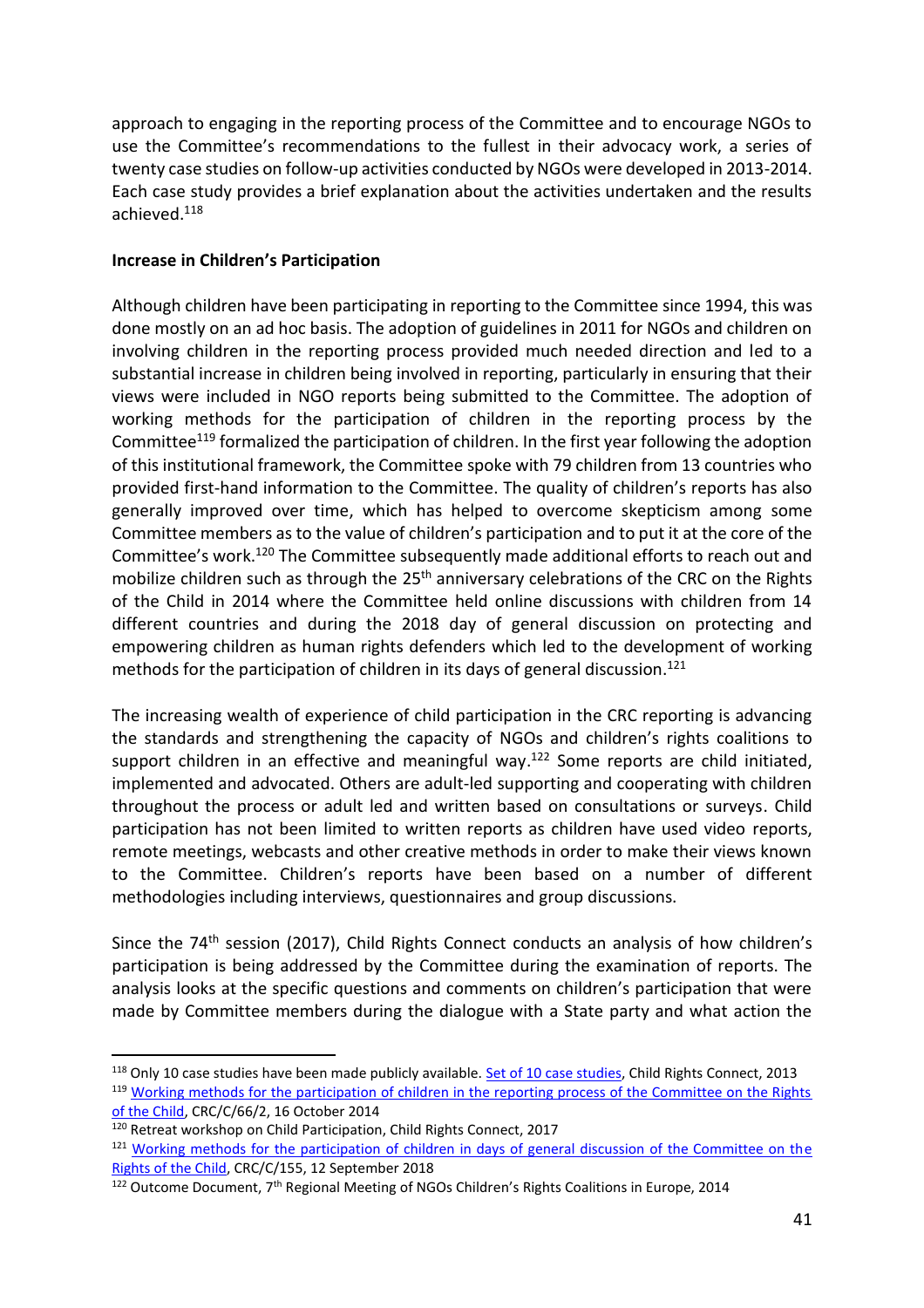Committee recommended to be undertaken by the State party in the concluding observations. There have not yet been any studies analyzing the impact of children's input on the dialogue with States or on the concluding observations.

# **Strong worldwide network of NGOs**

Child Rights Connect is a global network working for the realization of children's rights. The purpose of Child Rights Connect is to advocate for and support the full implementation of the CRC and its Optional Protocols for the realization of children's rights worldwide. This is done by convening and engaging with civil society and other relevant actors, fostering cooperation and empowering children's rights defenders, including children, to meaningfully participate in global advocacy for children's rights at different levels. Although membership was initially limited to international NGOs, in 2007 membership was opened to include NGO coalitions directly concerned with the application of the CRC and, as of 2016, membership is open to independent civil society organizations and networks of NGOs, which are committed to the CRC. With over 90 members<sup>123</sup>, Child Rights Connect constitutes a strong and credible voice on children's rights.

In many countries, national coalitions were initially established through the initiative of international NGOs.<sup>124</sup> Some members of Child Rights Connect are active members of national coalitions and in some cases are providing technical and/or financial support national coalitions. The Secretariat of Child Rights Connect works closely with its members to form strong children's rights coalitions, to build international expertise and connections and to engage children in the most meaningful, safe and effective way. The network continues to expand its reach and build links at national, regional and international levels. Members are encouraged to act as regional or national hubs and support regional and national sharing, learning and coordination of actions as appropriate.<sup>125</sup>

# **Provision of awareness raising, technical assistance and capacity building**

In 2014, OHCHR established a treaty body capacity building program to support States parties to build capacity to implement their treaty obligations. OHCHR has produced a training guide as part of a comprehensive training package on human rights reporting. The training package consists of a manual that provides information the UN human rights system, national mechanisms for reporting and follow-up<sup>126</sup>, the benefits of treaty body reporting, the reporting procedure, engagement of the UN system in the reporting procedure (implementing recommendations) and engagement of national human rights institutions and civil society organizations in the reporting procedure<sup>127</sup>. The package also includes a facilitator's guide and a corresponding online training.<sup>128</sup> The capacity building program and

<sup>123</sup> <https://www.childrightsconnect.org/member-network/>

<sup>124</sup> A Profile of National Child Rights Coalitions: Findings of the NGO Group for the CRC survey of national child [rights coalitions,](https://www.google.com/url?sa=t&rct=j&q=&esrc=s&source=web&cd=6&ved=2ahUKEwjvq9zb5JXjAhUL7aYKHRFRCgcQFjAFegQIAxAC&url=https%3A%2F%2Farchive.crin.org%2Fen%2Fdocs%2Fresources%2Fpublications%2FNGOCRC%2FCRIN-NGOCRC_WP1_en.doc&usg=AOvVaw3gh_5QnO-RW8A3cKm8faS1) NGO Group for the CRC, 2004

<sup>125</sup> [Join and Be,](https://www.childrightsconnect.org/wp-content/uploads/2018/01/2017_NetworkConcept_EN.pdf) Child Rights Connect, Network Concept, 2017

<sup>126</sup> National Mechanisms for Reporting and Follow-up : A practical guide to effective State engagement with [international human rights mechanisms,](https://www.ohchr.org/Documents/Publications/HR_PUB_16_1_NMRF_PracticalGuide.pdf) Office of the High Commissioner for Human Rights, 2016

<sup>127</sup> [Reporting to the United Nations human rights treaty bodies: Training Guide,](https://www.ohchr.org/Documents/Publications/PTS20_HRTB_Training_Guide_PartI.pdf) Office of the High Commissioner for Human Rights, 2017

<sup>128</sup> [OHCHR Facilitators Guide](https://www.ohchr.org/Documents/Publications/PTS20_HRTB_Training_Guide_NotesforFacilitators_PartII.pdf) and [on-line training on treaty reporting](https://ecampus.itcilo.org/enrol/index.php?id=529)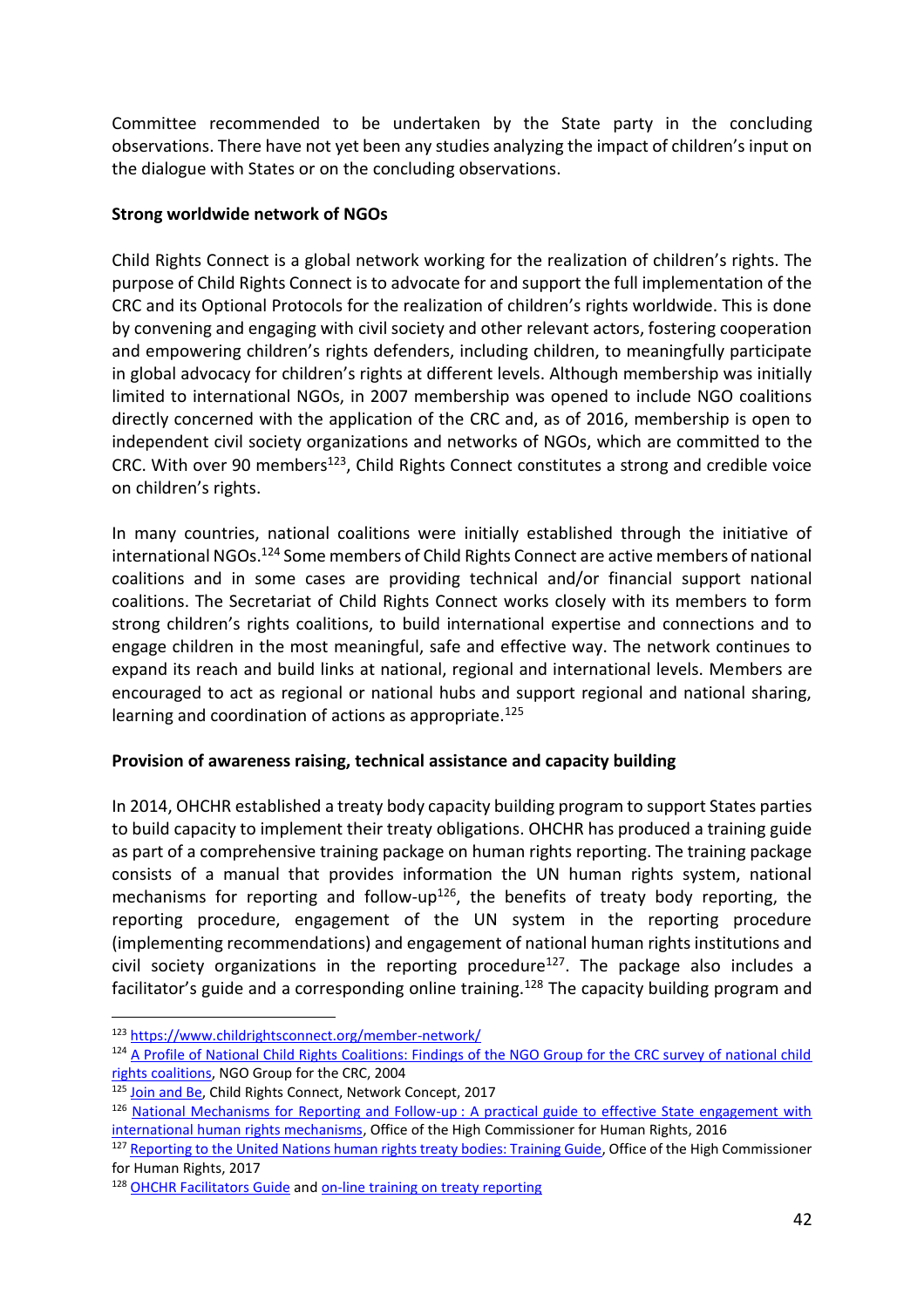technical assistance provided on specific human rights treaties and corresponding reporting obligations has led to a number of countries re-engaging with the treaty bodies.<sup>129</sup> Training programs for 12 States from the Pacific and 15 States from the Caribbean were held in 2015.

The Secretariat of Child Rights Connect supports NGOs, national children's rights coalitions, and children to participate in the reporting cycle through awareness raising, technical advice, as well as capacity building, including on CRC reporting and follow-up in order to link the recommendations of the Committee to national advocacy plans. Staff designed training modules and delivered training on request to regional and national training workshops. Video-conferencing and webinars have also been used to provide training. Members of Child Rights Connect are also carrying out capacity building on children's rights, particularly to NGOs, but also to staff in schools, social workers, health workers and State officials.<sup>130</sup>

Awareness raising by providing timely, accessible, multilingual public information first started with the development of guides for reporting and more recently with an online tool to learn how and when to engage with the reporting cycle of the Committee on the Rights of the Child. Technical assistance is provided through resources, tools and the facilitation of peer-to-peer exchanges. Capacity building on the human rights mechanisms is done through training and seminars to provide customized and in-depth expertise and to bring all relevant actors to the table. Financial support is provided for key meetings between the Committee and children's rights defenders.

# <span id="page-42-0"></span>**II. Challenges**

# **Lack of updated and comprehensive information on the existence and functioning of national coalitions around the world**

The last mapping of children's rights coalitions was carried out by the NGO Group in 2002. Every time a State report is submitted, the Secretariat of Child Rights Connect needs time to identify and mobilize national NGOs for the submission of reports leaving less time for developing more substantive activities such as monitoring and evaluating the impact on the ground. There is also a need to map Child Rights Connect's national outreach capacity in order to determine where support could be provided to national coalitions.<sup>131</sup>

# **Lack of stability and sustainability of national coalitions**

The first national children's rights coalitions were established in Latin America, followed by Western Europe. In 2004, a survey found that national coalitions were faced with institutional and operational challenges, such as finding ways to maintain dynamic networks over an extended period of time and that internal processes for ensuring sustainability, coupled with

<sup>&</sup>lt;sup>129</sup> [Status of the human rights treaty body system,](https://undocs.org/A/73/309) Report of the Secretary General, A/73/309, 6 August 2018

<sup>130 2019</sup> Child Rights Connect Member Survey

<sup>&</sup>lt;sup>131</sup> According to the 2019 Child Rights Connect Member Survey, over 70% of members who responded to the survey work in Europe, 65% work in Africa, 58% work in Asia, 50% work in South America, and 33% work in North America.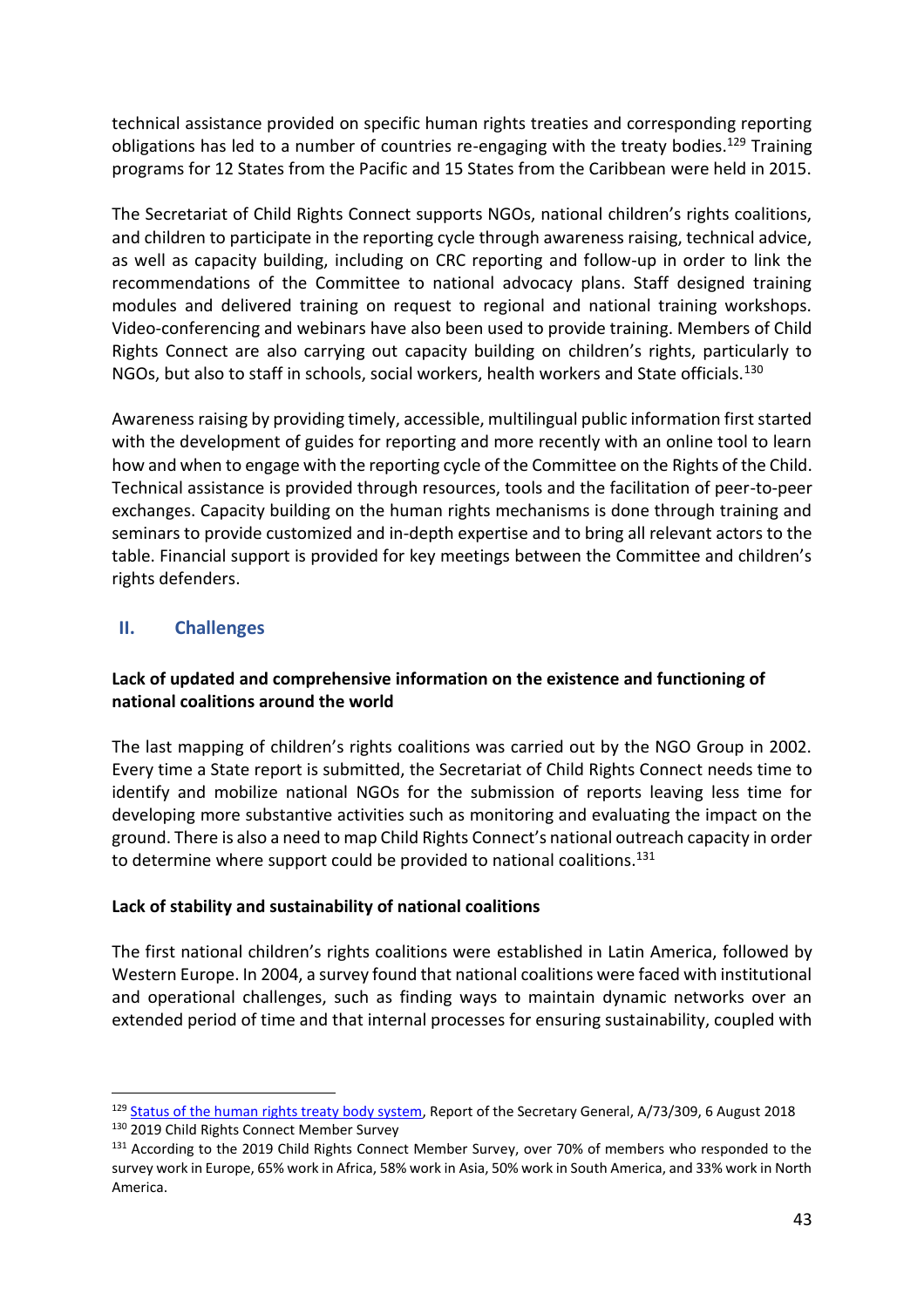the capacities to carry out core tasks were fundamental to their existence.<sup>132</sup> Ten years later, national coalitions were still struggling with poor management and coordination. This was particularly true for coalitions that were formed on an ad hoc basis or formed around a specific issue, such as preparing an alternative report, whereby there were difficulties in maintaining momentum. There remains a lack of participation, inputs or representation of marginalized groups such as girls, children with disabilities, younger children, children in remote areas, children in poor families, minority or indigenous children, refugee and asylum seeking children and children in detention amongst others, in national coalitions.

The lack and/or mismanagement of resources and unrealistic expectations were also cited as challenges for national coalitions in Europe.<sup>133</sup> These issues also appeared in a 2014 study of the coalitions in Asia.<sup>134</sup> There is a lack of institutional knowledge within some coalitions leading NGOs which have engaged with several reporting cycles to come back with the same basic questions and challenges.

# **Lack or limited engagement in countries where civil society is weak and civil society space is restricted**

The majority of States with overdue periodic or Optional Protocol reports are small countries which have few human and financial resources. States who do not report regularly are not reviewed by the Committee which creates both unequal treatment between States and a protection gap for children in those countries.<sup>135</sup>

Few reports arrive from national NGOs or national children's rights coalitions in countries where civil society is weak. In terms of civil society reporting in smaller countries, reports are more often submitted by only one national NGO rather than a coalition or group of NGOs. Often these NGOs do not report more than once. Regionally, there are fewer national civil society reports from African and Asian-Pacific countries than from other regions.

The submission of reports from national NGOs in a State where the space for civil society is closed or restricted<sup>136</sup> is even more limited. Increased exposure to risks in advocacy work such as being labelled as "not patriotic", safety of members during political unrest, or being identified as a political group have caused some coalitions to suspend their advocacy actions.<sup>137</sup> In this case, the Committee has come to depend on reports from regional or international NGOs, who are often reporting with a focus on a fewer number of rights and, in certain instances, with a political bias.

<sup>132</sup> [A Profile of National Child Rights Coalitions: Findings of the NGO Group for](https://www.google.com/url?sa=t&rct=j&q=&esrc=s&source=web&cd=6&ved=2ahUKEwjvq9zb5JXjAhUL7aYKHRFRCgcQFjAFegQIAxAC&url=https%3A%2F%2Farchive.crin.org%2Fen%2Fdocs%2Fresources%2Fpublications%2FNGOCRC%2FCRIN-NGOCRC_WP1_en.doc&usg=AOvVaw3gh_5QnO-RW8A3cKm8faS1) the CRC survey of national child [rights coalitions,](https://www.google.com/url?sa=t&rct=j&q=&esrc=s&source=web&cd=6&ved=2ahUKEwjvq9zb5JXjAhUL7aYKHRFRCgcQFjAFegQIAxAC&url=https%3A%2F%2Farchive.crin.org%2Fen%2Fdocs%2Fresources%2Fpublications%2FNGOCRC%2FCRIN-NGOCRC_WP1_en.doc&usg=AOvVaw3gh_5QnO-RW8A3cKm8faS1) NGO Group for the CRC, 2004

<sup>133</sup> Outcome Document, 7<sup>th</sup> Regional Meeting of NGOs Children's Rights Coalitions in Europe, 2014

<sup>134</sup> All Rights for All Children: Mapping and Analysis of Advocacy Initiatives Pursued by the Civil Society Coalitions [and Plan Country Offices in Asia,](http://www.civilsocietyasia.org/uploads/resources/38/attachment/Advocacy%20Analysis%20Report.pdf) Plan Asia Regional Office, 2014

<sup>135</sup> Fixed calendar, Mikiko Otani, 2019

<sup>136</sup> CIVICUS lists 23 States as having a closed civic space and 35 States as having a repressed civic space. CIVICUS Monitor, [Tracking Civic Space,](https://monitor.civicus.org/) March 2019

<sup>&</sup>lt;sup>137</sup> All Rights for All Children: Mapping and Analysis of Advocacy Initiatives Pursued by the Civil Society Coalitions [and Plan Country Offices in Asia,](http://www.civilsocietyasia.org/uploads/resources/38/attachment/Advocacy%20Analysis%20Report.pdf) Plan Asia Regional Office, 2014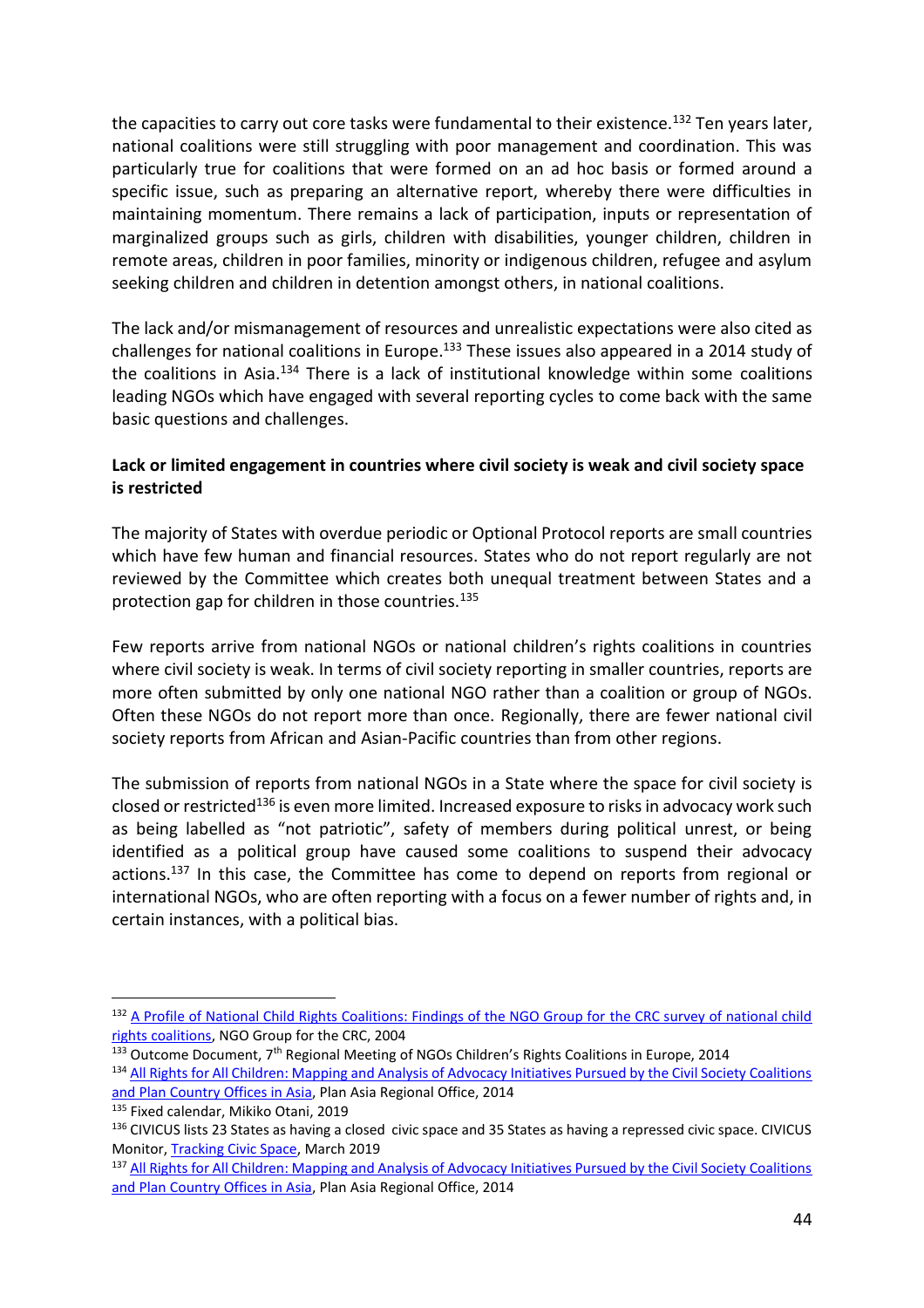The simplified reporting procedure with its list of issues prior to reporting could provide an opportunity to engage States (and subsequently civil society) with poor reporting records in the reporting process. The working methods need to be shared in a transparent and easily understandable and accessible manner and consideration needs to be given as to how this process could be used in order to strengthen civil society reporting from countries where civil society is weak.

### **Competition and lack of coordination at national level**

Traditionally, the NGO Group relied on members of the Group to initiate the formation of coalitions at national level and requested that the sections, offices and partners of members of the NGO Group collaborate at national level in order to prepare one comprehensive report for the Committee.<sup>138</sup> However, coalitions sometimes struggle with different members' interests and agendas, a lack of trust and common objectives and a lack of strategy and credibility.<sup>139</sup> In some countries, there is more than one national children's rights coalition with members of Child Rights Connect supporting competing coalitions. The lack of coordination at national level often leads to repetition of issues being presented and makes it more difficult to identify the key issues of concern in a country. Regular and strategic planning and coordination meetings between members of Child Rights Connect who work directly with or support national coalitions could be organized on an annual or multiannual basis to identify which countries need technical and financial support and where support is already being provided.

# **Increase in number and variety of reports and type of submitter (NGOs, national and regional coalitions, children, ombudspersons, national human rights institutions)**

Since 1993, the NGO Group has strongly recommended that, whenever possible, NGOs with different areas of expertise and representing all regions of a country should prepare a joint report. Years of experience has shown that a group of NGOs working together to write one comprehensive report allows for more effective monitoring at national level due to the specialized knowledge of members and the variety of points of view that may be represented.

By preparing a joint report, NGOs increase the representativeness and credibility of the submission and are more likely to cover a comprehensive range of children's rights issues by building on different member's expertise. It allows NGOs with limited resources to engage in the reporting process, regardless of their size and capacity and provides the opportunity to strengthen cooperation with other child rights actors or the broader national civil society to facilitate coherent and collaborative advocacy at national level, including on the follow-up to the Committee's recommendations. It also allows for reflection on the key issues of concern for the country overall, rather than on the priorities for each NGO.<sup>140</sup>

<sup>138</sup> *State Reporting and the Role of Non-Governmental Organizations*, The UN Human Rights Treaty System in the 21st Century, 2000.

<sup>&</sup>lt;sup>139</sup> Outcome Document, 7<sup>th</sup> Regional Meeting of NGOs Children's Rights Coalitions in Europe, 2014

<sup>&</sup>lt;sup>140</sup> [The Reporting Cycle of the Committee on the Rights of the Child: A Guide for NGOs and NHRIs,](https://www.childrightsconnect.org/wp-content/uploads/2015/07/EN_GuidetoCRCReportingCycle_ChildRightsConnect_2014.pdf) Child Rights Connect, 2014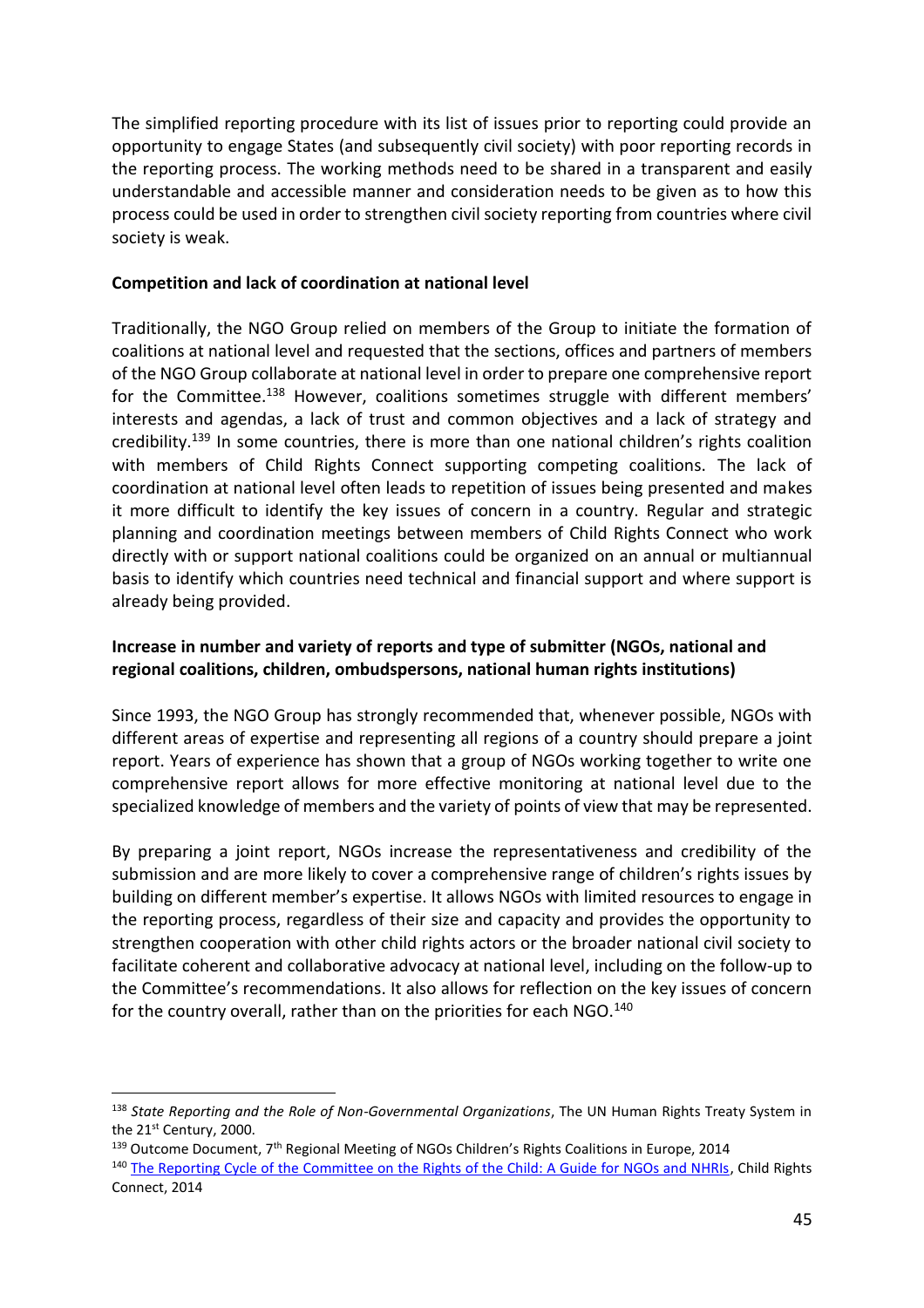Yet even when coalitions exist and function well, additional reports are submitted by national NGOs who bypass the coalition in order to ensure that their organization or their views are recognized by the Committee.<sup>141</sup> The lack of cooperation and agreement around national priorities has also led to an increase in the number of reports being submitted by national NGOs. In addition, over time, there has been an increase in the number of international NGOs who submit information, mostly of a thematic nature, directly to the Committee. This is particularly true for an increasing number of members of Child Rights Connect who are systematically submitting information of a thematic nature either directly to the Committee or jointly with their national affiliate rather than through the national coalition. The issues being presented to the Committee are not always the most relevant ones. Instead, they are dependent on the existence, capacity and knowledge of civil society organizations. The increase in the number of reports has meant that rather than the national level setting out the priority concerns, the Committee must make this determination.

The increase in the number of reports has resulted in a subsequent increase in the number of participants at the pre-sessional working group meeting. This has led to competition within that space, especially in terms of speaking time. It has also caused the Secretariat of Child Rights Connect to increase its focus, coordination and logistics around the pre-sessions rather than on other phases of the reporting cycle.

# **Lack or limited participation of children, especially child led initiatives, and lack of quality engagement of children**

National coalitions recognized early on the importance of enabling children to be full participants in advocating for their rights, but few had any experience in this area.<sup>142</sup> Some national coalitions have however worked closely with children and tried to integrate their views into their reports. Although there has been an increase in child participation in the reporting process, it continues to remain limited and is rarely child led. Preparation for and follow-up to children's participation is crucial, but is not always being carried out. The absence of a child-friendly environment within the UN also impedes the full participation of children in the reporting process.

A number of members of Child Rights Connect are working directly with children<sup>143</sup> and could be more involved in strengthening child participation in the reporting process. The impact and quality of child participation should be assessed in order to develop best practices. The simplified reporting procedure could potentially lead to an increase in child participation as once the list of issues prior to reporting has been sent to the State, it provides a clear agenda upon which children could work. The feedback received from children following meetings with the Committee should be used in order to refine the Committee's working methods to better engage with children in-person or remotely through virtual engagement.

<sup>141</sup> *State Reporting and the Role of Non-Governmental Organizations*, The UN Human Rights Treaty System in the 21st Century, 2000

<sup>&</sup>lt;sup>142</sup> A Profile of National Child Rights Coalitions: Findings of the NGO Group for the CRC survey of national child [rights coalitions,](https://www.google.com/url?sa=t&rct=j&q=&esrc=s&source=web&cd=6&ved=2ahUKEwjvq9zb5JXjAhUL7aYKHRFRCgcQFjAFegQIAxAC&url=https%3A%2F%2Farchive.crin.org%2Fen%2Fdocs%2Fresources%2Fpublications%2FNGOCRC%2FCRIN-NGOCRC_WP1_en.doc&usg=AOvVaw3gh_5QnO-RW8A3cKm8faS1) NGO Group for the CRC, 2004

<sup>&</sup>lt;sup>143</sup> 68.75% of organizations responding to the 2019 Child Connect Member Survey said that they worked directly with children.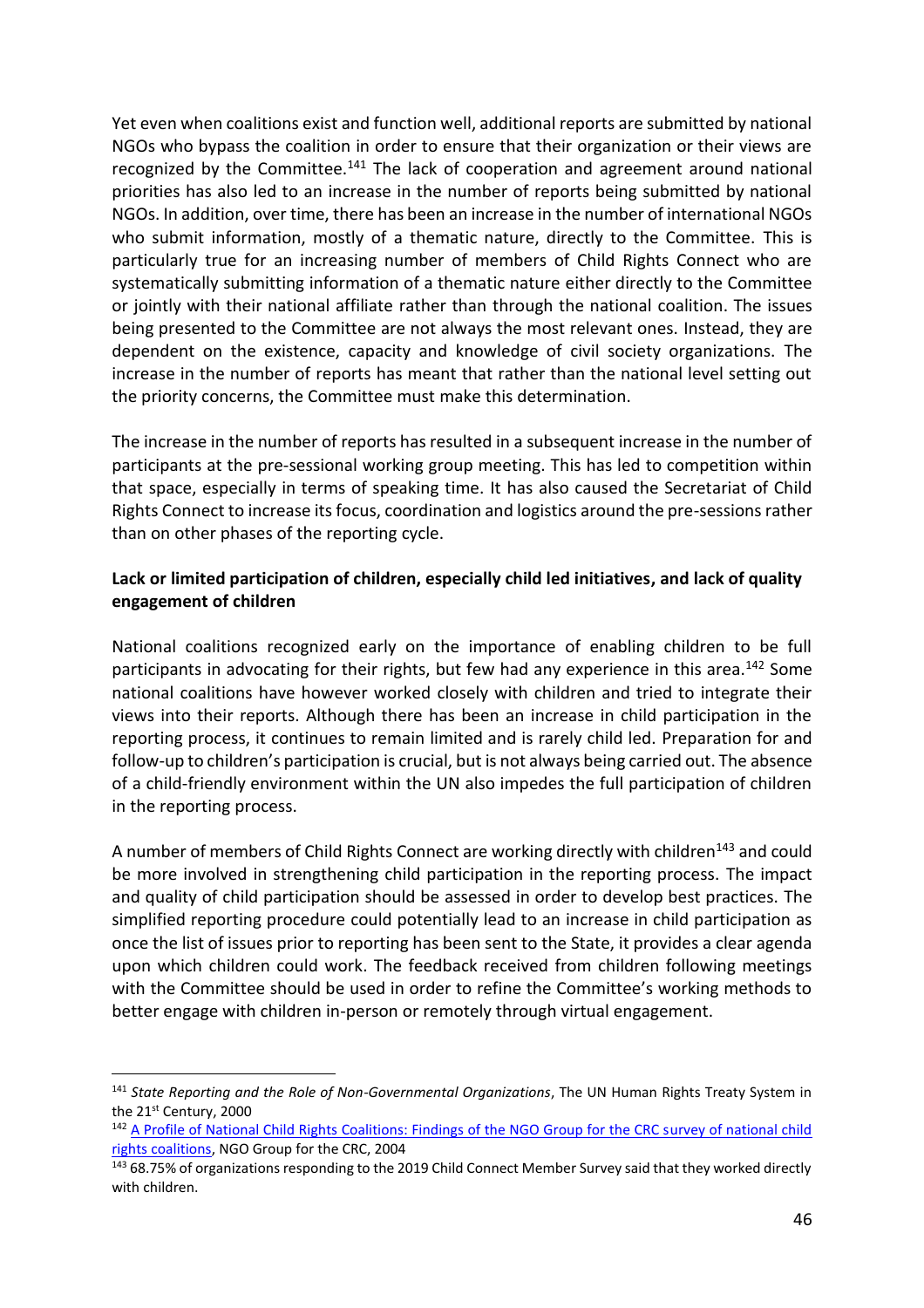# **Lack of ongoing engagement, particularly on follow-up**

Although reporting is presented as a continuous cycle, there is still limited engagement at national level on the follow-up to the concluding observations. Although coalitions often come together to prepare a report, the absence of an advocacy strategy often causes coalitions to dissolve between reports. The terms of reference of coalitions do not always include a follow-up component which is budgeted from the start and individual organizations are often too specialized to see the whole picture and make connections. In addition, the national context is not necessarily easily linked to the international level. <sup>144</sup> There are also limited advocacy tools for national level follow-up, limited efforts to document and share knowledge and lessons learned, and a lack of comprehensive monitoring mechanisms to measure the effectiveness of advocacy work.<sup>145</sup> Members of Child Rights Connect are carrying out advocacy on children's rights at national and regional levels<sup>146</sup> and could assist with capacity building and documenting and sharing experiences.

# **Lack of internal capacity and institutional knowledge within Child Rights Connect**

There is a need to maintain a team of committed staff to carry out long-term capacity building both amongst members of Child Rights Connect and at national level. There is a need for sufficient and well trained staff in order to develop tools, carry out capacity building activities, identify, document and share good practices and share expertise through trainings and webinars.

<sup>144</sup> Child Rights Connect, Open Space Reports, General Assembly 2016

<sup>145</sup> [All Rights for All Children: Mapping and Analysis of Advocacy Initiatives Pursued by the Civil Society Coalitions](http://www.civilsocietyasia.org/uploads/resources/38/attachment/Advocacy%20Analysis%20Report.pdf)  [and Plan Country Offices in Asia,](http://www.civilsocietyasia.org/uploads/resources/38/attachment/Advocacy%20Analysis%20Report.pdf) Plan Asia Regional Office, 2014

<sup>&</sup>lt;sup>146</sup> According to the 2019 Child Rights Connect Member Survey, 90% of respondents carry out advocacy at the national level and 84% carry out advocacy at the regional level.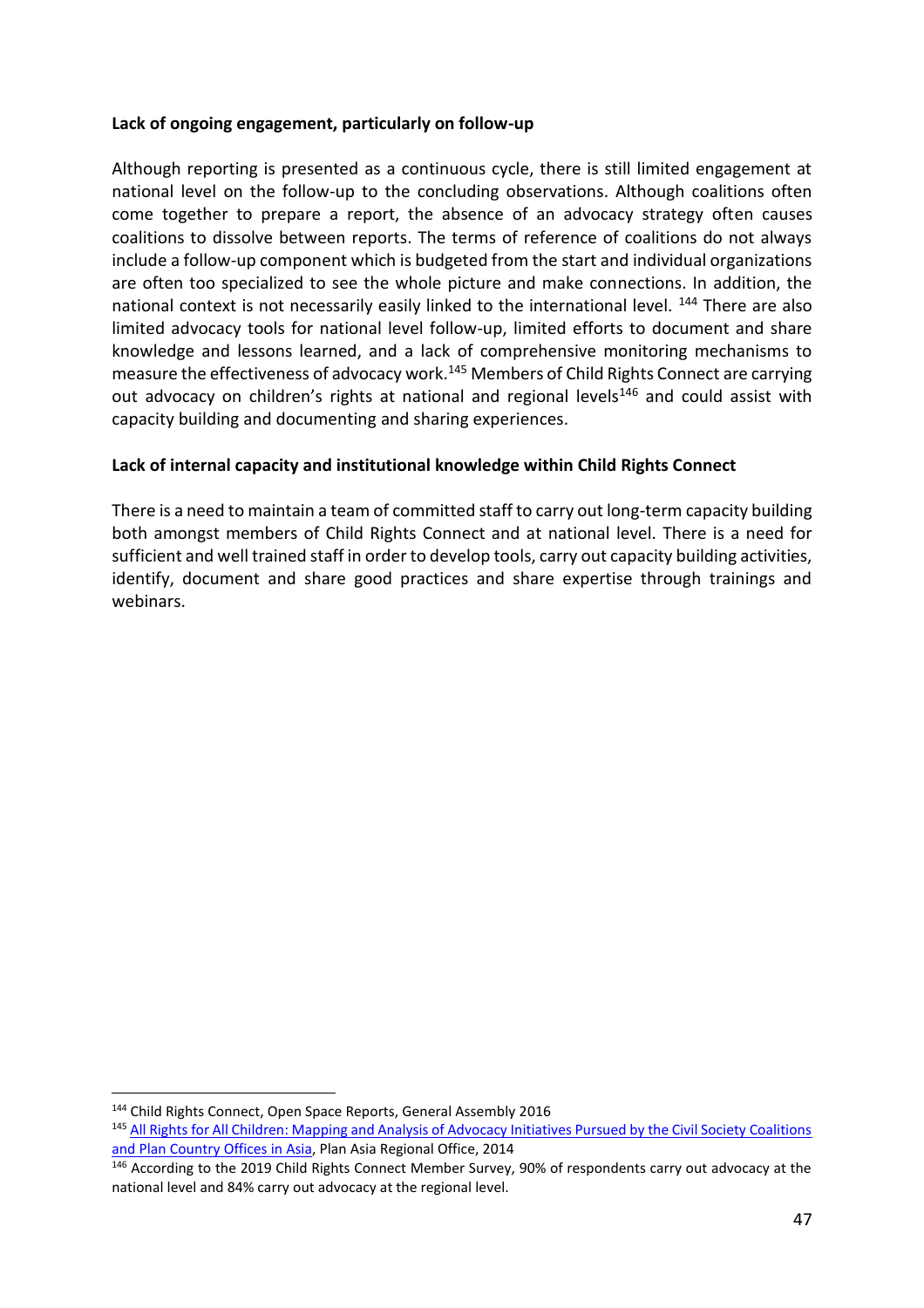# <span id="page-47-0"></span>**Conclusions**

Child Rights Connect's historical role is to strengthen the capacity of civil society organizations, including children, to use the CRC reporting cycle as an advocacy tool in order to achieve positive change at national level. This has been done through awareness raising, technical advice, capacity building and financial support. By working in close collaboration with its members and maximizing the potential of the network, Child Rights Connect can empower children's rights defenders in a sustainable way and with multiplying and long-term effects.

In order to achieve effective CRC reporting, the following needs to occur at national level:

- National coalitions are strong and inclusive and speak with one voice with members reinforcing each other's work
	- All Child Rights Connect members should be members of national coalitions
- National coalitions engage in the full reporting cycle based on a long-term advocacy plan
	- CRC reporting and follow-up to the concluding observations should be integrated into national coalitions strategies and plans as an ongoing monitoring and advocacy framework rather than as a stand-alone activity
- National coalitions use the CRC reporting cycle with the awareness of and engagement in the Committee's other areas of work such as individual communications, general comments, days of general discussion, Committee elections, and child participation
- National coalitions use CRC reporting in connection with other UN human rights mechanisms including other treaty bodies, Universal Periodic Review, Human Rights Council, Special Rapporteurs and the Sustainable Development Goals (SDG) and with regional mechanisms
- National coalitions and other actors empower children through CRC reporting and the Committee's standards to become human rights defenders
- Children of different ages, backgrounds and regions define their own way of engaging in CRC reporting and other UN mechanisms and empower their peers
- National coalitions partner with key stakeholders (such as bar associations, judges' associations, academia, media, the business sector) to reinforce competencies and capacities
- National coalitions partner with key stakeholders, such as national mechanisms for reporting and follow-up, human rights NGOs, national human rights institutions, Ombudspersons, UNICEF, OHCHR, and other relevant UN agencies
- National coalitions use the SDG framework to advance the realization of children's rights
- National coalitions institutionalize learnings and good practices from CRC reporting experiences and share it with other coalitions

The development of a CRC Reporting Strategy would allow Child Rights Connect to build on what already exists and assist children's rights defenders to move towards this ideal. The strategy should establish effective coordination between the Secretariat and its members, build and strengthen national coalitions through the creation of Child Rights Connect National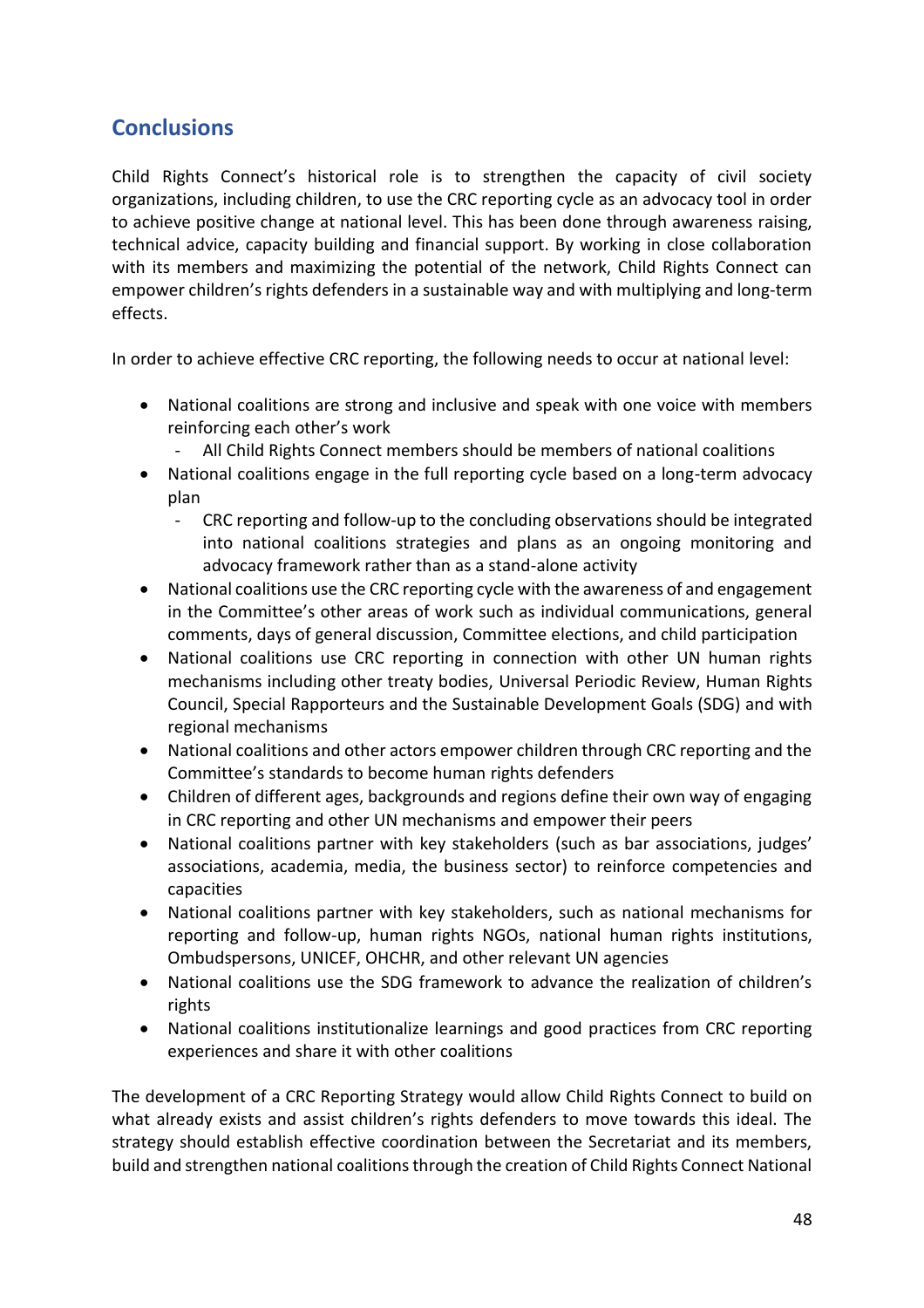and Regional Hubs, develop and implement regional and country focused actions, build members' technical knowledge and empowerment capacity, and use the CRC reporting in connection to the broader work of the Committee and other UN human rights mechanisms.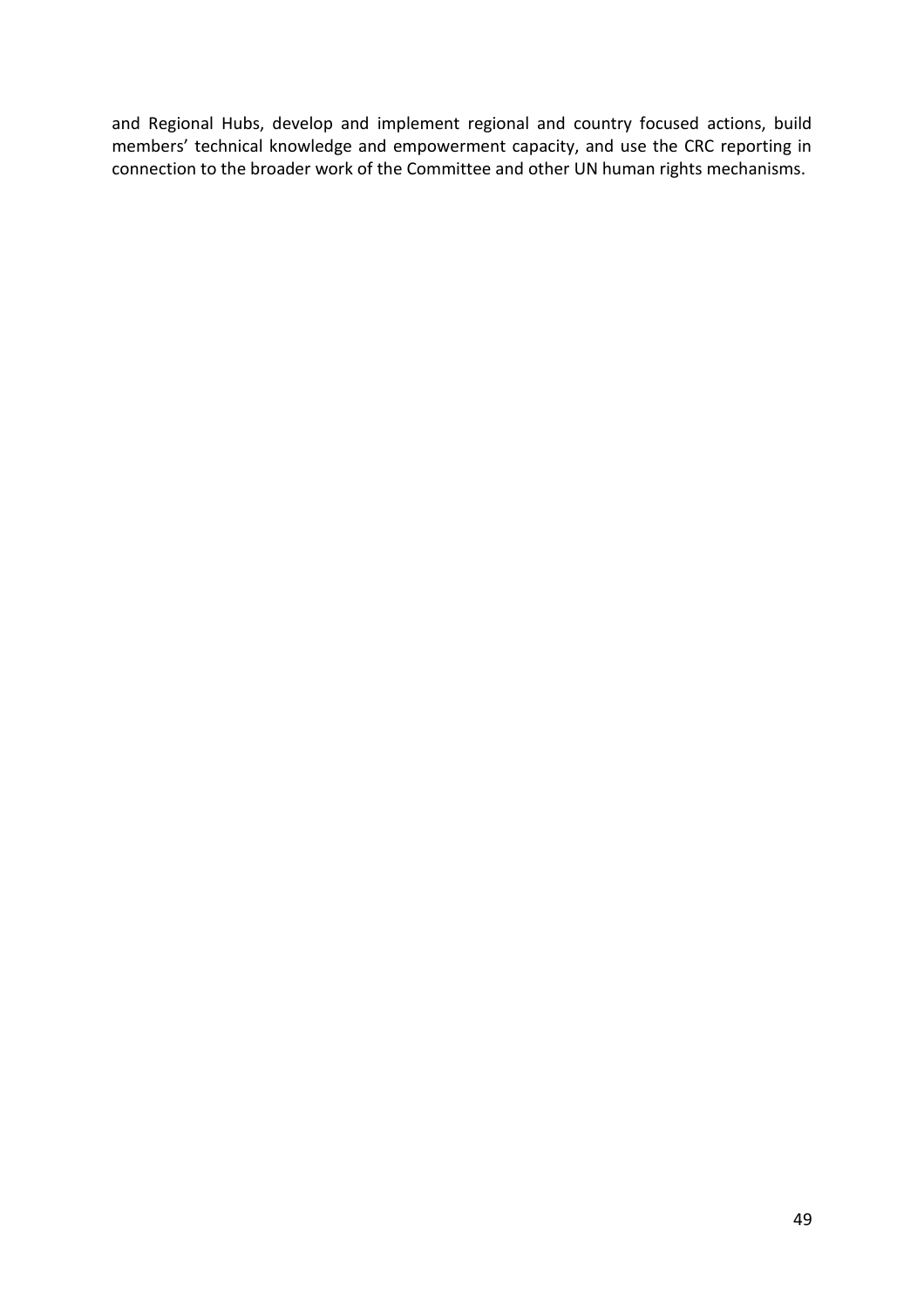# <span id="page-49-0"></span>**Recommendations for Child Rights Connect**

Establish effective coordination between the Child Rights Connect Secretariat and members and improve coordination by:

- Mapping Child Rights Connect's national outreach capacity (direct, indirect, no presence)
- Mapping the work of children's rights defenders at national level (organization, capacities for reporting)
- Mapping existing resources on a regional level and identifying needs and challenges in order to develop capacity building programs

Build/Strengthen national coalitions by creating Child Rights Connect national and regional hubs in order to:

- Support the building of national coalitions in countries without any
- Strengthen coalitions which suffer from institutional and operational instability
- Pilot children's participation or advance children's participation from consultative to child-led

Develop and implement regional/country focused actions by:

- Developing online tools
- Carrying out in-country capacity building activities through cooperation with other partners
- Identifying, documenting and sharing good practices, as well as challenges, including on a regional basis
- Conducting impact studies

Build Child Rights Connect members' technical knowledge and empowerment capacity by:

- Identifying topics which need further development
- Sharing expertise through trainings and webinars organized jointly with the Child Right Connect Secretariat and members/national hubs/regional hubs
- Exchanging existing resources within and amongst regions
- Conducting trainings of trainers
- Carrying out thematic workshops in collaboration with Child Rights Connect working groups

Use CRC reporting in connection with the broader work of the Committee and other UN mechanisms to:

- Promote strategic engagement at the national level of other UN mechanisms
- Develop resources, tools, advice and capacity building to identify opportunities and priorities for linking the different mechanisms to CRC reporting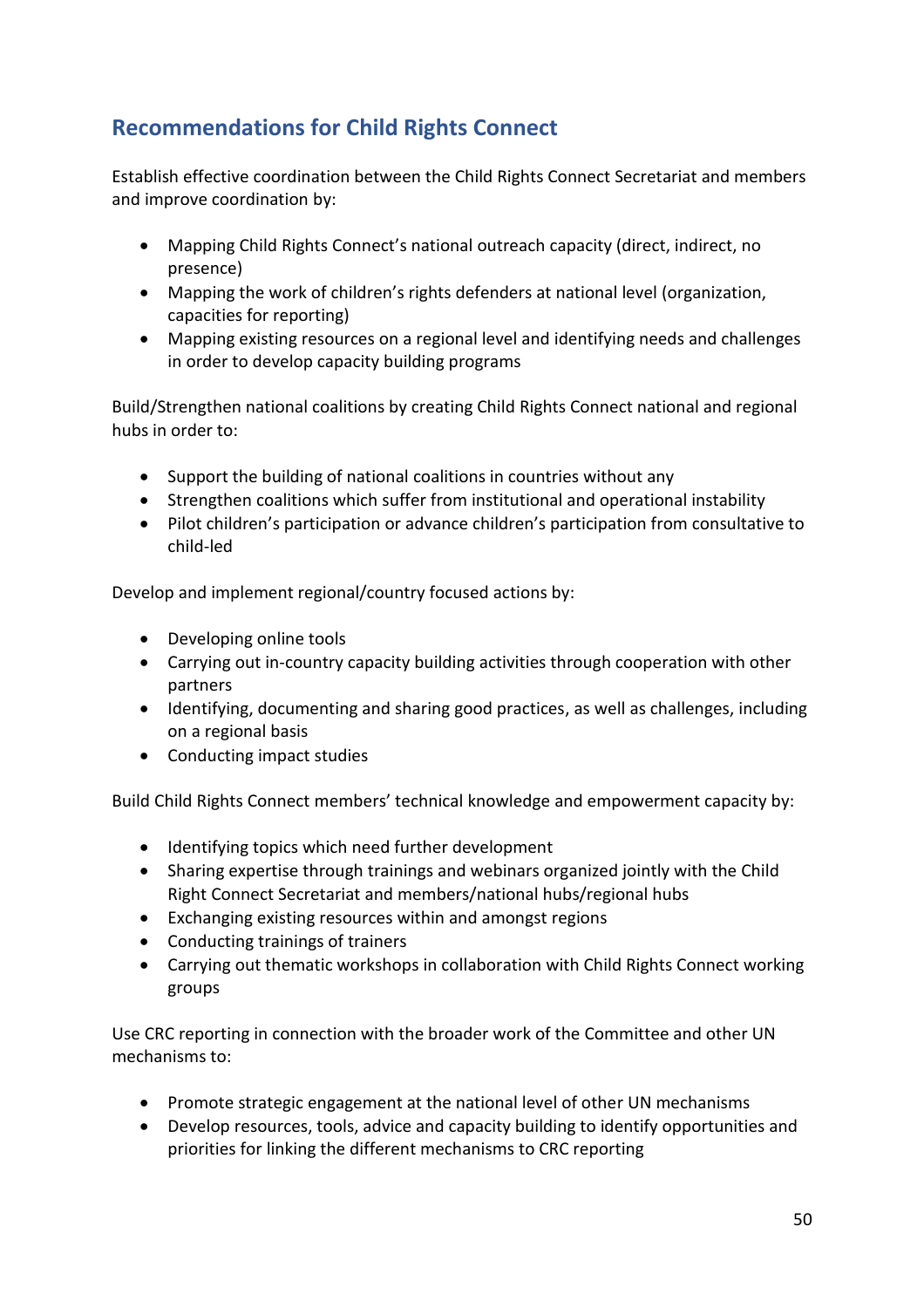# <span id="page-50-0"></span>**Annexes**

| II. Non exhaustive list of follow-up and complementary research projects58 |  |
|----------------------------------------------------------------------------|--|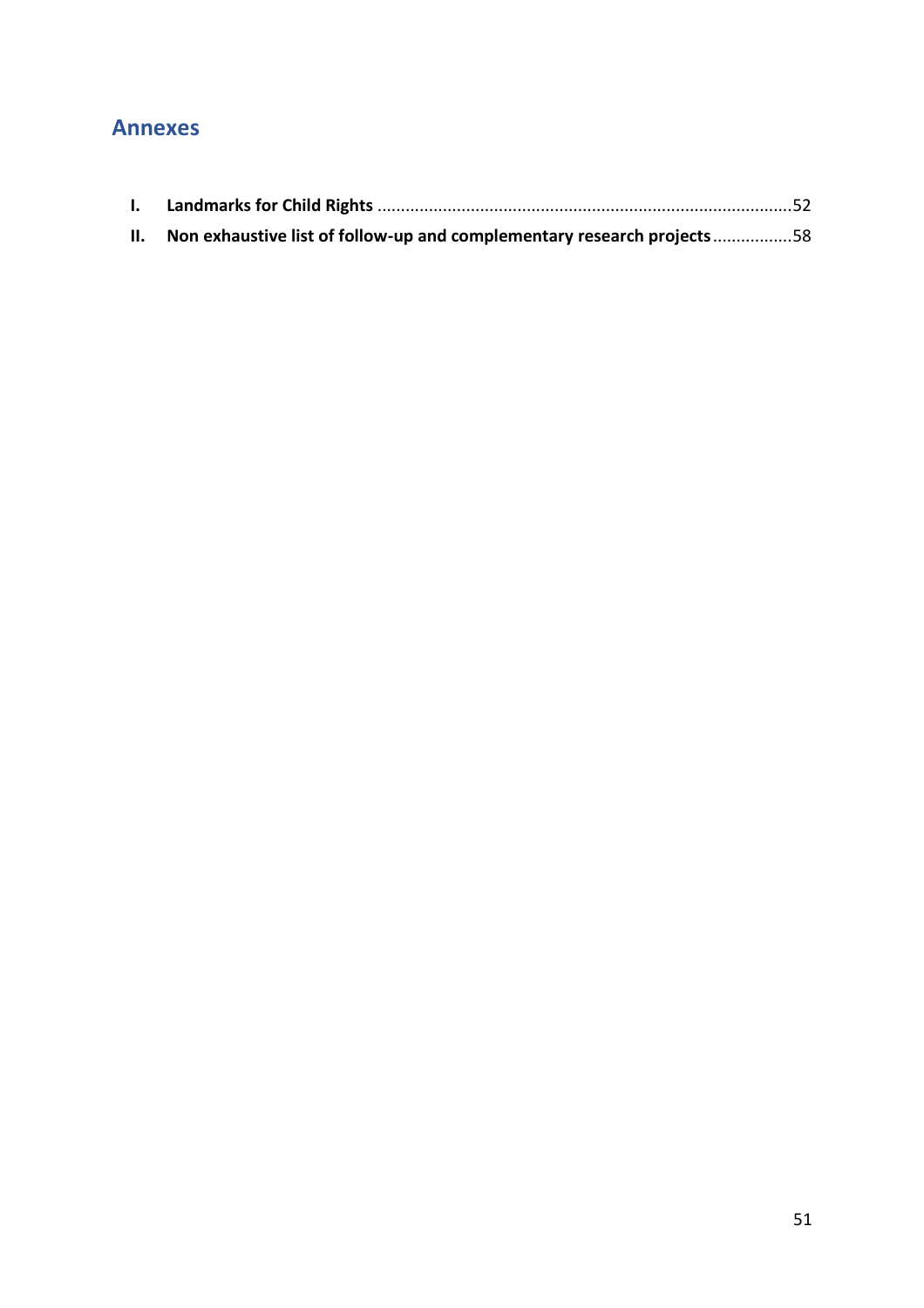# <span id="page-51-0"></span>**I. Landmarks for Child Rights**

Includes key milestones in relation to the UN and CRC Committee's work, child participation and Child Rights Connect (Formerly the Ad Hoc NGO Group and the NGO Group for the Convention on the Rights of the Child until 2013).

# **1959**

# **[Declaration of the Rights of the Child](https://www.ohchr.org/EN/Issues/Education/Training/Compilation/Pages/1DeclarationoftheRightsoftheChild(1959).aspx)**

# **1979**

**[International Year of the Child](https://www.un.org/en/ga/search/view_doc.asp?symbol=A/RES/31/169)** to provide a framework for advocacy on behalf of children and to promote recognition that programs for children should be a fundamental part of economic and social development plans

**Working Group on a draft convention on the rights of the child** established by the Commission on Human Rights, open to all members of the UN, intergovernmental organizations and non-governmental organizations with consultative status, following a proposal submitted by the government of Poland

# **1983**

**Formation of the Ad Hoc NGO Group** with over twenty NGOs to better influence the drafting of the UN Convention on the Rights of the Child. The Group would meet to analyze the articles of the Convention and submit changes or the inclusion of new articles to the Working Group. The Ad Hoc NGO Group became the NGO Group for the Convention on the Rights of the Child in 1990, and Child Rights Connect in 2013

#### **1985**

**[UN Standard Minimum Rules of the Administration of Juvenile Justice \(The Beijing Rules\)](https://www.ohchr.org/Documents/ProfessionalInterest/beijingrules.pdf)** which set the minimum conditions for the treatment of children who are in conflict with the law and emphasize that imprisonment should only be used as a measure of last resort and for the shortest time possible

#### **1989**

**[UN Convention on the Rights of the Child](https://www.ohchr.org/en/professionalinterest/pages/crc.aspx)**, the most comprehensive document on the rights of children, unanimously adopted by the General Assembly and opened for signature on 20 November, recognizing for the first time children as rights holders in an international treaty. The Convention entered into force in 1990

#### **1990**

**[African Charter on the Rights and Welfare of the Child](https://www.un.org/en/africa/osaa/pdf/au/afr_charter_rights_welfare_child_africa_1990.pdf)** adopted by the Organisation of African Unity (now the African Union), entered into force in 1999

**[World Summit for Children](https://www.un.org/geninfo/bp/child.html)** with 27 measurable goals set in the World Declaration on the Survival, Protection and Development of Children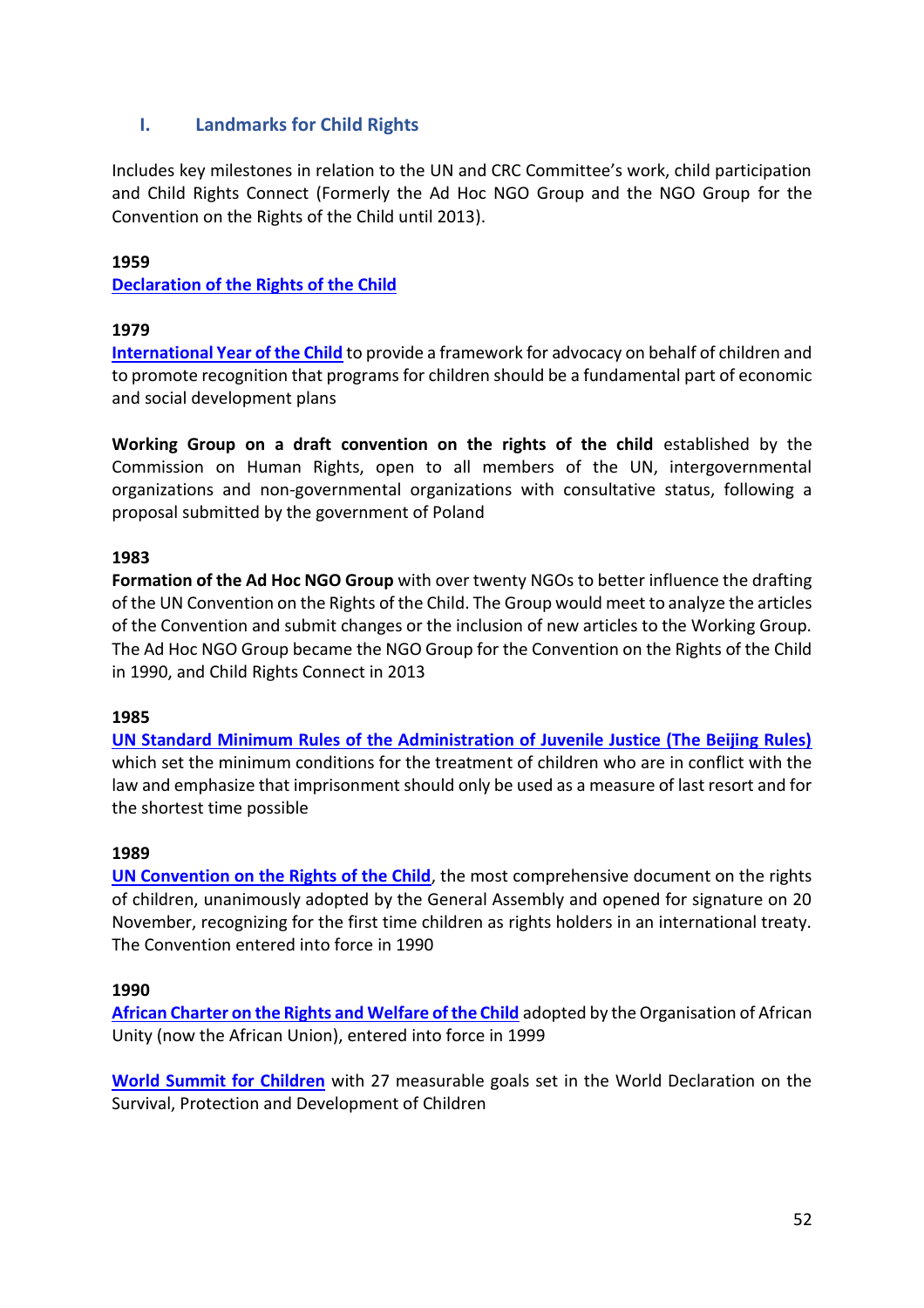**[UN Rules for Juveniles Deprived of their Liberty](https://www.ohchr.org/EN/ProfessionalInterest/Pages/JuvenilesDeprivedOfLiberty.aspx)** reaffirming the Beijing Rules and emphasizing that imprisonment of juveniles should be a last resort and for the shortest possible amount of time

**[UN Guidelines for the Prevention of Juvenile Delinquency \(Riyadh Guidelines\)](https://www.un.org/documents/ga/res/45/a45r112.htm)** focused on the prevention of juvenile delinquency as well as protection measures for children who are at risk

#### **1991**

**[First election of 10 members of the CRC Committee by States Parties](https://www.ohchr.org/EN/HRBodies/CRC/Pages/Membership.aspx)**, who adopted guidelines regarding the form and content of initial reports at its first session

**[Special Rapporteur on the sale of children, child prostitution and child pornography](https://www.ohchr.org/EN/Issues/Children/Pages/ChildrenIndex.aspx)** appointed by the Commission on Human Rights to consider matters relating to the sale of children, child prostitution and child pornography, including the problem of adoption of children for commercial purposes

#### **1992**

**[UN Conference on Environment and Development \(Rio Conference\)](https://www.un.org/geninfo/bp/enviro.html)** which adopted Agenda 21, a wide-ranging blueprint for action to achieve sustainable development, and required that children's interests be taken into account

**[First General Day of Discussion of the CRC Committee](https://www.ohchr.org/Documents/HRBodies/CRC/Discussions/Recommendations/Recommendations1992.pdf)** dedicated to children in armed conflict, followed-up by a preliminary draft of an optional protocol to the Convention which would raise the age of recruitment into the armed forces to 18

**First State Party reports and first written comments by NGOs submitted to the CRC Committee** for Sweden and Bolivia

**First regional meeting of national child rights coalitions** held in Lima, Peru to strengthen the child rights movement and focused on monitoring the CRC at national level, followed by Western Europe

#### **1993**

**[First examination by the CRC Committee of the State party reports and first concluding](https://tbinternet.ohchr.org/_layouts/15/treatybodyexternal/SessionDetails1.aspx?SessionID=21&Lang=en)  [observations](https://tbinternet.ohchr.org/_layouts/15/treatybodyexternal/SessionDetails1.aspx?SessionID=21&Lang=en)** for Bolivia (Plurinational State of), Egypt, Russian Federation, Sudan, Sweden, Viet Nam

**[Convention on Protection of Children and Co-Operation in Respect of Inter-country](https://assets.hcch.net/docs/77e12f23-d3dc-4851-8f0b-050f71a16947.pdf)  [Adoption](https://assets.hcch.net/docs/77e12f23-d3dc-4851-8f0b-050f71a16947.pdf)** by the Hague Conference on Private International Law, which protects children and their families against the risks of illegal, irregular, premature or ill-prepared adoptions abroad, and reinforces Article 21 of the CRC as it seeks to ensure that inter-country adoptions are made in the best of interests of the child

**[World Conference on Human Rights](https://www.ohchr.org/EN/AboutUs/Pages/ViennaWC.aspx)** with unprecedented participation of governments and NGOs, and the adoption of the Vienna Declaration and Programme of Action for strengthening human rights work around the world. The declaration included a section on the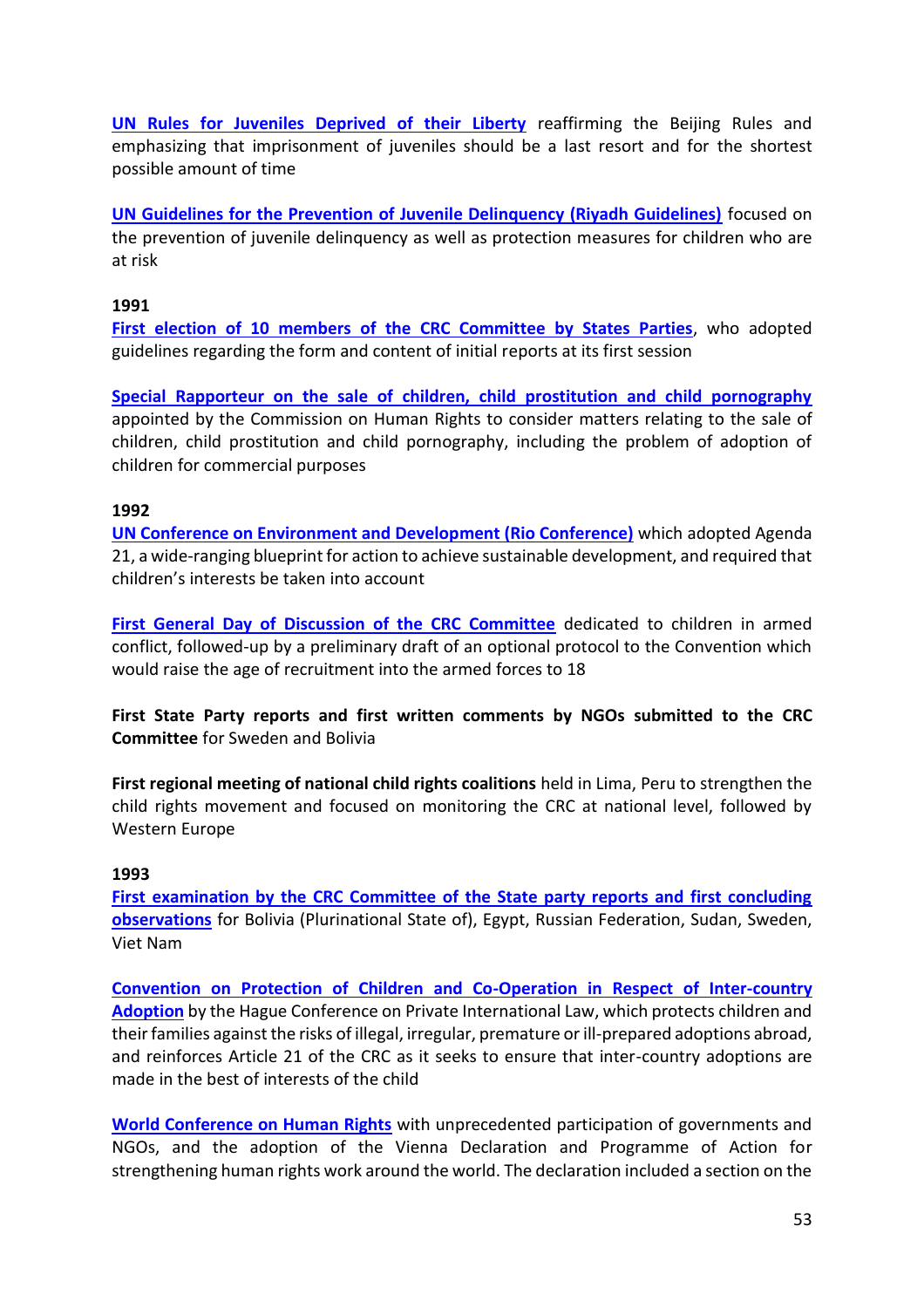rights of the child, which called for the universal ratification of the CRC Convention and supported the proposal that the Secretary General initiate a study on the protection of children in armed conflicts

**First participation of NGOs in the pre-sessional working group meeting** in order to present information on the situation of children in their country, to assist the CRC Committee to set priorities and identify key issues for discussion with the government

### **1994**

**[First comprehensive alternative report submitted to the CRC Committee](https://www.childrightsconnect.org/index.php?gf-download=2018%2F08%2FCRU_GB8.pdf&form-id=57&field-id=7&hash=6920f7f3d1b487199c0ba0d6039cf7241a81cfe3bd0cf34fd73925d9a74e83ec&TB_iframe=true)** by the national coalition the Child Rights Development Unit to inform the consideration of the initial report of the United Kingdom of Great Britain and Northern Ireland, which took place in January 1995

**[UNHCR Guidelines on Protection and Care on Refugee Children](https://www.unhcr.org/protection/children/3b84c6c67/refugee-children-guidelines-protection-care.html)** for UNHCR's staff and partners on refugee children that combined the concept of children's rights with UNHCR's efforts to protect and assist refugee children

# **1996**

**[Guidelines regarding the form and contents of periodic reports adopted by the CRC](https://tbinternet.ohchr.org/_layouts/15/treatybodyexternal/Download.aspx?symbolno=CRC/C/58/REV.3&Lang=en)  [Committee](https://tbinternet.ohchr.org/_layouts/15/treatybodyexternal/Download.aspx?symbolno=CRC/C/58/REV.3&Lang=en)**

**[Study on the Impact of Armed Conflict on Children by the appointed expert Ms. Graça](https://static.unicef.org/graca/a51-306_en.pdf)  [Machel](https://static.unicef.org/graca/a51-306_en.pdf)**, which described the impact of armed conflict on children and included a number of concrete recommendations for the protection of children in armed conflict

**First World Congress against Commercial Sexual Exploitation of Children** convened in Stockholm, with the participation of a broad range of stakeholders including governments, NGOs, and children. It adopted the Stockholm Declaration and Agenda for Action, tools for mobilizing and monitoring action to protect children from sexual exploitation

# **1997**

**[Creation of the Office of the Special Representative of the Secretary-General for Children](https://childrenandarmedconflict.un.org/)  and Armed Conflict and [appointment of Mr. Olara Otunnu](https://childrenandarmedconflict.un.org/)** as the first Special Representative for Children and Armed Conflict, mandated to promote the protection, rights and welfare of children at every phase of conflict

**[International Conference on Child Labor](https://www.ilo.org/global/about-the-ilo/newsroom/news/WCMS_008026/lang--en/index.htm)** in Oslo during which a global agenda for eliminating the worst forms of hazardous and exploitative employment of children was adopted and a global strategy for eliminating the most intolerable or extreme forms of child labor was proposed

# **1998**

**First presentation to the CRC Committee by children** delivered by a group of Japanese students during an open meeting (including the media) during the lunch break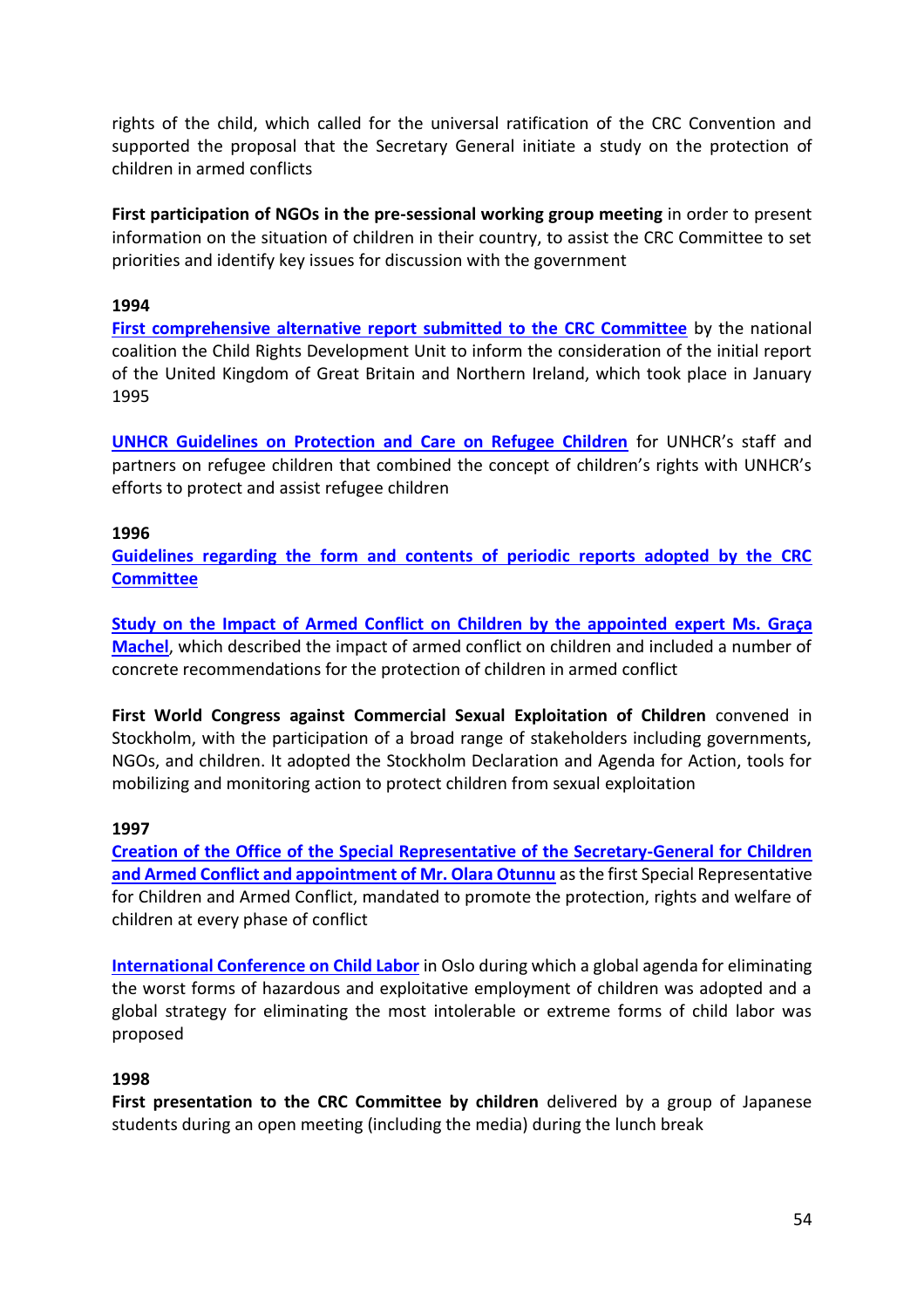**[Convention concerning the Prohibition and Immediate Action for the Elimination of the](https://www.ilo.org/wcmsp5/groups/public/---ed_norm/---declaration/documents/publication/wcms_decl_fs_46_en.pdf)  [Worst Forms of Child Labor \(ILO 182\)](https://www.ilo.org/wcmsp5/groups/public/---ed_norm/---declaration/documents/publication/wcms_decl_fs_46_en.pdf)** adopted by the General Conference for the International Labor Organisation, which defines which situations should be classified as the worst forms of child labor and specifies what governments must do to prohibit and eliminate them

# **1999**

**Child participation during pre-sessional working group meeting** on India, one on Mali and the Netherlands

# **[Convention on the Worst Forms of Child Labour](https://www.ilo.org/dyn/normlex/en/f?p=NORMLEXPUB:12100:0::NO::P12100_ILO_CODE:C182)**

# **2000**

**[Optional Protocol on the Sale of Children, Child Prostitution and Child Pornography \(OPSC\)](https://www.ohchr.org/EN/ProfessionalInterest/Pages/OPSCCRC.aspx)** which sets out specific acts that must be criminalized within the areas of sale of children for purposes of sexual exploitation, transfer of organs, forced labor, or adoption, as well as child prostitution and child pornography. Entered into Force in 2002

**[Optional Protocol on the Involvement of Children in Armed Conflict \(OPAC\)](https://www.ohchr.org/en/professionalinterest/pages/opaccrc.aspx)** which strengthens article 38 of the CRC by raising the minimum age of direct participation in hostilities from 15 to 18 and prohibiting anyone under 18 from being compulsorily recruited into the armed forces. Entered into Force in 2002

**[Millennium Summit and Declaration](https://www.un.org/en/events/pastevents/millennium_summit.shtml)** which contained values, principles and objectives for the international agenda for the twenty-first century, and set out eight goals to be achieved by 2015 including eradicating extreme poverty and hunger, achieving universal primary education and reducing child mortality

# **2002**

**First children's reports** submitted on Belgium and the United Kingdom

**[UN General Assembly Special Session on Children](https://www.un.org/en/events/pastevents/GA_children_2002.shtml)** convened to review progress since the 1990 World Summit for Children. The General Assembly adopted of World Fit for Children which outlined four key priorities; promoting healthy lives, providing quality education for all, protecting children against abuse, exploitation and violence and combatting HIV/AIDS

#### **2003**

# **First session with 18 members in the CRC Committee**

#### **2006**

**[UN Study on Violence against Children by the appointment of the expert Mr. Paulo Pinheiro](https://www.ohchr.org/EN/HRBodies/CRC/Study/Pages/StudyViolenceChildren.aspx)** the first comprehensive global study conducted on all forms of violence against children, provided a global picture of violence against children and proposed recommendations to prevent and respond to this issue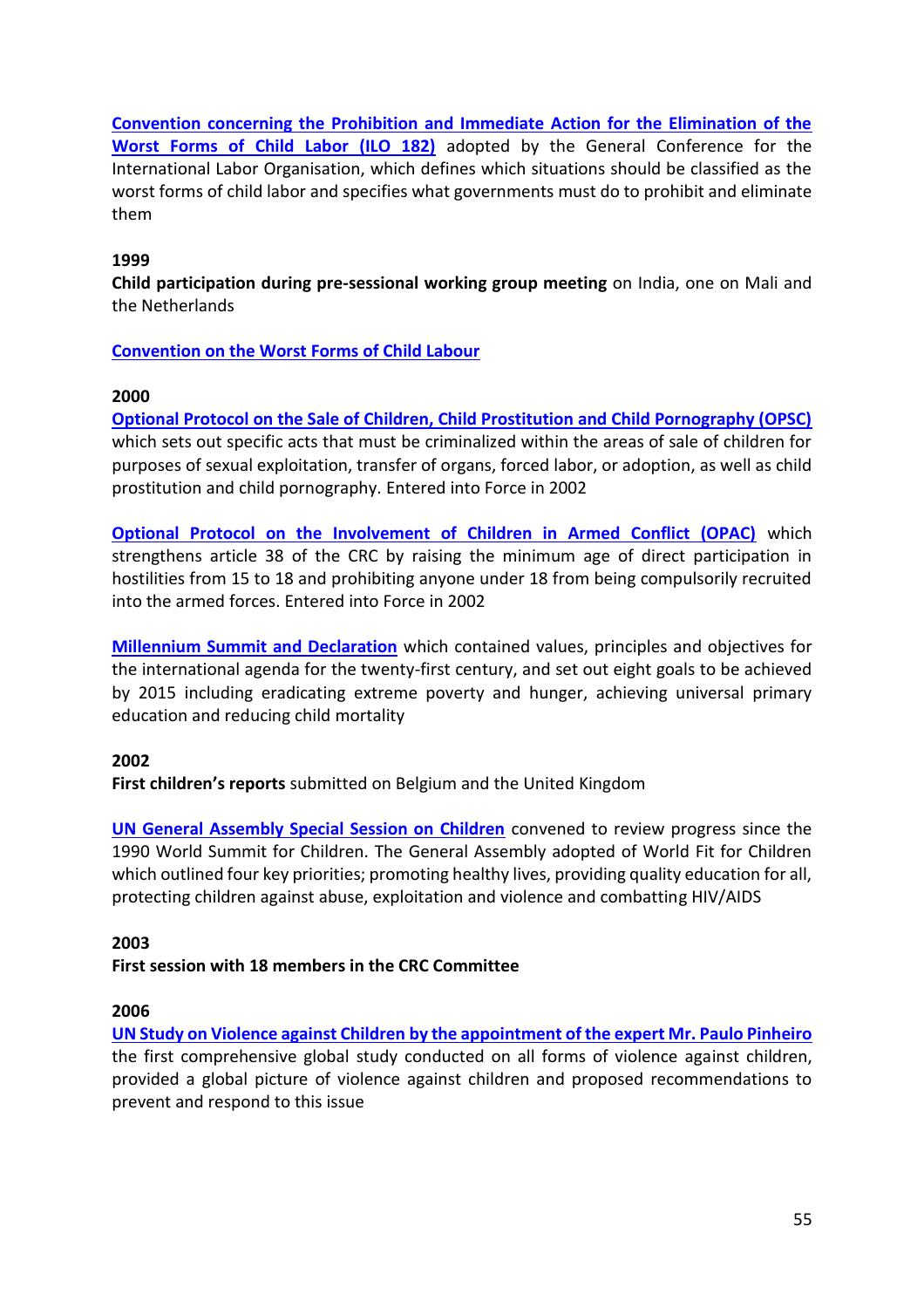# **2007**

**Machel Study 10-Year Strategic Review – [the Impact of Armed Conflict on Children](https://www.un.org/ruleoflaw/files/Machel_Study_10_Year_Strategic_Review_EN_030909%5b1%5d.pdf)** reviewed the current situation faced by children in armed conflict including the impact of the changing nature of conflict, also highlighted priorities and the responses required for the next decade. A more in-depth publication, Children and Conflict in a Changing World was released in 2009

# **2008**

**[Special Representative on Violence against Children](https://violenceagainstchildren.un.org/¨)** established to promote the elimination of all forms of violence against children in all regions, promote and support the implementation of the recommendations of the study on violence, and identify and share good practices to prevent and respond to violence against children

**[UNHCR Guidelines on Determining the Best Interests of the Child](https://www.unhcr.org/4566b16b2.pdf)** released after two years of field-testing. The Guidelines provided a formal mechanism to determine the best interests of the child as part of a comprehensive child protection system

# **2009**

**[First annual full-day meeting on the Rights of the Child at the Human Rights Council](https://www.ohchr.org/EN/HRBodies/HRC/RegularSessions/Session10/Pages/10RegularSession.aspx)** to discuss, negotiate and adopt a resolution about the specific theme or children's rights in general (an Omnibus Resolution)

**[Guidelines for the Alternative Care of Children](https://www.unicef.org/protection/alternative_care_Guidelines-English.pdf)** intended to enhance the implementation of the CRC regarding the protection and wellbeing of children who are deprived of parental care or who are at risk of being so

**[General Comment on the right of the child to be heard](http://docstore.ohchr.org/SelfServices/FilesHandler.ashx?enc=6QkG1d%2fPPRiCAqhKb7yhsqIkirKQZLK2M58RF%2f5F0vHKTUsoHNPBW0noZpSp5d6MSKiT09ePYFY4cH5tmyyvg3YyYVL7uIXAET9fcgaUxKNMYk2%2faPGF8Uay9K0wAPru)**

# **2010**

**[Establishment of a working group for an optional protocol on a communication procedure](https://www.ohchr.org/EN/HRBodies/HRC/WGCRC/Pages/OpenEndedWorkingGroupIndex.aspx)** by the Human Rights Council and following a proposal for a draft optional protocol from the government of Slovakia

#### **2011**

**[Optional Protocol to the convention on the Rights of the Child on a communications](https://www.ohchr.org/EN/ProfessionalInterest/Pages/OPICCRC.aspx)  [procedure \(OPIC\)](https://www.ohchr.org/EN/ProfessionalInterest/Pages/OPICCRC.aspx)** which allows children to submit complaints regarding violations of their rights and provides for an inquiry procedure for grave or systematic violation of child rights. Entered into force in 2014 first ratified by the States of Gabon and Thailand in 2012

#### **2013**

**CRC Committee was the first treaty body to conduct the examination of a State party report via [video](https://tbinternet.ohchr.org/_layouts/15/treatybodyexternal/SessionDetails1.aspx?SessionID=856&Lang=en)** for Tuvalu, 64th session

**The NGO group became [Child Rights Connect](http://www.childrightsconnect.org/)** at the occasion of its 30<sup>th</sup> anniversary

#### **2014**

**[Working methods on child participation in the reporting process of the CRC Committee](https://tbinternet.ohchr.org/_layouts/15/treatybodyexternal/Download.aspx?symbolno=CRC/C/66/2&Lang=en)**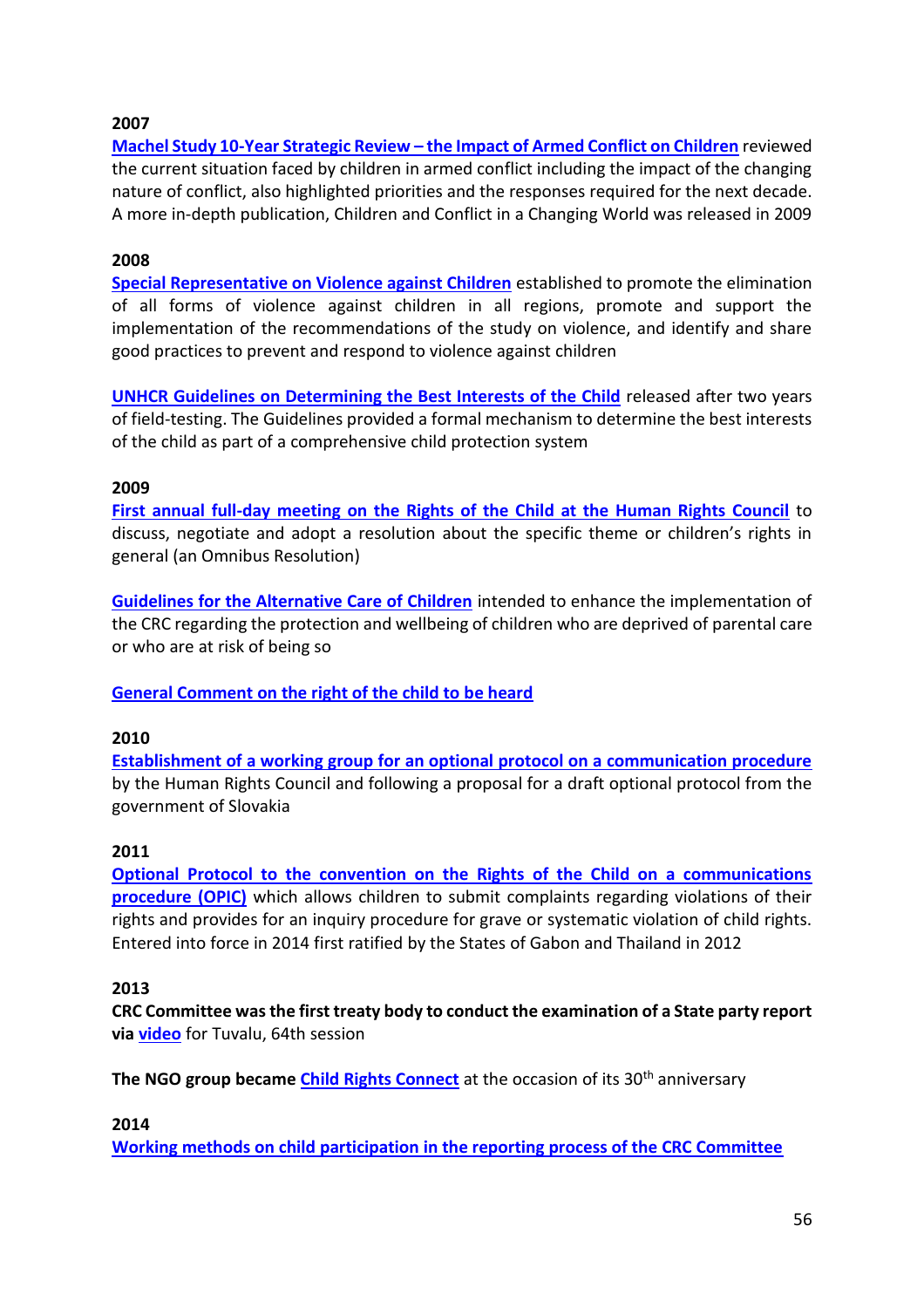**[First joint General Comment in the Treaty Body System CRC-CEDAW](https://tbinternet.ohchr.org/_layouts/15/treatybodyexternal/Download.aspx?symbolno=CEDAW%2fC%2fGC%2f31%2fCRC%2fC%2fGC%2f18&Lang=en)**

**2016**

**[First UN live webcast of a session](http://webtv.un.org/meetings-events/)**, during the CRC 73<sup>rd</sup> session

**[Implementation of the Simplified Reporting Procedure by the CRC Committee](https://www.ohchr.org/EN/HRBodies/CRC/Pages/ReportingProcedure.aspx)**

# **2018**

**First collaboration of the CRC Committee with a Children's [Advisory Team to organize its](https://www.childrightsconnect.org/wp-content/uploads/2018/09/Child-Advisors-Profiles_unique-document.pdf)  [DGD](https://www.childrightsconnect.org/wp-content/uploads/2018/09/Child-Advisors-Profiles_unique-document.pdf)**, composed of 21 children from all around the world

**Day of General Discussion [on protecting and empowering children as human rights](https://www.ohchr.org/EN/HRBodies/CRC/Pages/Discussion2018.aspx)  [defenders](https://www.ohchr.org/EN/HRBodies/CRC/Pages/Discussion2018.aspx)** with unprecedented child participation and the adoption of **[Working methods for](https://tbinternet.ohchr.org/_layouts/15/treatybodyexternal/Download.aspx?symbolno=CRC%2fC%2f155&Lang=en)  [the participation of children in the days of general discussion of the CRC Committee](https://tbinternet.ohchr.org/_layouts/15/treatybodyexternal/Download.aspx?symbolno=CRC%2fC%2f155&Lang=en)**

**[First Adopted Views on individual communication against Denmark](https://tbinternet.ohchr.org/_layouts/15/treatybodyexternal/Download.aspx?symbolno=CRC%2fC%2f77%2fD%2f3%2f2016&Lang=en)** during the 77th Session

**[Report on first Inquiry Procedure against Chile](https://www.ohchr.org/Documents/HRBodies/CRC/CRC_C_CHL_INQ_1.pdf)**

# **2019**

**UNICEF-Child Rights Connect official child-friendly version of the CRC Convention** (soon available)

**[OPSC implementation guidelines](https://www.ohchr.org/EN/HRBodies/CRC/Pages/DraftGuidelinesOPs.aspx)** focusing on the implementation